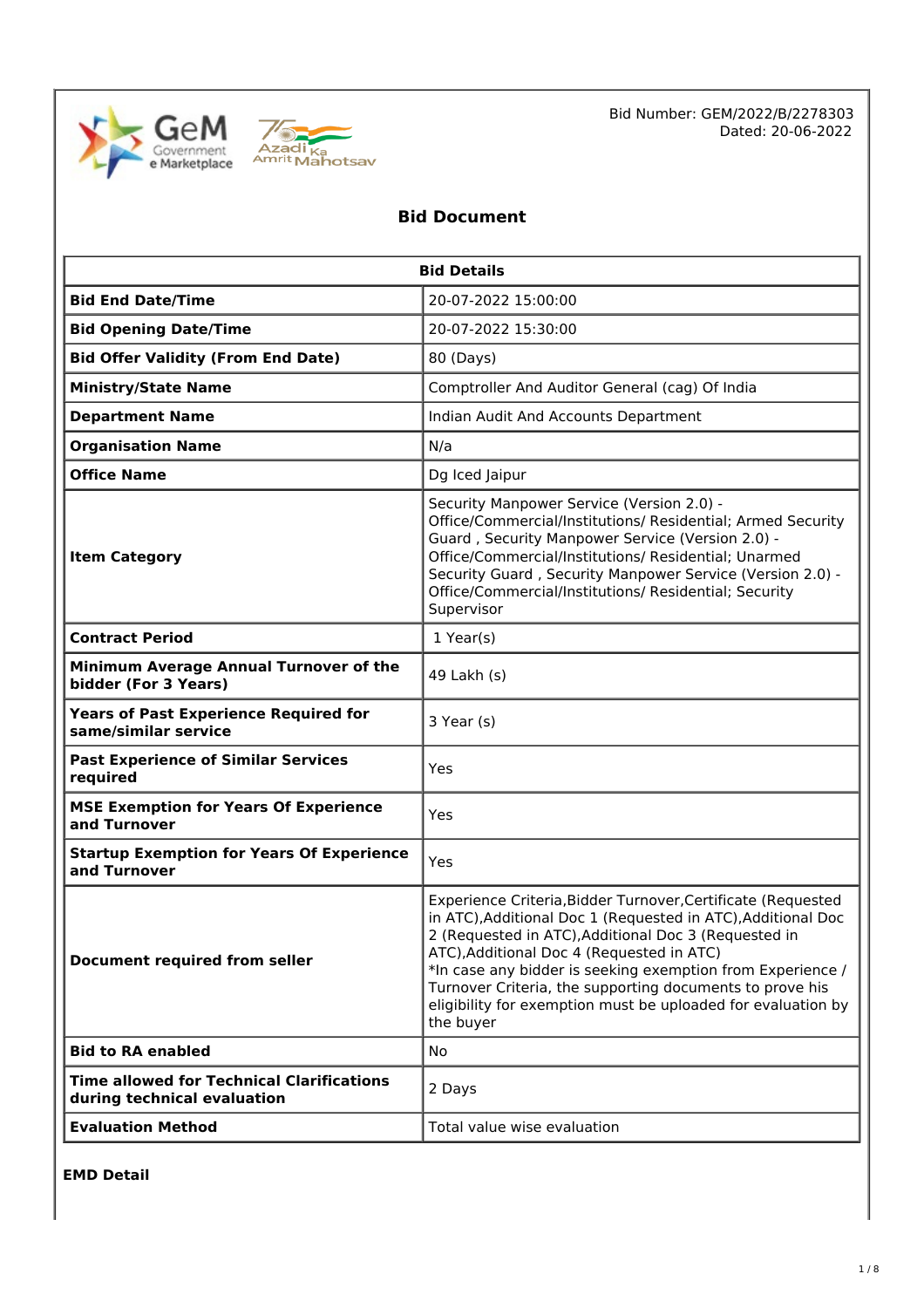| Advisory Bank                 | ll State Bank of India |
|-------------------------------|------------------------|
| $\parallel$ EMD Percentage(%) | 2.00                   |
| EMD Amount                    | 196186                 |

#### **ePBG Detail**

| Advisory Bank                       | ll State Bank of India |
|-------------------------------------|------------------------|
| ePBG Percentage(%)                  | 10.00                  |
| Duration of ePBG required (Months). | 14                     |

(a). EMD EXEMPTION: The bidder seeking EMD exemption, must submit the valid supporting document for the relevant category as per GeM GTC with the bid. Under MSE category, only manufacturers for goods and Service Providers for Services are eligible for exemption from EMD. Traders are excluded from the purview of this Policy.

(b). EMD & Performance security should be in favour of Beneficiary, wherever it is applicable.

#### **Beneficiary:**

Sr. Administrative Officer

DG iCED Jaipur, Indian Audit and Accounts Department, N/A, Comptroller and Auditor General (CAG) of India (Anupam Srivastava)

#### **Splitting**

Bid splitting not applied.

#### **MSE Purchase Preference**

| l MSF P<br>-------<br>.<br>י פוונכ<br>- דכ<br>-<br>. | res |
|------------------------------------------------------|-----|
|------------------------------------------------------|-----|

1. If the bidder is a Micro or Small Enterprise as per latest definitions under MSME rules, the bidder shall be exempted from the requirement of "Bidder Turnover" criteria and "Experience Criteria". If the bidder is OEM of the offered products, it would also be exempted from the "OEM Average Turnover" criteria. In case any bidder is seeking exemption from Turnover / Experience Criteria, the supporting documents to prove his eligibility for exemption must be uploaded for evaluation by the buyer.

2. If the bidder is a Startup, the bidder shall be exempted from the requirement of "Bidder Turnover" criteria and "Experience Criteria". If the bidder is OEM of the offered products, it would also be exempted from the "OEM Average Turnover" criteria. In case any bidder is seeking exemption from Turnover / Experience Criteria, the supporting documents to prove his eligibility for exemption must be uploaded for evaluation by the buyer. 3. The minimum average annual financial turnover of the bidder during the last three years, ending on 31st March of the previous financial year, should be as indicated above in the bid document. Documentary evidence in the form of certified Audited Balance Sheets of relevant periods or a certificate from the Chartered Accountant / Cost Accountant indicating the turnover details for the relevant period shall be uploaded with the bid. In case the date of constitution / incorporation of the bidder is less than 3-year-old, the average turnover in respect of the completed financial years after the date of constitution shall be taken into account for this criteria. 4. Years of Past Experience required: The bidder must have experience for number of years as indicated above in bid data sheet (ending month of March prior to the bid opening) of providing similar type of services to any Central / State Govt Organization / PSU / Public Listed Company. Copies of relevant contracts / orders to be uploaded along with bid in support of having provided services during each of the Financial year. 5. Purchase preference to Micro and Small Enterprises (MSEs): Purchase preference will be given to MSEs as defined in Public Procurement Policy for Micro and Small Enterprises (MSEs) Order, 2012 dated 23.03.2012 issued by Ministry of Micro, Small and Medium Enterprises and its subsequent Orders/Notifications issued by concerned Ministry. If the bidder wants to avail the Purchase preference for services, the bidder must be the Service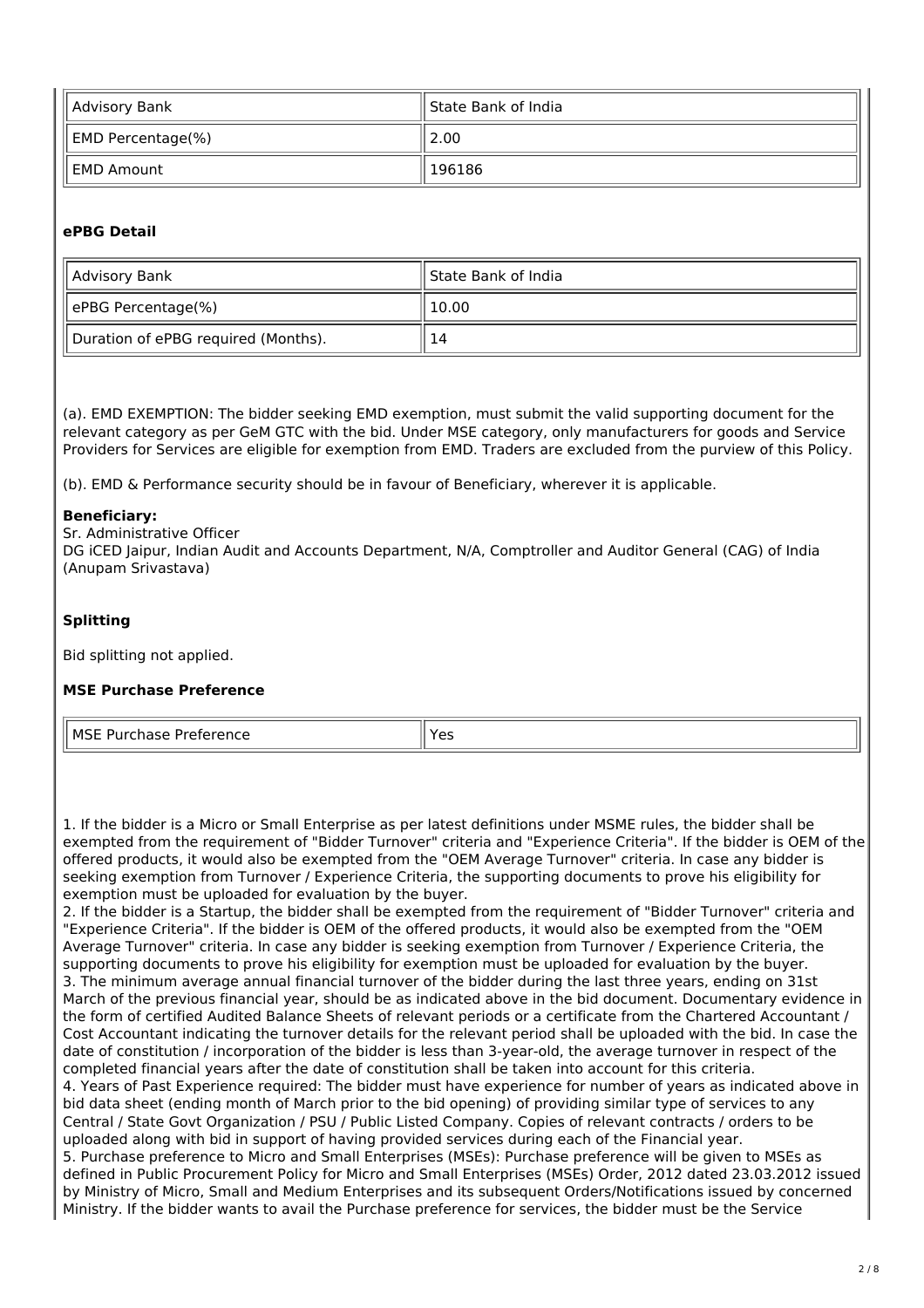provider of the offered Service. Relevant documentary evidence in this regard shall be uploaded along with the bid in respect of the offered service. If L-1 is not an MSE and MSE Service Provider (s) has/have quoted price within L-1+ 15% of margin of purchase preference /price band defined in relevant policy, then 100% order quantity will be awarded to such MSE bidder subject to acceptance of L1 bid price.

6. Estimated Bid Value indicated above is being declared solely for the purpose of guidance on EMD amount and for determining the Eligibility Criteria related to Turn Over, Past Performance and Project / Past Experience etc. This has no relevance or bearing on the price to be quoted by the bidders and is also not going to have any impact on bid participation. Also this is not going to be used as a criteria in determining reasonableness of quoted prices which would be determined by the buyer based on its own assessment of reasonableness and based on competitive prices received in Bid / RA process.

7. Past Experience of Similar Services: The Bidder must have successfully executed / completed at least one single order of 80 % of the Estimated Bid Value or 2 orders each of 50 % of the Estimated Bid Value or 3 orders each of 40 % of the Estimated Bid Value for similar service(s) in last three years to any Central / State Govt Organization / PSU / Public Listed Company. Copies of contracts / work orders and documentary evidence of successful execution / completion in support of Past Experience of Similar Services along with names, address and contact details of clients shall be uploaded with the bid for verification by the Buyer.

### **Additional Qualification/Data Required**

**Annual turnover Required by Buyer in Crores:**Annual Turnover of Rs. Two Crores or more during last three financial years. Attested copy of the audited balance sheets for the completed last three financial year shall only be acceptable.

**The Bidder should have executed at least X No. projects with contract value not less than yy for eachcontract of providing manpower services to Central/ State Government Departments/ Public SectorUndertakings/ Autonomous Bodies in last N financial years:**The Bidder must have successfully completed at least one single order of 80 % of Estimated Bid Value or 2 orders each of 50 % of Estimated Bid Value or

3 orders each of 40 % of Estimated Bid Value

**Geographic Presence: Office registration certificate:**The bidder should have its office located in Jaipur, Rajasthan. The Bidder should submit documentary proof for the same.

**Scope Of Work For the Service:**[1655723459.pdf](https://bidplus.gem.gov.in/resources/upload2/JunQ222/bidding/biddoc/bid-3510623/1655723459.pdf)

**Buyer to upload Gazette notification for the breakup of ESI/EPF/ELDI etc if required:**[1655723728.pdf](https://bidplus.gem.gov.in/resources/upload2/JunQ222/bidding/biddoc/bid-3510623/1655723728.pdf)

### **Security Manpower Service (Version 2.0) - Office/Commercial/Institutions/ Residential; Armed Security Guard ( 9 )**

**Technical Specifications**

| <b>Specification</b>                               | <b>Values</b>                               |
|----------------------------------------------------|---------------------------------------------|
| Core                                               |                                             |
| Type of Establishment / Area                       | Office/Commercial/Institutions/ Residential |
| Category of Profile                                | <b>Armed Security Guard</b>                 |
| Category of Skills                                 | Skilled                                     |
| Gender                                             | Male                                        |
| Duty Hours in a day                                | 8                                           |
| Qualification                                      | Secondary School                            |
| Ex Servicemen                                      | Yes                                         |
| Age Limit                                          | Up to 55 years                              |
| Years of Experience                                | $3 - 6$ years                               |
| Additional Requirements for the Security Personnel | <b>NA</b>                                   |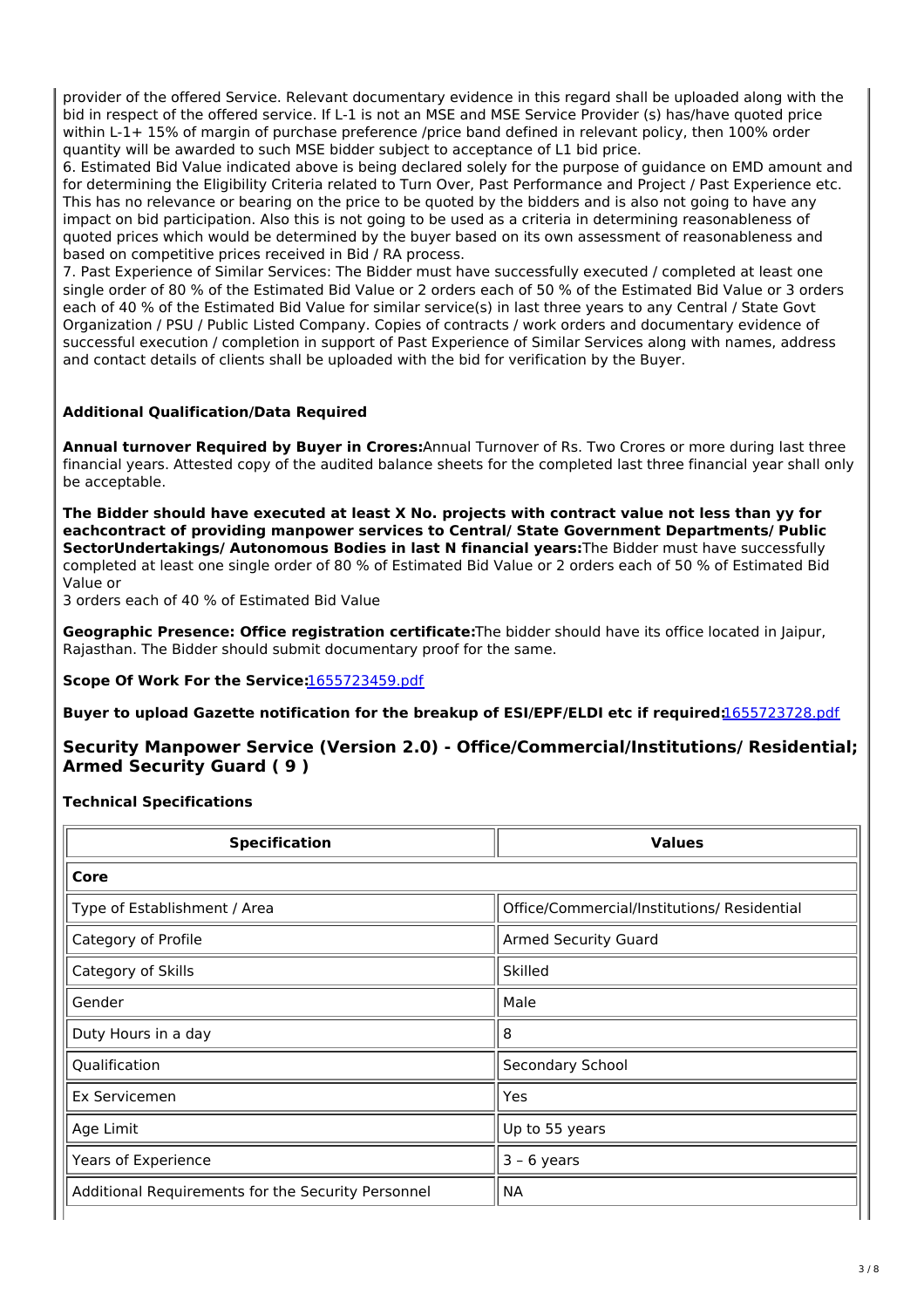| <b>Specification</b>            | <b>Values</b>                |  |
|---------------------------------|------------------------------|--|
| Addon(s)                        |                              |  |
| <b>Additional Details</b>       |                              |  |
| Title For Optional Allowances 1 | Reliever/ Substitute Charges |  |

### **Additional Specification Documents**

### **Consignees/Reporting Officer and Quantity**

| S.No. | <b>Consignee/Reporti</b><br>ng Officer | <b>Address</b>                                                                  | <b>Number of</b><br>resources to<br>be hired | <b>Additional</b><br>Requirement                                                                                                                                                                                                                                                                                                                                                                                                                                                                                                      |
|-------|----------------------------------------|---------------------------------------------------------------------------------|----------------------------------------------|---------------------------------------------------------------------------------------------------------------------------------------------------------------------------------------------------------------------------------------------------------------------------------------------------------------------------------------------------------------------------------------------------------------------------------------------------------------------------------------------------------------------------------------|
| 1     | Vijendra Singh<br>Tanwar               | 303002, Plot SP 6-7 RIICO<br>Industrial Area Kant Kalwar<br>Near Achrol, Jaipur | 9                                            | Number of working<br>$\bullet$<br>days in a month :<br>26<br>• Basic Pay<br>(Minimum daily<br>wage): 734<br>• Bonus (INR per<br>day): 61.1422<br>• EDLI (INR per day)<br>: 2.8846<br>• EPF Admin charge<br>(INR per day) :<br>2.8846<br>• ESI (INR per day) :<br>23.855<br>• Non Mandatory<br>Compliance 1 (in<br>Rupees): 149.029<br>• Non Mandatory<br>Compliance 2 (in<br>Rupees): 0<br>Non Mandatory<br>Compliance 3 (in<br>Rupees): 0<br>• Provident Fund<br>(INR per day) :<br>69.23<br>• Tenure/ Duration of<br>Employment: 12 |

### **Security Manpower Service (Version 2.0) - Office/Commercial/Institutions/ Residential; Unarmed Security Guard ( 21 )**

#### **Technical Specifications**

| <b>Specification</b>         | <b>Values</b>                               |
|------------------------------|---------------------------------------------|
| ∥ Core                       |                                             |
| Type of Establishment / Area | Office/Commercial/Institutions/ Residential |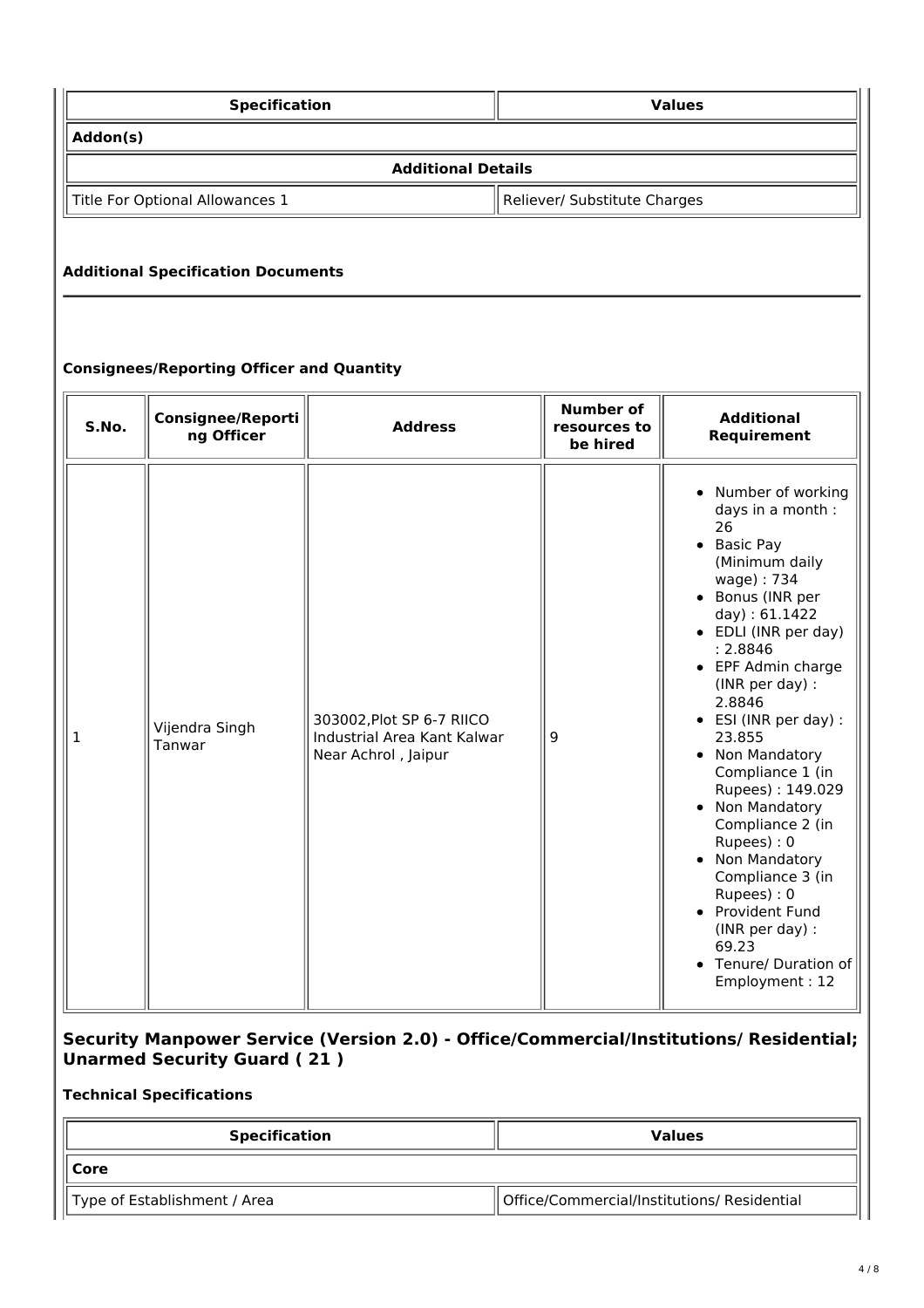| <b>Specification</b>                               | <b>Values</b>                 |  |  |  |
|----------------------------------------------------|-------------------------------|--|--|--|
| Category of Profile                                | <b>Unarmed Security Guard</b> |  |  |  |
| Category of Skills                                 | Skilled                       |  |  |  |
| Gender                                             | Male                          |  |  |  |
| Duty Hours in a day                                | 8                             |  |  |  |
| Qualification                                      | Secondary School              |  |  |  |
| Ex Servicemen                                      | Yes                           |  |  |  |
| Age Limit                                          | Up to 55 years                |  |  |  |
| Years of Experience                                | $3 - 6$ years                 |  |  |  |
| Additional Requirements for the Security Personnel | <b>NA</b>                     |  |  |  |
| Addon(s)                                           |                               |  |  |  |
| <b>Additional Details</b>                          |                               |  |  |  |
| Title For Optional Allowances 1                    | Reliever/ Substitute Charges  |  |  |  |
|                                                    |                               |  |  |  |
| <b>Additional Specification Documents</b>          |                               |  |  |  |
|                                                    |                               |  |  |  |

### **Consignees/Reporting Officer and Quantity**

| S.No. | Consignee/Reporti<br>ng Officer | <b>Address</b> | <b>Number of</b><br>resources to<br>be hired | <b>Additional</b><br>Requirement |
|-------|---------------------------------|----------------|----------------------------------------------|----------------------------------|
|       |                                 |                |                                              |                                  |
|       |                                 |                |                                              |                                  |
|       |                                 |                |                                              |                                  |
|       |                                 |                |                                              |                                  |
|       |                                 |                |                                              |                                  |
|       |                                 |                |                                              |                                  |
|       |                                 |                |                                              |                                  |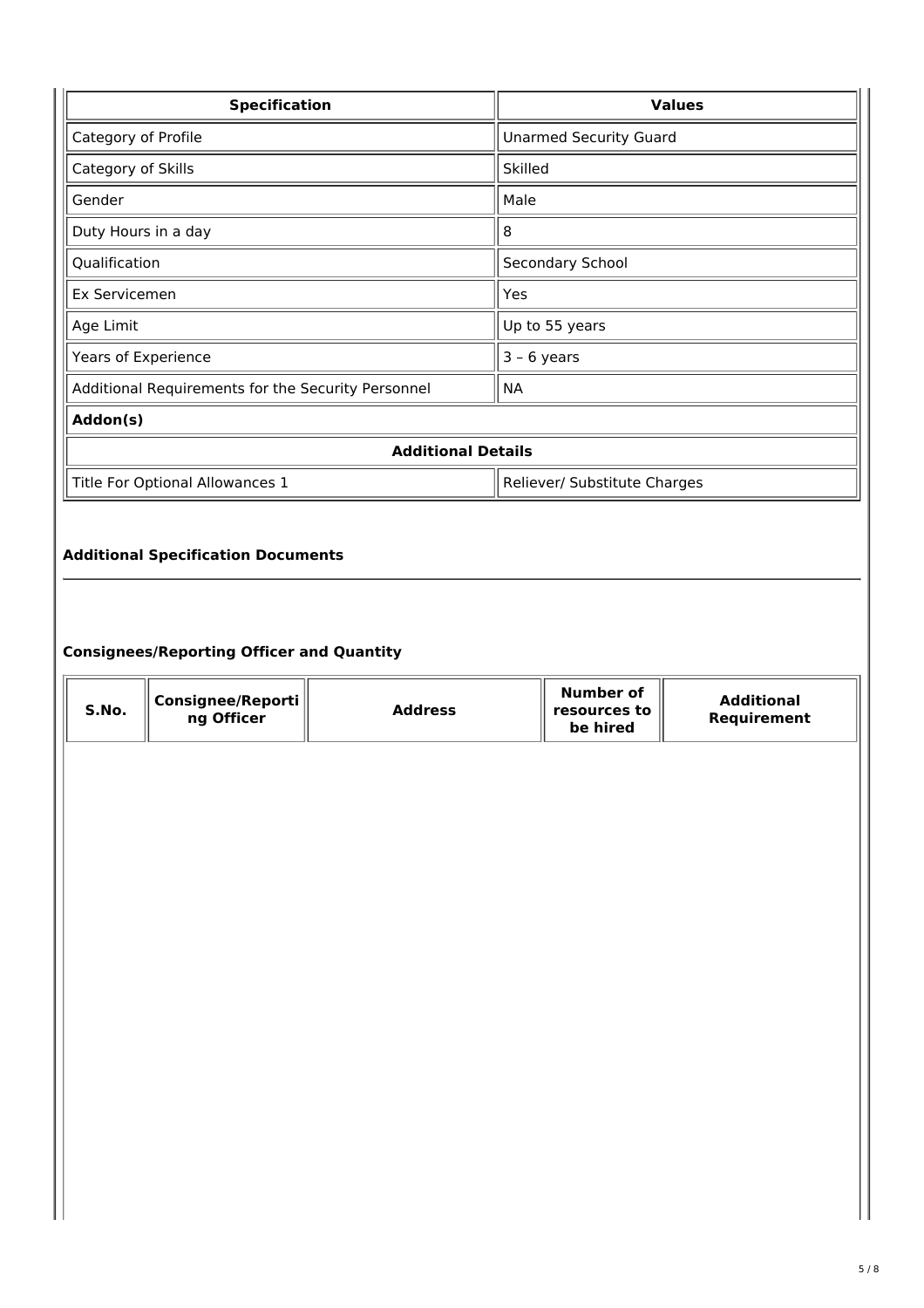| S.No.        | <b>Consignee/Reporti</b><br>ng Officer | <b>Address</b>                                                                  | <b>Number of</b><br>resources to<br>be hired | <b>Additional</b><br>Requirement                                                                                                                                                                                                                                                                                                                                                                                                                                                                                              |
|--------------|----------------------------------------|---------------------------------------------------------------------------------|----------------------------------------------|-------------------------------------------------------------------------------------------------------------------------------------------------------------------------------------------------------------------------------------------------------------------------------------------------------------------------------------------------------------------------------------------------------------------------------------------------------------------------------------------------------------------------------|
| $\mathbf{1}$ | Vijendra Singh<br>Tanwar               | 303002, Plot SP 6-7 RIICO<br>Industrial Area Kant Kalwar<br>Near Achrol, Jaipur | 21                                           | • Number of working<br>days in a month :<br>26<br>• Basic Pay<br>(Minimum daily<br>wage): 625<br>• Bonus (INR per<br>day): 52.0625<br>• EDLI (INR per day)<br>: 2.8846<br>• EPF Admin charge<br>(INR per day) :<br>2.8846<br>• ESI (INR per day) :<br>20.3125<br>• Non Mandatory<br>Compliance 1 (in<br>Rupees): 128.754<br>• Non Mandatory<br>Compliance 2 (in<br>Rupees): 0<br>• Non Mandatory<br>Compliance 3 (in<br>Rupees): 0<br>• Provident Fund<br>(INR per day) :<br>69.23<br>• Tenure/ Duration of<br>Employment: 12 |

### **Security Manpower Service (Version 2.0) - Office/Commercial/Institutions/ Residential; Security Supervisor ( 3 )**

**Technical Specifications**

| <b>Specification</b>                               | <b>Values</b>                               |
|----------------------------------------------------|---------------------------------------------|
| Core                                               |                                             |
| Type of Establishment / Area                       | Office/Commercial/Institutions/ Residential |
| Category of Profile                                | <b>Security Supervisor</b>                  |
| Category of Skills                                 | Skilled                                     |
| Gender                                             | Male                                        |
| Duty Hours in a day                                | 8                                           |
| Qualification                                      | <b>High School</b>                          |
| Ex Servicemen                                      | Yes                                         |
| Age Limit                                          | Up to60 years                               |
| Years of Experience                                | $6 - 10$ years                              |
| Additional Requirements for the Security Personnel | <b>NA</b>                                   |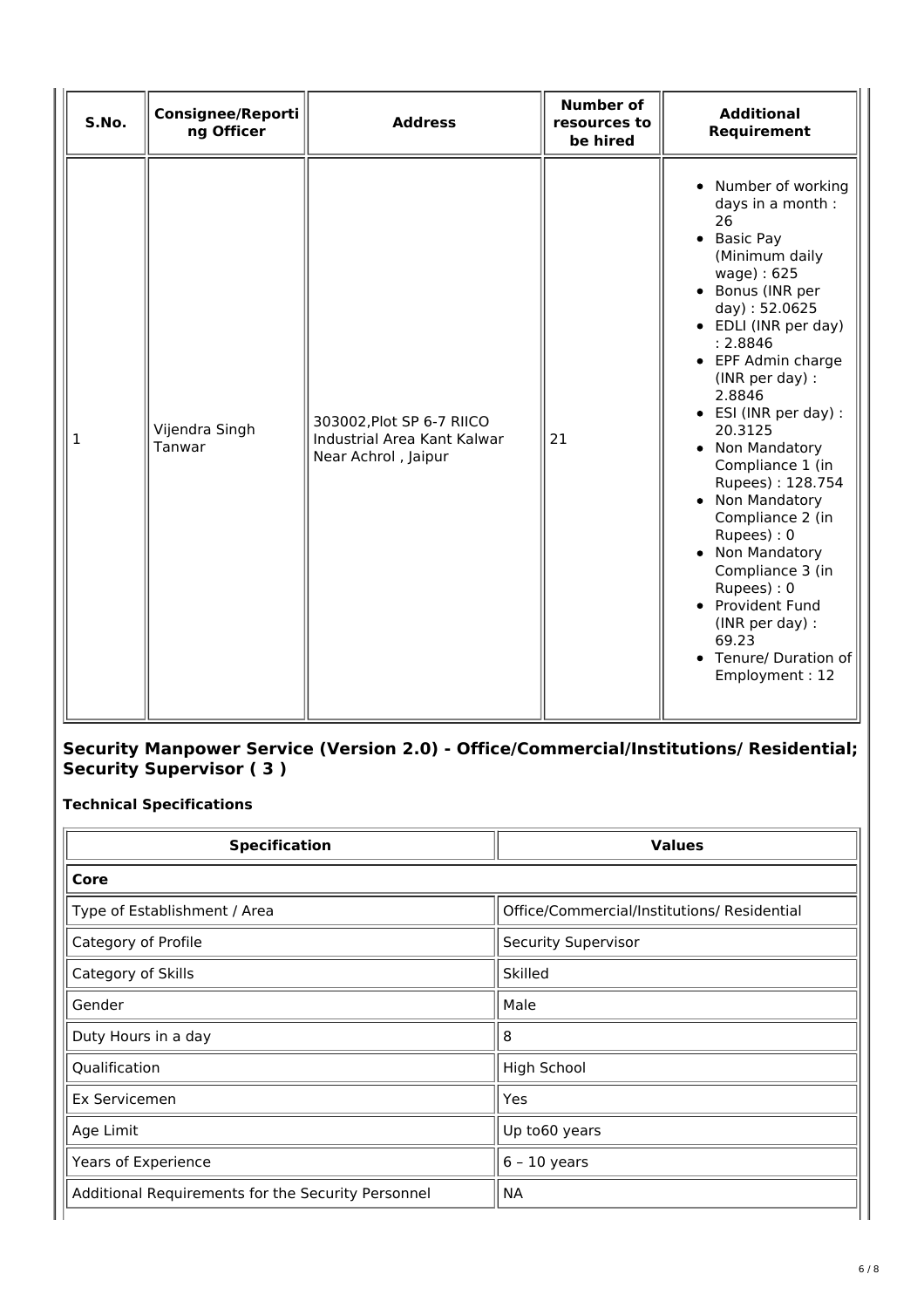| <b>Specification</b>            | <b>Values</b>                |  |  |  |
|---------------------------------|------------------------------|--|--|--|
| Addon(s)                        |                              |  |  |  |
| <b>Additional Details</b>       |                              |  |  |  |
| Title For Optional Allowances 1 | Reliever/ Substitute Charges |  |  |  |

### **Additional Specification Documents**

### **Consignees/Reporting Officer and Quantity**

| S.No. | <b>Consignee/Reporti</b><br>ng Officer | <b>Address</b>                                                                  | <b>Number of</b><br>resources to<br>be hired | <b>Additional</b><br>Requirement                                                                                                                                                                                                                                                                                                                                                                                                                                                                                                                                       |
|-------|----------------------------------------|---------------------------------------------------------------------------------|----------------------------------------------|------------------------------------------------------------------------------------------------------------------------------------------------------------------------------------------------------------------------------------------------------------------------------------------------------------------------------------------------------------------------------------------------------------------------------------------------------------------------------------------------------------------------------------------------------------------------|
| 1     | Vijendra Singh<br>Tanwar               | 303002, Plot SP 6-7 RIICO<br>Industrial Area Kant Kalwar<br>Near Achrol, Jaipur | 3                                            | Number of working<br>$\bullet$<br>days in a month :<br>26<br>• Basic Pay<br>(Minimum daily<br>wage): 734<br>• Bonus (INR per<br>day): 61.1422<br>• EDLI (INR per day)<br>: 2.8846<br>• EPF Admin charge<br>(INR per day) :<br>2.8846<br>• ESI (INR per day) :<br>23.855<br>Non Mandatory<br>$\bullet$<br>Compliance 1 (in<br>Rupees): 149.029<br>• Non Mandatory<br>Compliance 2 (in<br>Rupees): 0<br>Non Mandatory<br>Compliance 3 (in<br>Rupees): 0<br>Provident Fund<br>$\bullet$<br>(INR per day) :<br>69.23<br>Tenure/ Duration of<br>$\bullet$<br>Employment: 12 |

### **Buyer Added Bid Specific Terms and Conditions**

#### 1. **Generic**

OPTION CLAUSE: The Purchaser reserves the right to increase or decrease the quantity to be ordered up to 25 percent of bid quantity at the time of placement of contract. The purchaser also reserves the right to increase the ordered quantity by up to 25% of the contracted quantity during the currency of the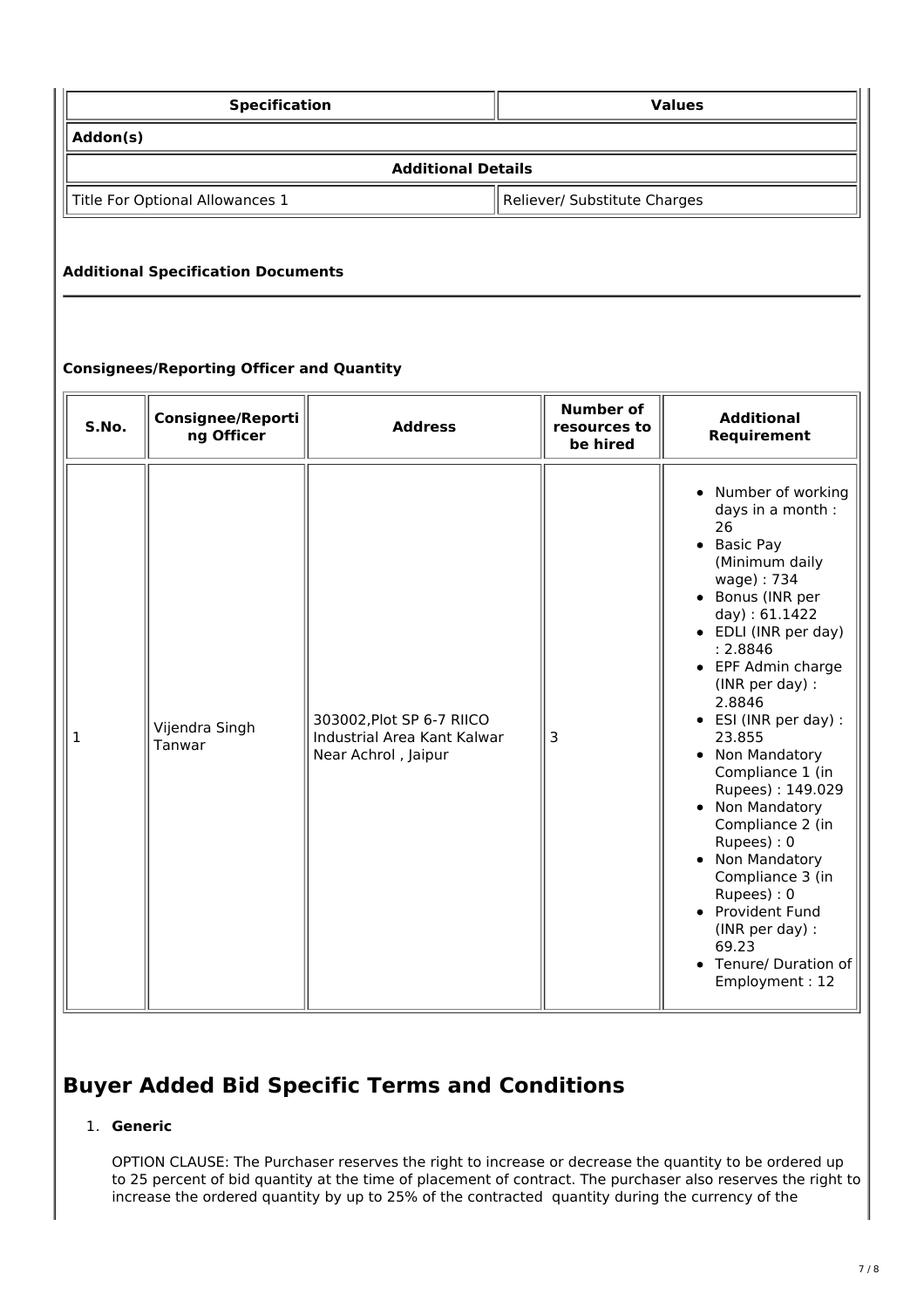contract at the contracted rates. Bidders are bound to accept the orders accordingly.

## **Disclaimer**

The additional terms and conditions have been incorporated by the Buyer after approval of the Competent Authority in Buyer Organization. Buyer organization is solely responsible for the impact of these clauses on the bidding process, its outcome, and consequences thereof including any eccentricity/restriction arising in the bidding process due to these ATCs and due to modification of technical specifications and/or terms and conditions governing the bid. Any clause incorporated by the Buyer such as demanding Tender Sample, incorporating any clause against the MSME policy and Preference to make in India Policy, mandating any Brand names or Foreign Certification, changing the default time period for Acceptance of material or payment timeline governed by OM of Department of Expenditure shall be null and void and would not be considered part of bid. Further any reference of conditions published on any external site or reference to external documents/clauses shall also be null and void. If any seller has any objection/grievance against these additional clauses or otherwise on any aspect of this bid, they can raise their representation against the same by using the Representation window provided in the bid details field in Seller dashboard after logging in as a seller within 4 days of bid publication on GeM. Buyer is duty bound to reply to all such representations and would not be allowed to open bids if he fails to reply to such representations. Also, GeM does not permit collection of Tender fee / Auction fee in case of Bids / Forward Auction as the case may be. Any stipulation by the Buyer seeking payment of Tender Fee / Auction fee through ATC clauses would be treated as null and void.

This Bid is governed by the General Terms and [Conditions](https://admin.gem.gov.in/apis/v1/gtc/pdfByDate/?date=20220620), conditons stipulated in Bid and Service Level [Agreement](https://bidplus.gem.gov.in/bidding/bid/bidsla/12324473848129) specific to this Service as provided in the Marketplace. However in case if any condition specified in General Terms and Conditions is contradicted by the conditions stipulated in Service Level Agreement, then it will over ride the conditions in the General Terms and Conditions.

In terms of GeM GTC clause 26 regarding Restrictions on procurement from a bidder of a country which shares a land border with India, any bidder from a country which shares a land border with India will be eligible to bid in this tender only if the bidder is registered with the Competent Authority. While participating in bid, Bidder has to undertake compliance of this and any false declaration and non-compliance of this would be a ground for immediate termination of the contract and further legal action in accordance with the laws.

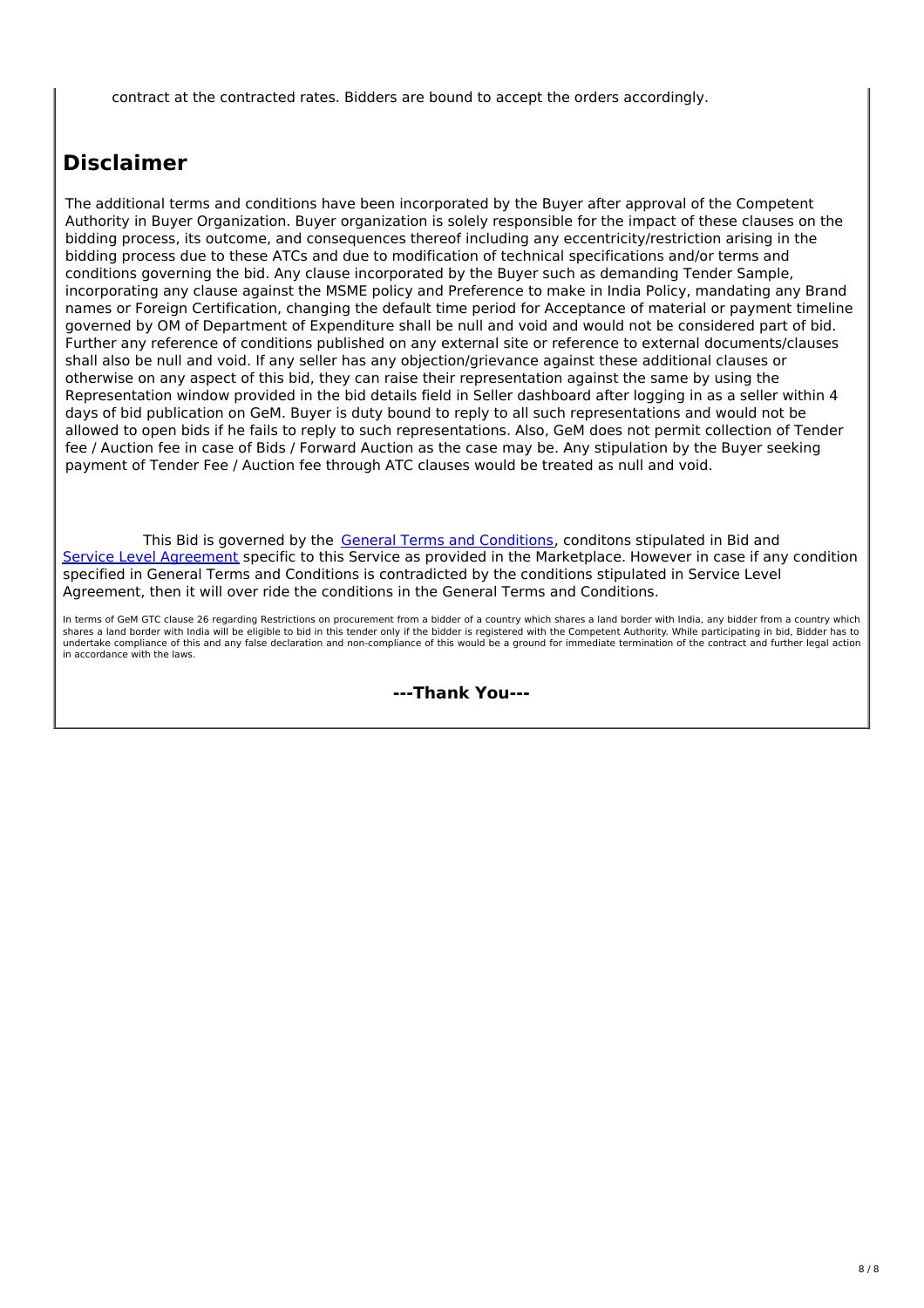### PLOT NO.6&7, RIICO INDUSTRIAL AREA, KANT KALWAR NEAR ACHROL, JAIPUR (RAJASTHAN)

Bid Document No.DG/iCED/F-36

Dated 20.06.2022

### **NOTICE INVITING TENDER**

TENDER NOTICE (THROUGH GEM PORTAL) FOR ENGAGEMENT OF MANPOWER AGENCY FOR OUTSOURCING SECURITY PERSONNEL TO OFFICE OF THE DIRECTOR GENERAL, INTERNATIONAL CENTRE FOR ENVIRONMENT AUDIT & SUSTAINABLE DEVELOPMENT (iCED), JAIPUR, Plot No. SP-6&7, RIICO INDUSTRIAL AREA, KANT KALWAR, NEAR ACHROL, JAIPUR – 303002 (RAJASTHAN).

E-tender (through GeM Portal) under two-bid system from eligible Manpower Service providers for providing Security Personnel to OFFICE OF THE DIRECTOR GENERAL, INTERNATIONAL CENTRE FOR ENVIRONMENT AUDIT & SUSTAINABLE DEVELOPMENT (iCED), JAIPUR for an initial period of one year from 01.09.2022 to 31.08.2023 (extendable for further period of two years) with mutual consent of both parties on same terms and conditions is invited. Requirement/eligibility criteria Terms and Conditions of the contract have been clarified in the additional documents. Tender document (including additional documents) is available online at GeM Portal as well as on the website of OFFICE OF THE DIRECTOR GENERAL, INTERNATIONAL CENTRE FOR ENVIRONMENT AUDIT & SUSTAINABLE DEVELOPMENT (iCED), JAIPUR i.e. [https://iced.cag.gov.in.](https://iced.cag.gov.in/) However, for any clarification, bidders may contact on [iced@cag.gov.in](mailto:iced@cag.gov.in) or 0141-2772012 during office hours. Bidders are advised to read tender document (uploaded on website and on GeM portal) and check their eligibility before participating in the bid.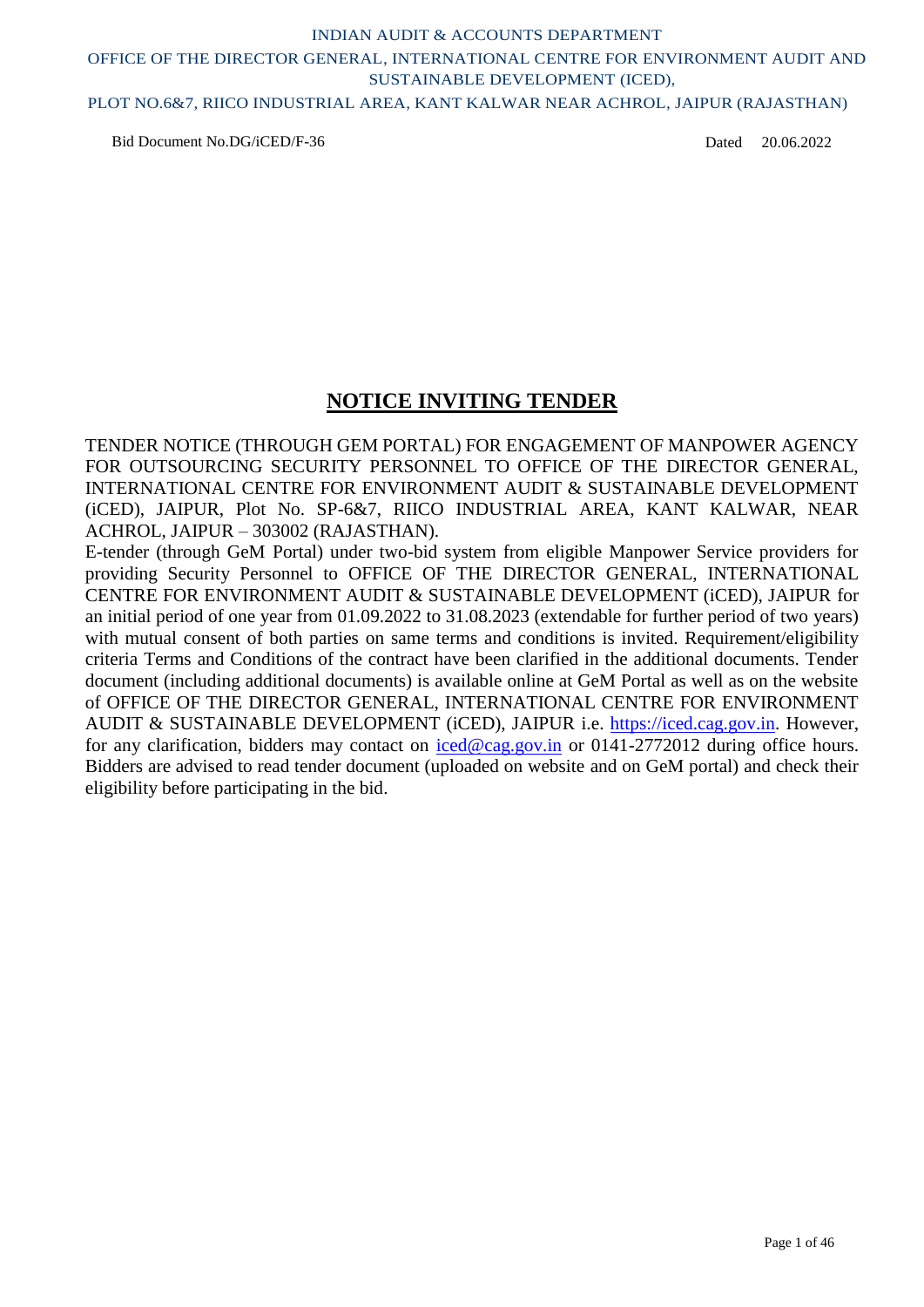### PLOT NO.6&7, RIICO INDUSTRIAL AREA, KANT KALWAR NEAR ACHROL, JAIPUR (RAJASTHAN)

Bid Document No.DG/iCED/F-36

Dated 20.06.2022

## **BID DOCUMENTS FOR**

*"Hiring of Security Services (Security Guards / Security Supervisors) for Office Buildings PLOT NO.6&7, RIICO INDUSTRIAL AREA, KANT KALWAR NEAR ACHROL, JAIPUR (RAJASTHAN)*

## **Table of Contents**

- Annexure 1- Bid Submission Form
- Annexure 2- Instructions to the Bidders
- Annexure 3- General Conditions of Contract (GCC)
- Annexure 4- Special Conditions of Contract (SCC)
- Annexure 5- Schedule of Works / Services
- Annexure 6- Technical Bid Form
- Annexure 7- Notarized Affidavit form for Acceptance of Terms and condition of Bid.
- Annexure 8- Notarized Affidavit form for relatives and non-conviction under IPC
- Annexure 9- Notarized Affidavit form for having experience.
- Annexure 10- Notarized Affidavit form for providing required service.
- Annexure 11- Form of Articles of Agreement
- Annexure 12- Form of Performance Bank Guarantee
- Annexure 13-Bid Security Form

### Annexure 14- Financial Bid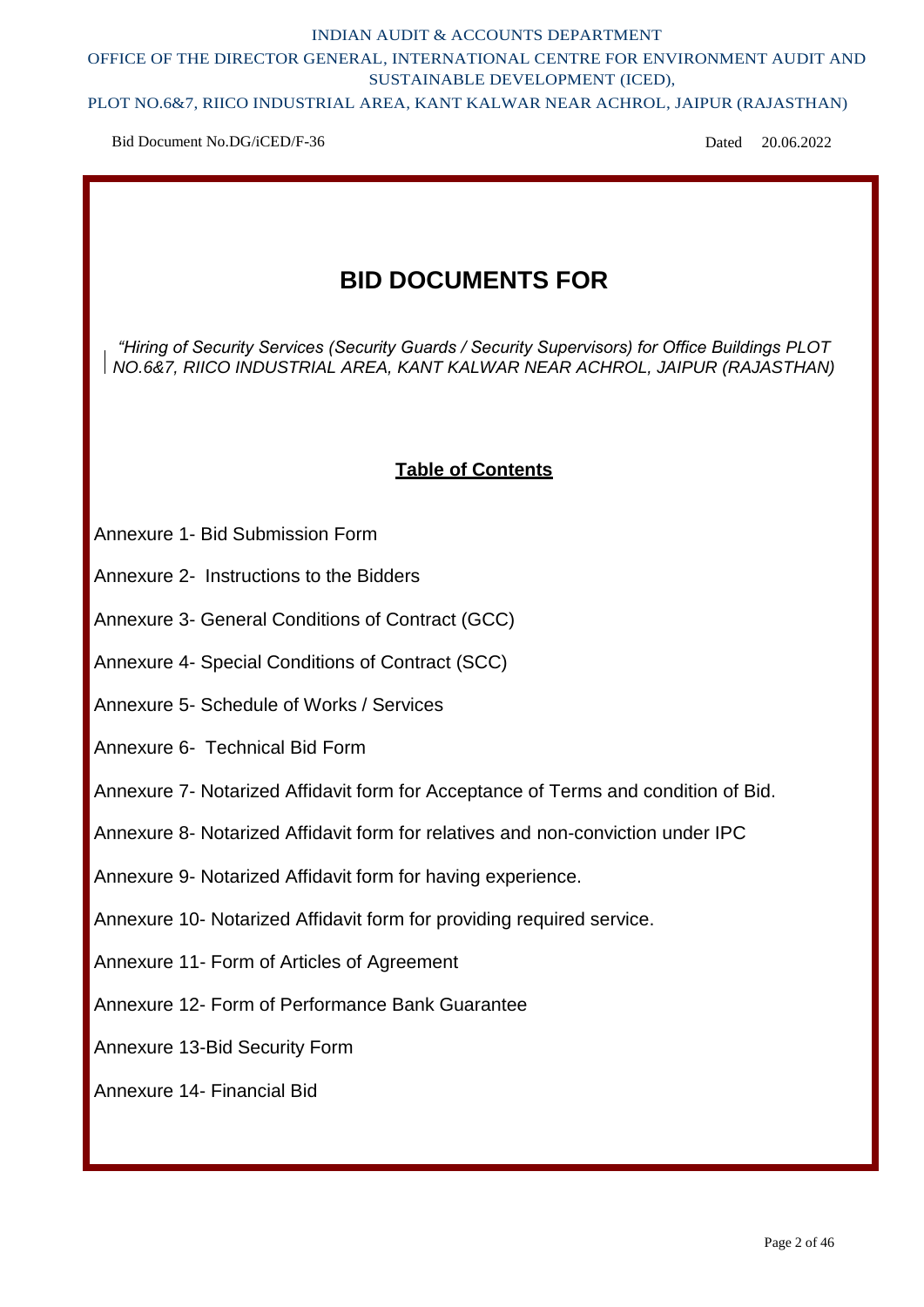PLOT NO.6&7, RIICO INDUSTRIAL AREA, KANT KALWAR NEAR ACHROL, JAIPUR (RAJASTHAN)

Bid Document No.DG/iCED/F-36

Dated 20.06.2022

## **ANNEXURE-1**

### **BID SUBMISSION FORM**

*(to be printed on Bidder's letterhead, signed, stamped, scanned and submitted online through GeM Portal)*

*Date:*

### **LETTER OF BID**

To

The Director, (Admn.) Office of the Director General, International Centre for Environment Audit and Sustainable Development (iCED), Plot No.6&7, Riico Industrial Area, Kant Kalwar near Achrol, Jaipur.

Ref: Invitation for Bid document No. DG/iCED/F-36 dated .06.2022

We, the undersigned, declare that:

- 1. We have examined and have no reservations to the Bidding Documents, including Addenda issued in accordance with Instructions to Bidders.
- 2. We undertake to provide the **security services** to your office in conformity with the Bidding Document.
- 3. Our bid shall be valid for a period of 90 days from the date fixed for the bid submission deadline in accordance with the Bidding Documents and it shall remain binding upon us and may be accepted at any time before the expiration of that period.
- 4. If our bid is accepted, we commit to submit a performance security in accordance with the Bidding Documents.
- 5. We also declare that Government of India or any other Government body has not declared us ineligible or black listed us on charges of engaging in corrupt, fraudulent, collusive or coercive practices or any other failure/lapses of serious nature.
- 6. We undertake, to enter into agreement as per the terms and conditions of the bidding document and bear all expenses including charges for stamps etc. and agreement will be binding on us.
- 7. We also accept all the terms and conditions of this bidding document and undertake to abide by them, including the condition that you are not bound to accept highest ranked bid / lowest bid or any other bid that you may receive.

Yours sincerely,

Authorized Signatory (Authorized person shall attach a copy of Authorization for signing on behalf of Bidding company)

Full Name and Designation *(To be printed on Bidder's letterhead)*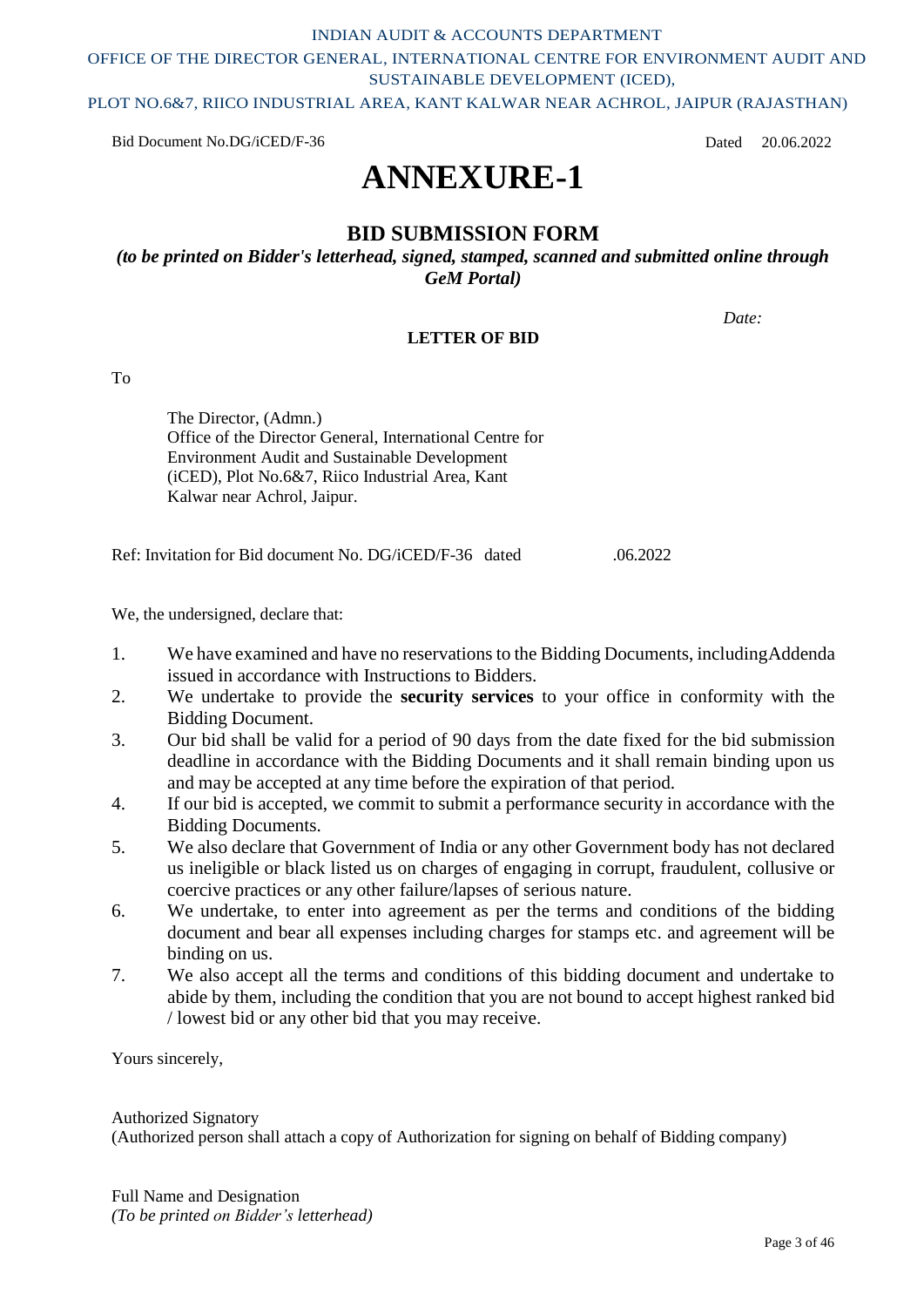(ICED), PLOT NO.6&7, RIICO INDUSTRIAL AREA, KANT KALWAR NEAR ACHROL,

Bid Document No. DG/iCED/F-36 JAIPUR (RAJASTHAN) Dated 20.06.2022

## **ANNEXURE-2**

### **INSTRUCTIONS TO THE BIDDERS**

### **1. GENERAL INSTRUCTIONS**

- 1.1 Office of the Director General, International Centre For Environment Audit And Sustainable Development, (iCED), Jaipur, hereinafter referred to as the 'Client' invites ebids (ONLINE BIDS) UNDER TWO BID SYSTEM (TECHNICAL AND FINANCIAL) THROUGH GOVERNMENT e-MARKETPLACE (GeM) from reputed firms dealing with Ministries/Govt. departments for providing security services for its training facility located at Plot No. SP – 6&7, RIICO INDUSTRIAL AREA, KANT KALWAR, NEAR ACHROL, JAIPUR (RAJASTHAN).
- 1.2 While all efforts have been made to avoid errors in the drafting of the bid document, the Bidder is advised to check the same carefully. No claim on account of any errors detected in the bid documents shall be entertained.
- 1.3 The Bidder should download the Bid Document (Scope of Work and Special Condition of Contract) through GeM Portal and upload it again at the time of submission of the bid with signature and Stamp is in token of the Bidder having acquainted himself/themselves and accepted the entire Bid Document (Scope of Work and Special Conditions of Contract) including various conditions of contract.
- 1.4 The bidder shall attach the copy of the authorization letter / power of Attorney as proof of authorization for signing on behalf of the Bidder.
- 1.5 All Bidders are hereby explicitly informed that conditional offers or offers with deviations from the conditions of Contract, the bids not meeting the minimum eligibility criteria, Technical Bids, not accompanied with EMD of requisite amount/format, or any other requirements, stipulated in the bid documents are liable to be rejected.
- 1.6 The parties to the Bid shall be the 'Bidders' (to whom the work has been awarded) and the Office of the Director General, International Center for Environment and Sustainable Development (iCED), Jaipur.
- 1.7 For all purposes of the contract including arbitration thereunder, the address of the bidder mentioned in the bid shall be final unless the bidder notifies a change of address by a separate letter sent by registered post with acknowledgement due to the Office of the Director General, International Centre for Environment Audit and Sustainable Development (iCED), Jaipur. The bidder shall be solely responsible for the consequences of any omission or error to notify change of address in the aforesaid manner.
- 1.8 The requirements of number of security personnel as mentioned in the bid document is tentative and may increase or decrease at the sole discretion of the competent authority of the Client. Accordingly, the contract cost is also liable to increase / decrease.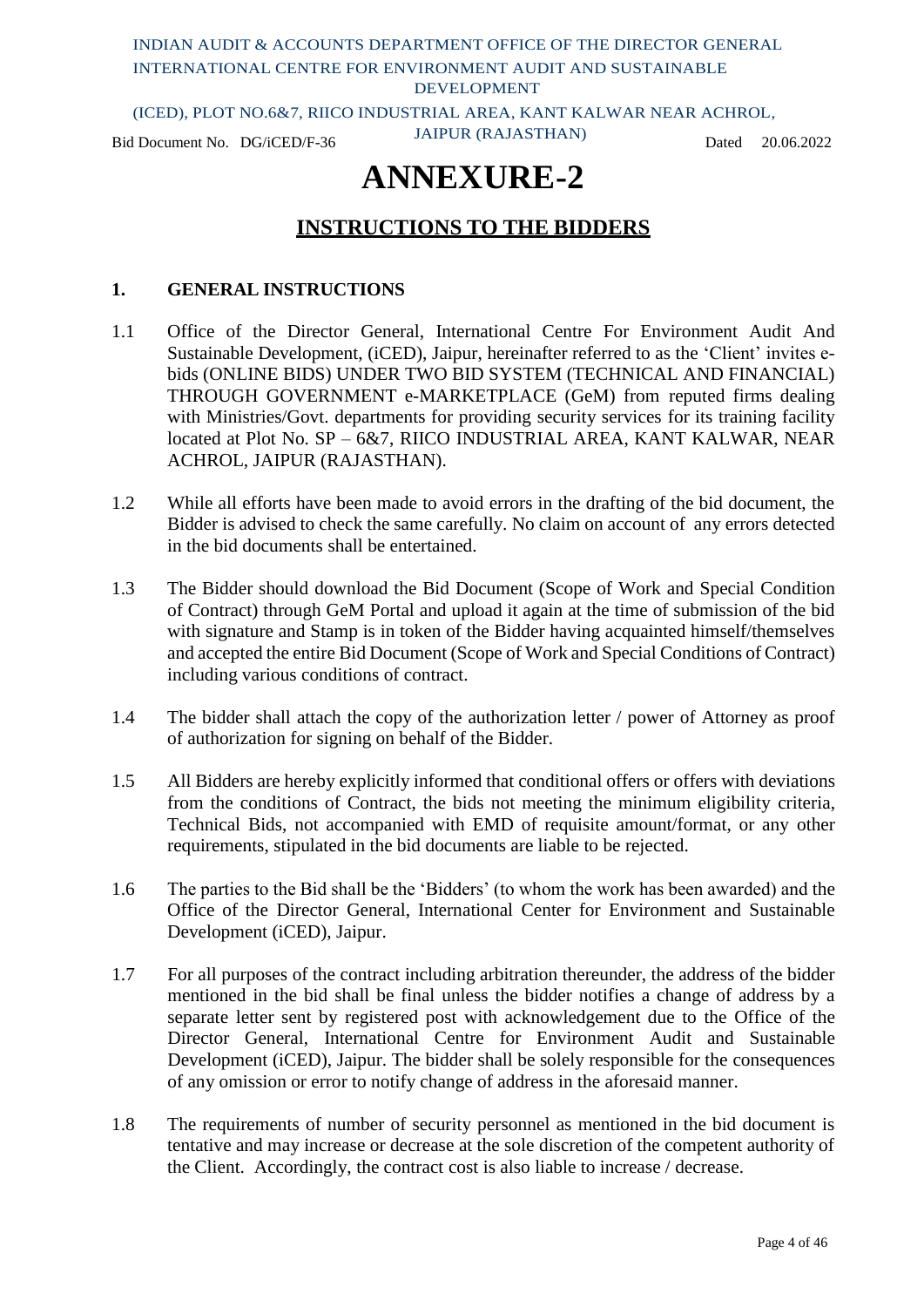### (ICED), PLOT NO.6&7, RIICO INDUSTRIAL AREA, KANT KALWAR NEAR ACHROL,

Bid Document No. DG/iCED/F-36 JAIPUR (RAJASTHAN) Dated 20.06.2022

### **2. MINIMUM ELIGIBILITY CRITERIA**

The following shall be the minimum eligibility criteria for selection of bidders technically.

- a. **Legal Valid Entity:** The Bidder shall necessarily be a legally valid entity either in the form of a Limited Company / a Private Limited Company registered under the Companies Act, 2013 or a Limited Liability Partnership (LLP) under the Limited Liability Partnership Act, 2008. Bidder in the form of JV/consortium, Proprietorship, and Partnership is not permitted. A proof for supporting the legal validity of the Bidder shall be submitted.
- b. **Financial Capacity:** The bidders **s**hould have the minimum gross turnover in the similar business of providing security services as per the bid document. Relevant proof for supporting the above shall be submitted.
- c. The Bidder shall be registered with the Income Tax, Service Tax and also registered under the labour laws, Employees Provident Fund Organization, Employees State Insurance Corporation. Relevant proof in support shall be submitted
- d. **Experience**: The Bidder should have experience in the similar field of providing security services in the Government Departments for the last three years. Relevant proof in support shall be submitted.
- e. **Licence**: The Bidder should possess a valid licence from the respective State Controlling Authority of the Government under the Private Security Agencies(Regulation) (PSAR) Act 2005.
- f. **Clearance:** The Bidder should also have clearance from GST, and Income Tax Department. Relevant proof in support shall be submitted.
- g. The bidder should have its office located in Jaipur, Rajasthan. The Bidder should submit documentary proof for the same.

### **2.1 Documents supporting the Minimum Eligibility Criteria**

- (i) In proof of having fully adhered to the minimum eligibility criteria at 2(a), attested copy of certificate of incorporation issued by Companies Registrar/ concerned authority shall only be acceptable.
- (ii) In proof of having fully adhered to minimum eligibility criteria at 2(b), attested copy of the audited balance sheets for the completed last three financial year shall only be acceptable.
- (iii) In proof of having fully adhered to minimum eligibility criteria at 2(c), valid attested copy of PAN, Labour Registration copy, EPFO Registration Copy, ESIC Registration Copy shall only be acceptable.
- (iv) In proof of having fully adhered to minimum eligibility criteria at 2(d), attested copy of work orders along with work completion certificate/ experience certificates showing continuous experience in the field for the last three years, issued by the Government Departments shall only be acceptable.
- (v) In proof of having fully adhered to minimum eligibility criteria at 2(e), attested copy of license, duly issued by the respective State Controlling Authority of the Government under the Private Security Agencies (Regulation) (PSAR) Act, 2005 shall be acceptable.
- (vi) In proof of having fully adhered to minimum eligibility criteria at 2(f), attested copy of ITR and GST/Service Tax Return for the last three financial years shall only be acceptable.
- (vii) Other documents as per Clause 6 of Annexure 2.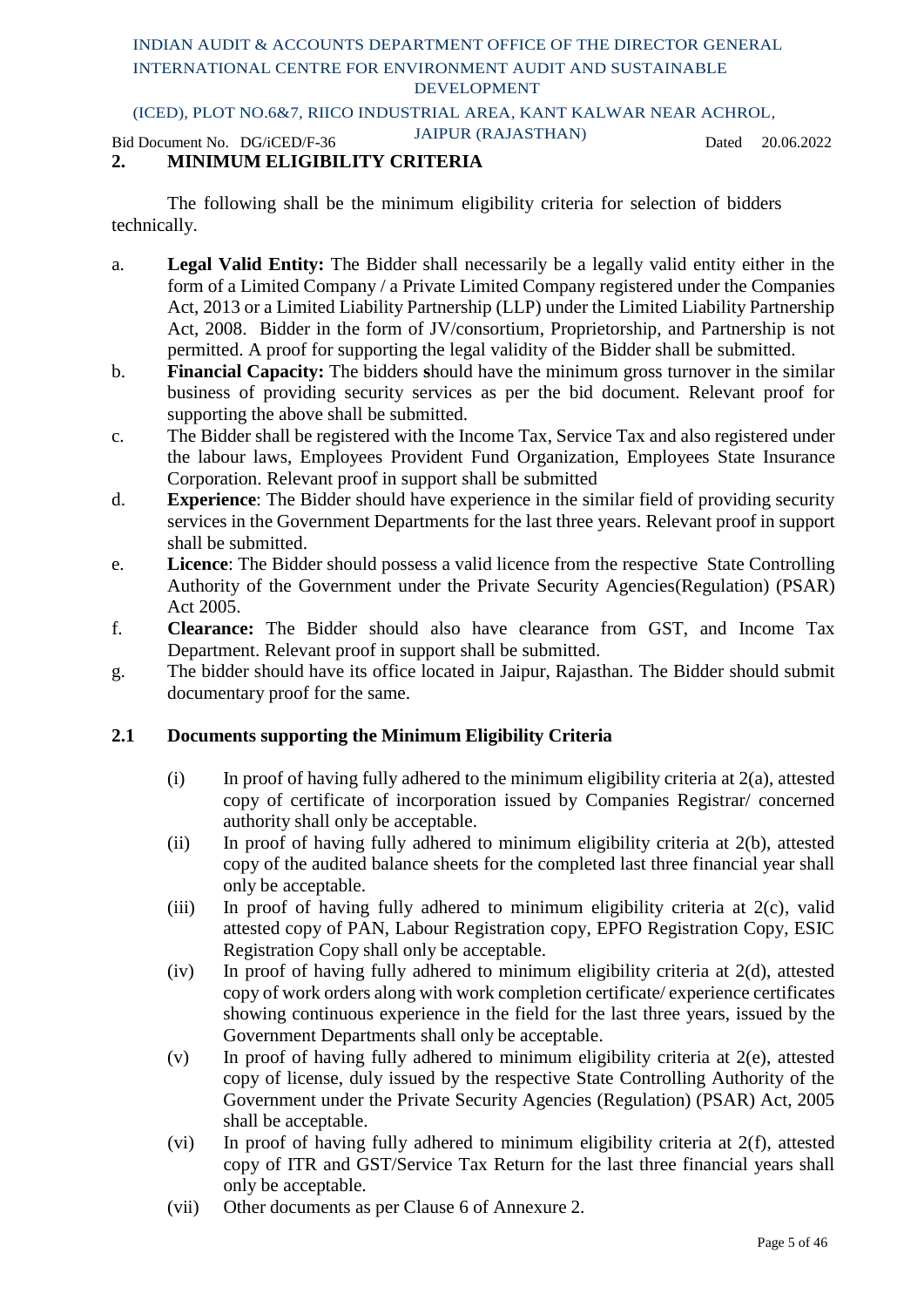### (ICED), PLOT NO.6&7, RIICO INDUSTRIAL AREA, KANT KALWAR NEAR ACHROL,

Bid Document No. DG/iCED/F-36 JAIPUR (RAJASTHAN) Dated 20.06.2022

### **3. EARNEST MONEY DEPOSIT**:

- 3.1 The bids shall be accompanied by an Earnest Money Deposit in the form of Bank Guarantee/Demand Draft of State Bank of India. The validity of the Bank Guarantee/Demand Draft must be up to 3 (three) months starting from the date of submission of the bids. The Bank Guarantee / Demand Draft shall be in favour of **PAO, IA&AD, Jaipur**
- 3.2 The Bidder should scan a copy of the earnest money deposit and upload it online through GeM Portal. The original copy of the earnest money deposit should be sent to Sr. Administrative Officer (Admn.), Office of Director General, International Centre for Environment Audit and Sustainable Development (iCED), Plot No.6&7, RIICO Industrial Area, Kant Kalwar near Achrol, Jaipur on or before the time of closing of the uploading of the Bids. The original of the EMD can be sent by Speed Post or Registered Post. It can also be handed over in person. In the event of non-receipt of the EMD before the closing of the uploading of the Bids, the bid shall not be opened.
- 3.3 Bidders, who are eligible to be exempted from depositing EMD according to Rule-170 of GFRs, 2017, should submit documentary proof thereof alongwith technical bid online through GeM Portal. Besides, they have also to enclose a hardcopy of same valid exemption certificate(s) and ensure that the same is submitted to the officer in charge as detailed in clause 3.2 above.
- 3.4 No request for transfer of any previous deposit of earnest money or security deposit or adjustment against any pending bill held by the Department in respect of any previous work shall be entertained.
- 3.5 Bidders shall not be permitted to withdraw their offer or modify the terms and conditions thereof. In case the bidder fails to observe and comply with the stipulations made herein or backs out after quoting the rates, the aforesaid bid security shall be forfeited to the Government.
- 3.6 The bids without Earnest Money shall be summarily rejected.
- 3.7 No claim shall lie against the Government / Department in respect of erosion in the value or interest on the amount of earnest money deposit or security deposit.

#### **3.8 The bid security (earnest money deposit) may be forfeited:**

- (i) If the bidder withdraws his bid during the period of bid validity specified by the bidder in the bid form; or
- (ii) In case of successful bidder, if the bidder
	- (a) Fails to sign the contract in accordance with the terms of the bid document
	- (b) Fails to furnish required performance security in accordance with the terms of bid document within the time frame specified by the Client.
	- (c) Fails or refuses to honor his own quoted prices for the services or part thereof.
	- (d) In such case, the bidder is also liable to be debarred from future tendering.
- 3.9 No interest shall be paid on the earnest money deposit.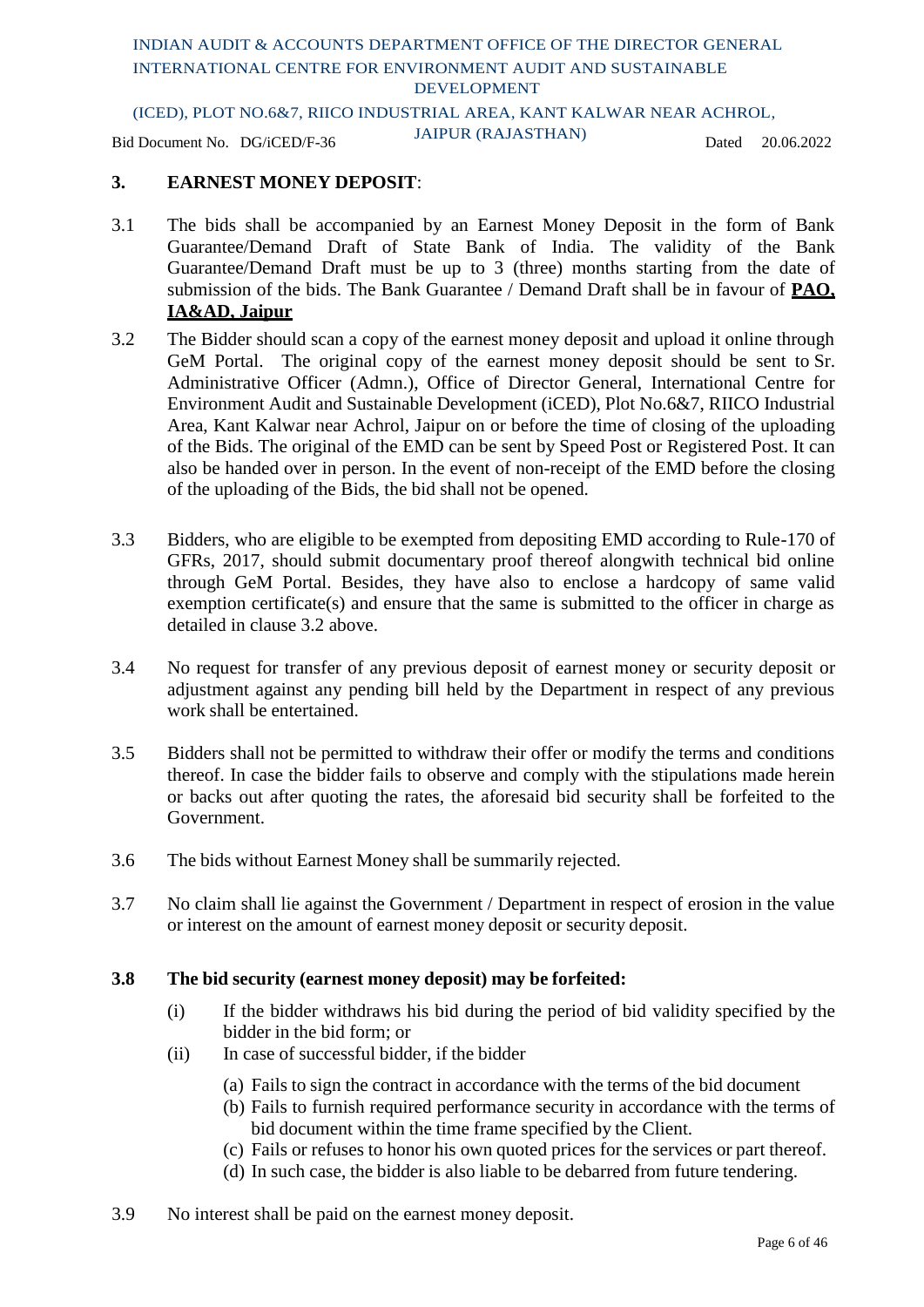### (ICED), PLOT NO.6&7, RIICO INDUSTRIAL AREA, KANT KALWAR NEAR ACHROL,

Bid Document No. DG/iCED/F-36 JAIPUR (RAJASTHAN) Dated 20.06.2022

### **4. VALIDITY OF BIDS**

- 4.1 Bids shall remain valid and open for acceptance for a period of **90 days** from the last date of submission of Bids.
- 4.2 In case Client calls the bidder for negotiation then this shall not amount to cancellation or withdrawal of original offer which shall be binding on the bidder.
- 4.3 The Client may request for extension for another period of 30 days, without any modifications and without giving any reasons thereof.

### **5. PREPARATION AND SUBMISSION OF E-BIDS IN GeM PORTAL**

- 5.1 The bid document, along with terms and conditions, has been uploaded on GeM Portal. The bidders can log on to the website and see the bid document. The Bidders shall be required to submit Technical and Financial Bids through GeM Portal electronically using valid GeM ID. More information useful for submitting online bids on the GeM Portal may be obtained.
- 5.2 The bidders who are desirous of participating in e-procurement shall submit their Bids in two bid system i.e. Technical Bids and Financial Bids through GeM Portal.
- 5.3 The bidders should upload the scanned copies of all relevant certificates, documents etc. including earnest money deposit / exemption certificate as per the requirements contained in **Clause 6 of Annexure 2** of the Bid Document in support of their Technical bids. The bidder should sign on all statements, documents etc. uploaded by him, owning responsibility for their correctness/authenticity.
- 5.4 The Bidders are also required to submit earnest money deposit and all the affidavits in original as mentioned in **Clause 6 of Annexure 2** of the bid document in a sealed envelope superscribed "Bid for providing Security Services" in drop box at Staff room, Office of the Director General, International Centre for Environment Audit and Sustainable Development (iCED), Plot No.SP-6&7, RIICO Industrial Area, Kant Kalwar near Achrol, Jaipur or send by post at the above highlighted address on or before the dates specified in the bid document.
- 5.5 The Bidder should upload the financial bids as per the instructions contained in the Bid Document on GeM Portal.
- 5.6 The bids shall be summarily rejected, if the bid is submitted other than through online (GeM Portal) or original Earnest money Deposit / exemption letter and other documents viz. affidavits are not submitted by the Bidders within stipulated date / time as mentioned in bid document.
- 5.7 The important dates are mentioned in bid document.

#### **6. TECHNICAL BID**

The Bidder shall be required to follow the procedure as specified above and submit the Technical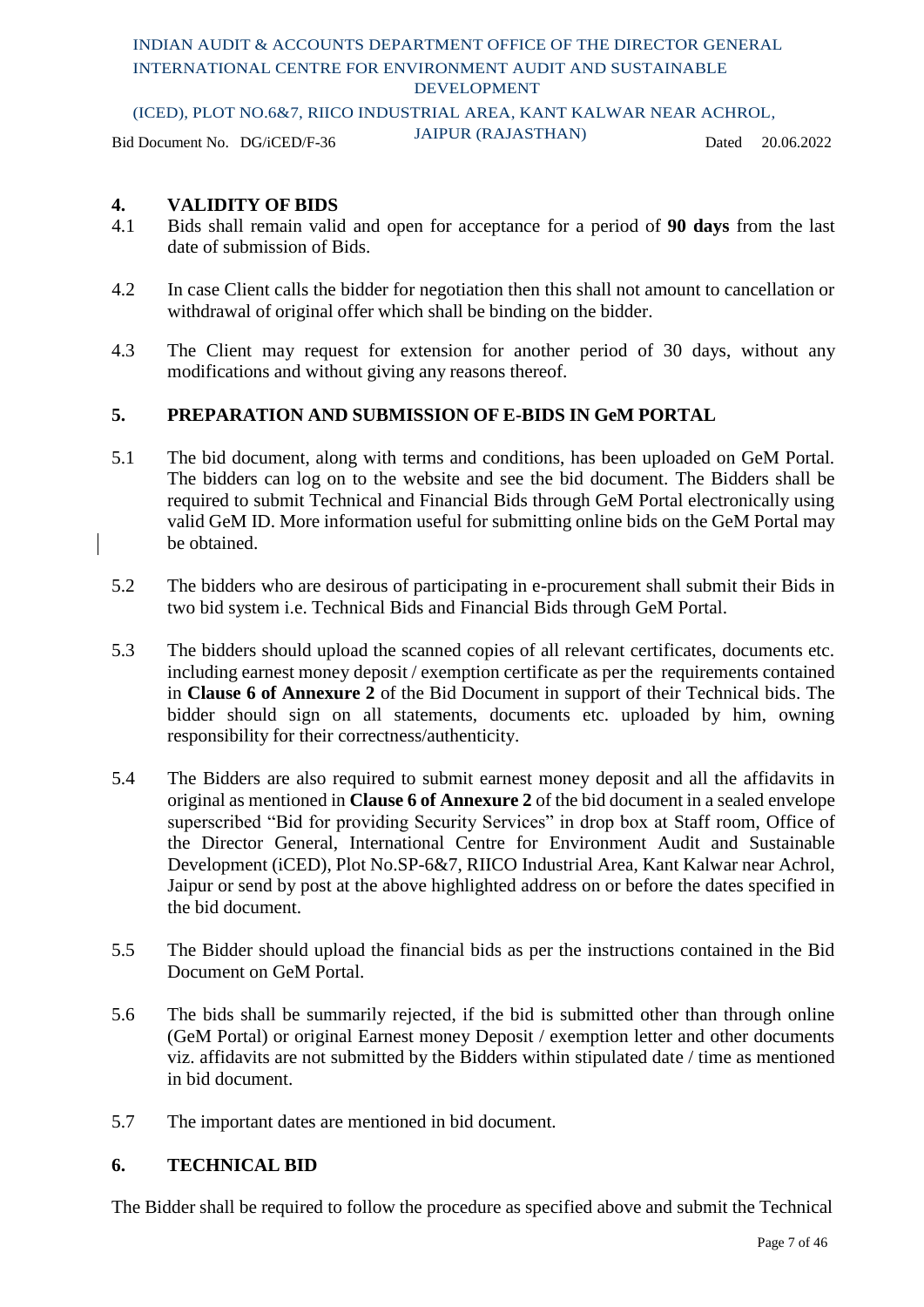### (ICED), PLOT NO.6&7, RIICO INDUSTRIAL AREA, KANT KALWAR NEAR ACHROL,

Bid Document No. DG/iCED/F-36 JAIPUR (RAJASTHAN) Dated 20.06.2022 Bid online through GeM Portal. The following documents shall comprise Technical Bid:-

- a. **Annexure – 1**: The Bidder shall be required to print "Bid Submission Form' as per Annexure-1 on entity's letterhead, sign, scan and upload it online with the Bid in GeM Portal.
- b. **Annexure-7:** The Bidder shall be required to submit a notarized affidavit on nonjudicial stamp paper of Rs.50/- as per Annexure-7 to the effect of acceptance of the terms and conditions of the bid document. The Bidder shall ensure that copy of the Affidavit is scanned and uploaded in GeM Portal and hard copy of the same is sent alongwith EMD and other documents as per the timelines defined in the bid document.
- c. **Annexure-8 :** The Bidder shall be required to submit a notarized affidavit on nonjudicial stamp paper of Rs.50/- as per Annexure-8 to the effect that none of the relatives of the Bidder are employees of Client and that the bidder has not been convicted of an offence under the Prevention of Corruption Act, 1988 and the bidder has not been convicted under the Indian Penal Code or any other law for the time being in force, for causing any loss of life or property or causing a threat to public health as part of execution of a public procurement contract. The Bidder shall ensure that copy of the Affidavit is scanned and uploaded in GeM Portal and hard copy of the same is sent alongwith EMD and other documents as per the timelines defined in the Bid Document.
- d. **Annexure-9**: The Bidder shall be required to submit a notarized affidavit on nonjudicial stamp paper of Rs.50/- as per Annexure-9 to the effect that they have fully adhered to minimum eligibility criteria as per the requirements of the bid document and has provided services in the Ministries / Departments under Government of India.
- e. **Annexure-10**: The Bidder shall be required to submit a notarized affidavit on non-judicial stamp paper of Rs.50/- as per Annexure-10 to the effect that they have trained security manpower on their rolls for providing requisite services in accordance with the conditions of the bid document.
- f. **Annexure 6: Technical Bid Form**: The Bidder shall be required to sign, scan and upload the Technical Bid Form as per Annexure 6 in GeM Portal.
- g. **Earnest Money Deposit**: A scanned copy of earnest money deposit or exemption certificate should be uploaded through GeM Portal as per clause 3 of the bid document. The Bidder shall ensure that original of the earnest money deposit / exemption certificate is also submitted in the office as per the instructions of Clause 2.1 of Annexure-2.
- h. **Documents in support of Minimum Eligibility Criteria**: The Bidder shall be required to upload each of the document online through GeM Portal as mentioned in Clause 2.1 of Annexure-2 of the bid Document in support of their fulfillment of minimum eligibility criteria.

### **7. FINANCIAL BID:**

**7.1** The Bidder should quote rates for each and every category of security services in terms in Indian Rupees. If rate is not quoted for all the category, the bid will not be valid and hence the same will be rejected. **The consolidated price will be taken into consideration while awarding of contract to the successful bidder.**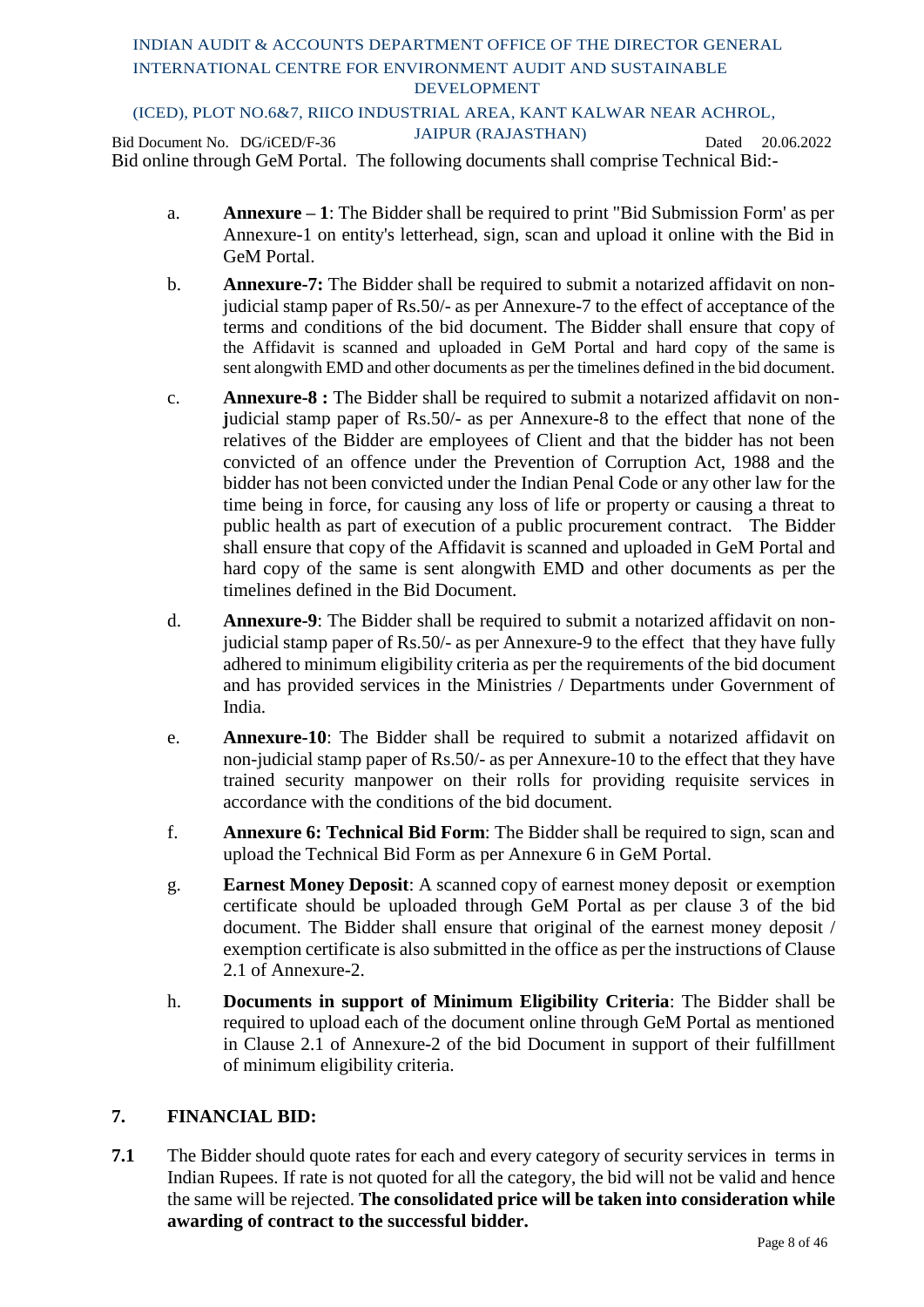(ICED), PLOT NO.6&7, RIICO INDUSTRIAL AREA, KANT KALWAR NEAR ACHROL,

Bid Document No. DG/iCED/F-36 JAIPUR (RAJASTHAN) Dated 20.06.2022

- 7.2 The rates quoted shall be firm and final. The price should be inclusive of all i.e. Minimum Wages, EPF, ESIC, Uniform & Liveries, Gratuity, Bonus, Substitute/ Reliever charges and other statutory charges arising from time to time.
- 7.3 At the time of payment of bills, the income tax and any other tax / duty etc. that is required to be deducted, shall be deducted at source as per Government rules and guidelines as may be prevailing at the time of payment.

### **8. CLARIFICATION ON TECHNICAL BID EVALUATION.**

- 8.1 The technical bids shall be evaluated based on the available documents submitted by the bidder. To assist in the examination, evaluation, and comparison of the bids, and qualification of the bidders, the Client may, at its discretion, ask any bidder for a clarification of its bid. Any clarification submitted by a bidder that is not in response to a request by the Client shall not be considered. The Client's request for clarification and the response shall be in writing in conventional manner.
- 8.2 If a bidder does not provide clarifications of its bid by the date and time set in the Client's request for clarification, its bid may be rejected.
- 8.3 Client also reserves right to seek confirmation/clarification from the issuer agency, on the supporting documents submitted by the bidder as per clause 2.1.

### **9. TECHNICAL BID EVALUATION**

- 9.1 The Client shall follow segregated bid evaluation system where the technical bid and financial bid shall be evaluated separately.
- 9.2 The technical bid evaluation shall be done based on the following criteria:
	- (i) That the Bidder has signed, scanned and uploaded copy of the 'Bid Submission Form' as per Annexure-1 in the prescribed format in GeM Portal.
	- (ii) That the Bidder has signed, scanned and uploaded the Technical Bid Form as per Annexure-6 in the prescribed format in GeM Portal.
	- (iii) That the Bidder has scanned and uploaded a copy of notarized Affidavit as per Annexure-7 in the prescribed format in GeM Portal
	- (iv) That the Bidder has scanned and uploaded a copy of notarized Affidavit as per Annexure-8 in the prescribed format in GeM Portal.
	- (v) That the Bidder has scanned and uploaded a copy of notarized Affidavit as per Annexure-9 in the prescribed format in GeM Portal.
	- (vi) That the Bidder has scanned and uploaded a copy of notarized Affidavit as per Annexure-10 in the prescribed format in GeM Portal.
	- (vii) That copy of Earnest Money Deposit is scanned and uploaded in GeM Portal. The original of the EMD and other affidavits should be submitted by the Bidder as per the timelines specified in the bid document.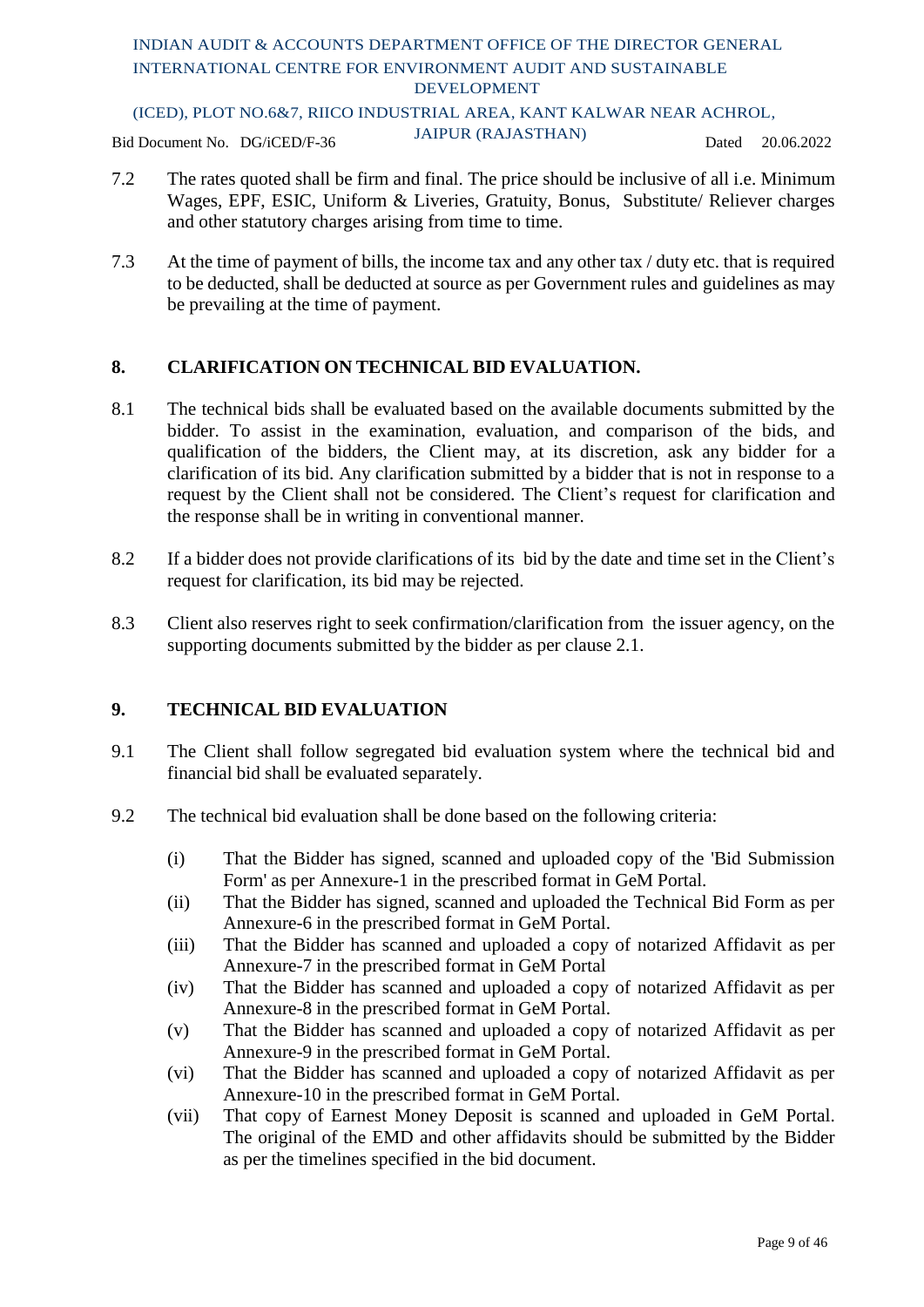### (ICED), PLOT NO.6&7, RIICO INDUSTRIAL AREA, KANT KALWAR NEAR ACHROL,

Bid Document No. DG/iCED/F-36 JAIPUR (RAJASTHAN) Dated 20.06.2022

- (viii) That the Bidder meets the minimum eligibility criteria as per Clause 2.1 of Annexure-2 and has uploaded copies of all documents required in support of minimum eligibility criteria as per clause 2.1 of Annexure-2.
- 9.3 The originals of Earnest Money Deposit, Annexure-1, Annexure-6, Annexure-7, Annexure-8, Annexure-9, Annexure-10 and Authority Letter to sign on behalf of the Bidder should be delivered by the Bidder in an enveloped superscribed "Bid for providing Security Services" in the drop box at staff room Office of Director General, International Centre for Environment Audit and Sustainable Development (iCED), Plot No.6&7, RIICO Industrial Area, Kant Kalwar near Achrol, Jaipur or sent by post at the above highlighted address on or before the dates specified in the bid document.
- 9.4 The bids shall be summarily rejected, if the bid is submitted other than through online (GeM Portal) or original Earnest money Deposit / exemption letter and other documents viz. affidavits are not submitted by the Bidders within stipulated date / time as mentioned in the bid document.
- 9.5 A substantially responsive bid shall be the one that meets the requirements of the bidding document in totality. The technical bid not meeting the minimum eligibility criteria as per the bid document, shall be rejected.
- 9.6 The bidder who qualifies in the technical evaluation stage shall only be called for opening of financial bids. Client shall intimate the bidders, the time/ venue for the Financial Bid opening in written communication.

### **10. FINANCIAL BID OPENING PROCEDURE**

- 10.1 The Financial Bids of all the technically qualified Bidders, whose bids are accepted in conformity with the required specifications shall be opened on the appointed date and time.
- 10.4 Mere becoming the lowest bidder, prior to financial bid scrutiny will not give any right to the lowest bidder to claim that he is successful in the bidding process.

### **11. RIGHT OF ACCEPTANCE**:

- 11.1 The Office of the Director General, International Centre for Environment Audit and Sustainable Development (iCED) reserves all rights to reject any bid including of those bidders who fail to comply with the instructions without assigning any reason whatsoever and does not bind itself to accept the lowest or any specific bids. The decision of the Competent Authority of the Office of the Director General, International Centre for Environment Audit and Sustainable Development (iCED) in this regard shall be final and binding.
- 11.2 Any failure on the part of the bidder to observe the prescribed procedure and any attempt to canvass for the work shall render the bidder's bids liable for rejection.
- 11.3 The competent authority of the Office of the Director General, International Centre for Environment Audit and Sustainable Development (iCED) reserves the right to award any or part or full contract to any successful agency(ies) at its discretion and this will be binding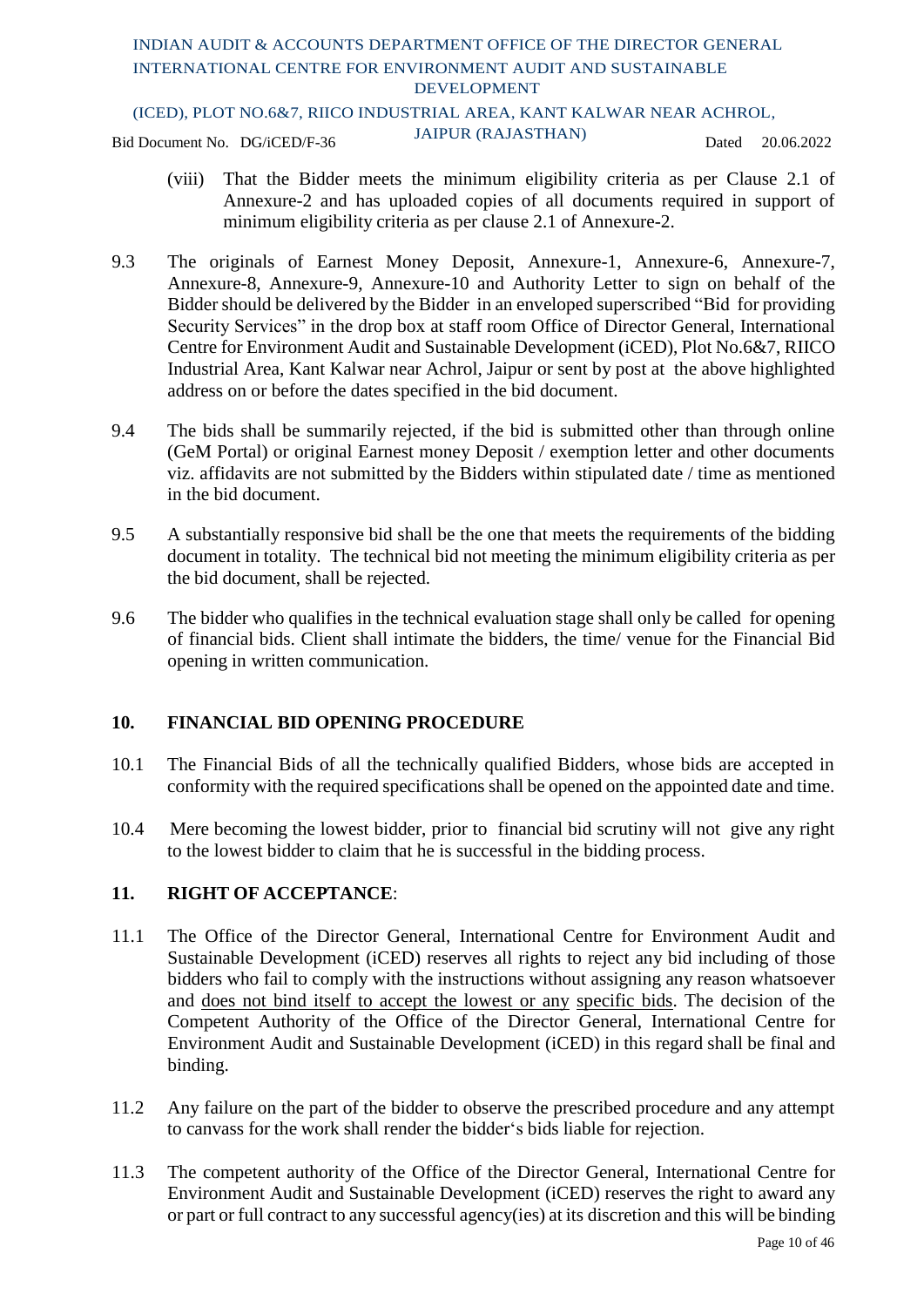### (ICED), PLOT NO.6&7, RIICO INDUSTRIAL AREA, KANT KALWAR NEAR ACHROL,

Bid Document No. DG/iCED/F-36 JAIPUR (RAJASTHAN) Dated 20.06.2022 on the bidders.

- 11.4 In case of failure to comply with the provisions of the terms and conditions of the contract by the agency(ies) that has/have been awarded the contract, the competent authority of the Office of the Director General, International Centre for Environment Audit and Sustainable Development (iCED), Jaipur reserves the right to award the contract to the next higher bidder or any other outside agency and the difference of price shall be recovered from the defaulter agency who has been awarded the initial contract and this will be binding on the bidders.
- 11.5 The Office of the Director General, International Centre for Environment Audit and Sustainable Development (iCED) may terminate the Contract if it is found that the Contractor is black listed/debarred on previous occasions by any of theGovernment Departments / Institutions / Local Bodies / Municipalities / Public Sector Undertaking etc.

### **12. NOTIFICATION OF AWARD BY ISSUANCE OF 'LETTER OF ACCEPTANCE'**

- 12.1 After determining the successful Lowest Bidder(s), Client shall issue a Letter of Acceptance (LoA), in duplicate, to all the empaneled Agency(ies) / Firm(s) who will return one copy to Client duly acknowledged, accepted and signed by the authorized signatory, within **Three (3) days** of receipt of the same by him.
- 12.2 The issuance of the Letter of Acceptance to the bidder shall constitute an integral part and it will be a binding to the contract.
- 12.3 The time taken between the date of issue of LoA and Notice to Proceed shall not prevent the contractor for mobilization.

### **13. RETURNING OF EARNEST MONEY DEPOSIT (BID SECURITY AMOUNT)**

- 13.1 The Earnest Money Deposit of the unsuccessful bidders in the *technical Bid evaluation stage* shall be returned along with their unopened financial bids within seven (07) days after opening of the eligible financial Bids.
- 13.2 The Earnest money Deposit of the unsuccessful bidders in the *financial bid evaluation stage* shall be returned within seven (07) days, on award of contract to the Successful bidder.
- 13.3 The Earnest money deposit of all the bidders shall be returned along with their unopened financial bids, in case of cancellation of bid after the opening of Bids and prior to opening of financial bids.
- 13.4 No interest shall be payable on the Earnest Money Deposit returned to unsuccessful bidders.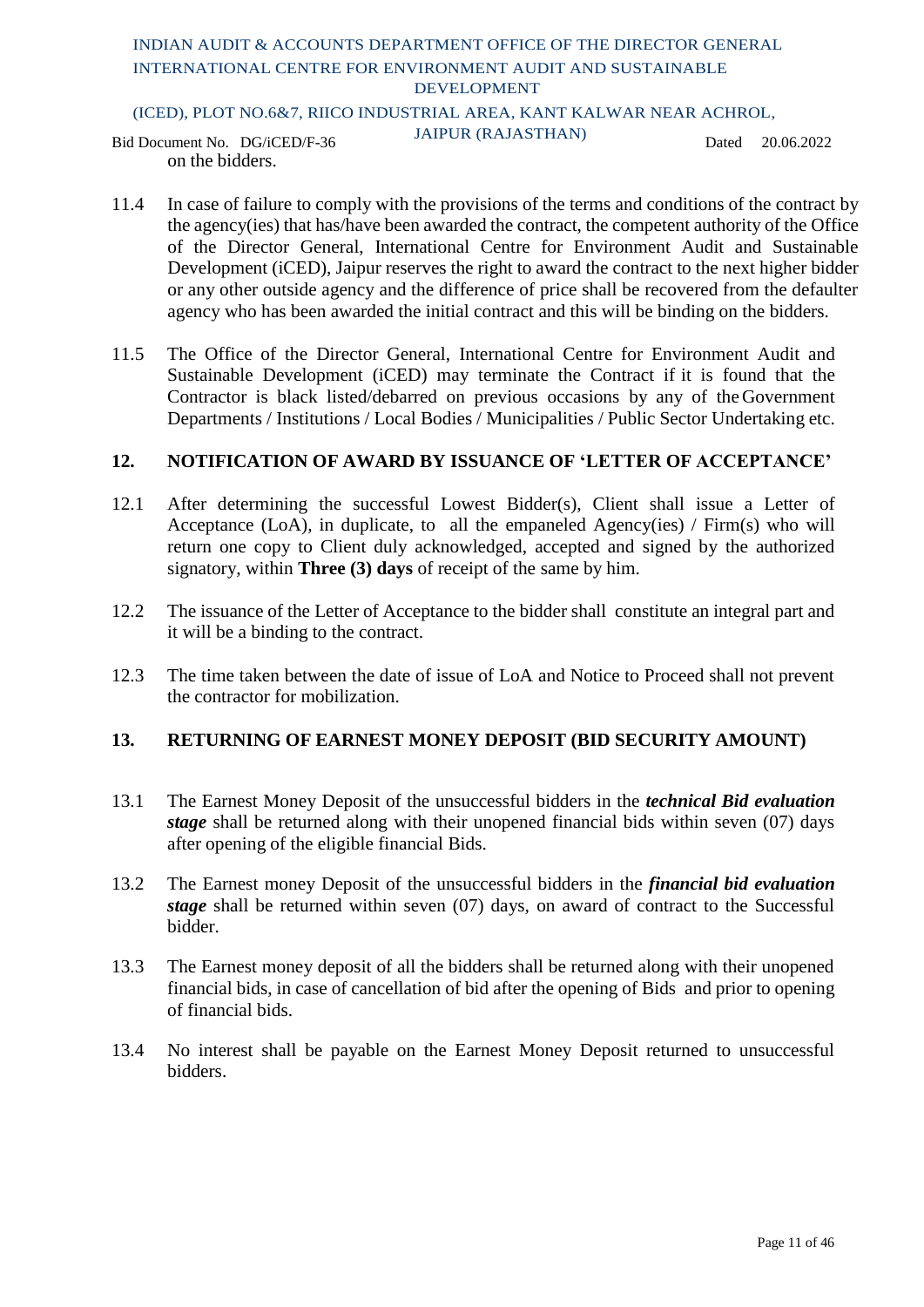(ICED), PLOT NO.6&7, RIICO INDUSTRIAL AREA, KANT KALWAR NEAR ACHROL,

Bid Document No. DG/iCED/F-36 JAIPUR (RAJASTHAN) Dated 20.06.2022

# **ANNEXURE-3**

### **GENERAL CONDITIONS OF CONTRACT (GCC)**

#### **1. DEFINITIONS**

#### **1.1 General**

In this Contract including the Schedules the following words and expressions shall (unless the context requires otherwise) have the meaning assigned to them in this Schedule.

"Agreement" The word "Agreement" and "Contract" has been used interchangeably. Party The word "party" means the Successful Bidder to whom the work of providing security services has been awarded and the Client "Office of the Director General, International Centre for Environment Audit and Sustainable Development (iCED), Jaipur". Letter of Acceptance Shall mean the intent of the Client to engage the successful bidder forproviding security services in its premises Notice to Proceed Shall mean the date at which the security services are to commence in Client's premises 'Confidential Information' shall mean all information that is not generally known and which is obtained / received during the tenure of the contract and relates directly to the business / assets of Client including the information having the commercial value. **Termination** Date**"** Shall mean the date specified in the notice of Termination given by either Party to the other Party, from which the Contract shall stand terminated. Termination Notice Shall mean the notice of Termination given by either Party to the other Party Contractor Shall mean the successful bidder to whom the work of providing security services in Client' premises has been awarded.

#### **1.2 CONFIDENTIALITY**

- 1.2.1 The Contractor shall take all precautions not to disclose, divulge and / or disseminate to any third party any confidential information, proprietary information on the Client's business or security arrangements (including but not limited to the Assignment Instructions, Schedules and other subsequent Agreements) and/or business of the Client. The obligation is not limited to any scope and the Contractor shall be held responsible in case of breach of the confidentiality of Client's information.
- 1.2.2 If the Contractor receives enquiries from Press / News / Media/ Radio / Television or other bodies /persons, the same shall be referred by the Contractor to Client immediately on receipt of such queries.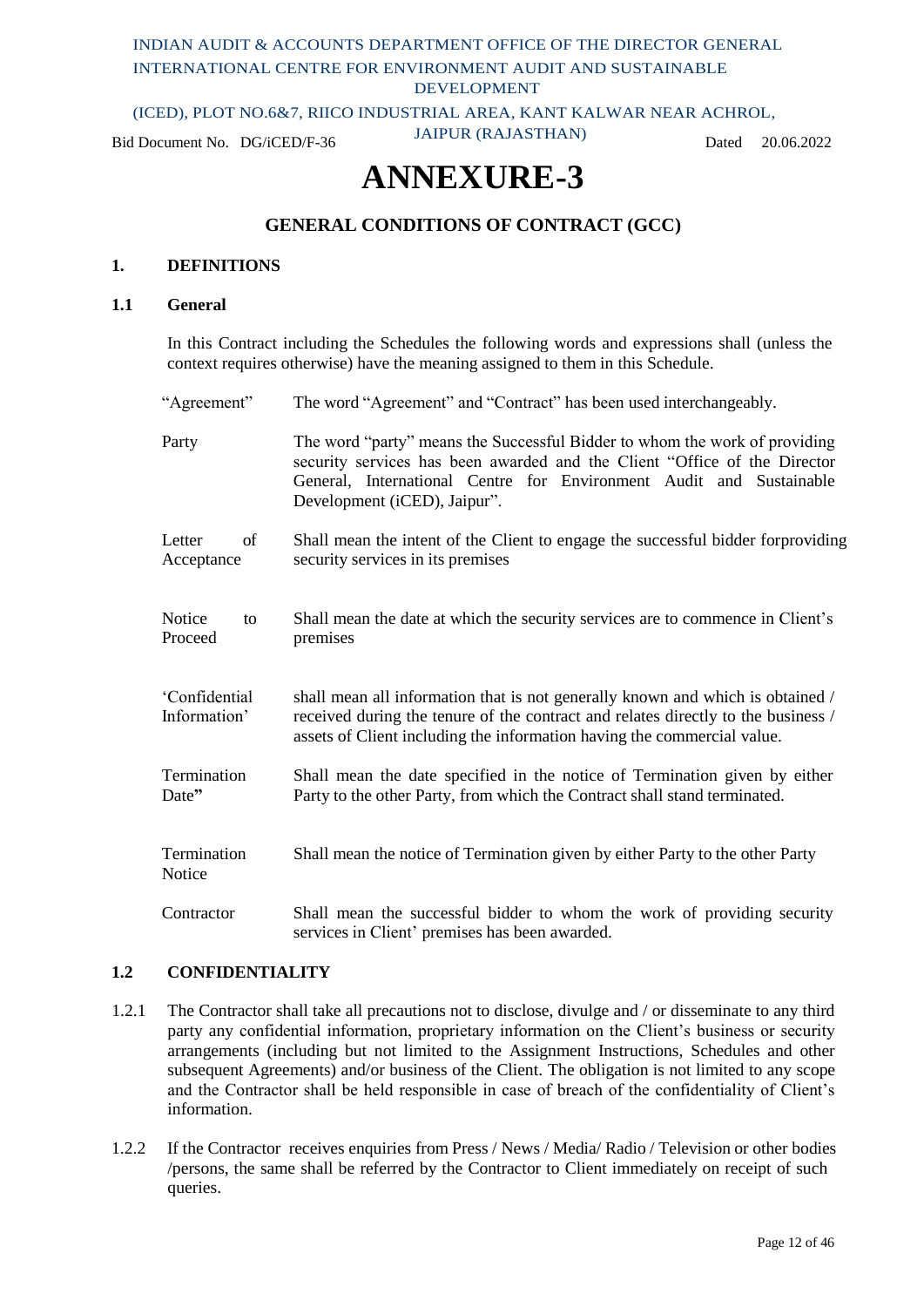(ICED), PLOT NO.6&7, RIICO INDUSTRIAL AREA, KANT KALWAR NEAR ACHROL,

Bid Document No. DG/iCED/F-36 JAIPUR (RAJASTHAN) Dated 20.06.2022

1.2.3 The Security Staff shall not accept any gratitude, tip or reward in any shape.

### **2 PERFORMANCE BANK GUARANTEE (SECURITY DEPOSIT)**

- 2.1 The successful bidder within fifteen days of the acceptance of the LoA shall execute a Performance Bank Guarantee in the form of a Bank Guarantee of State Bank of India, sum equivalent to 10% of the accepted contract value in favour of PAO, IA&AD, Jaipur.
- 2.2 The Bank Guarantee can be forfeited by order of the competent authority of the Office of the Director General, International Centre for Environment Audit and Sustainable Development (iCED) in the event of any breach or negligence or non-observance of any terms/condition of contract or for unsatisfactory performance or for non-acceptance of the work order. On expiry of the contract, such portion of the said Bank Guarantee as may be considered by the Office of the Director General, International Centre for Environment Audit and Sustainable Development (iCED), Jaipur sufficient to cover any incorrect or excess payments made on the bills to the firm, shall be retained until the final audit report on the account of firm's bill has beenreceived and examined.
	- a) If the contractor is called upon by the competent authority of the Office of the Director General, International Centre for Environment Audit and Sustainable Development (iCED) to deposit Security and the contractor fails to provide the security deposit within the period specified such failure shall constitute a breach of the contract and the Office of the International Centre for Environment Audit and Sustainable Development shall be entitled to make other arrangements at the risk, cost and expense of the contractor.
	- b) On due performance and completion of the contract in all respects, the Security Deposit will be returned to the contractor without any interest on presentation of an absolute "No Demand Certificate" in the prescribed form and upon return in good condition of any specifications, samples or other property belonging to the purchaser, which may have been issued to the contractor.

### **3. NOTICE TO PROCEED**

After the acceptance of the LoA and securing Performance Bank Guarantee from the successful bidder, Client shall issue the 'Notice to proceed', to the contractor authorizing him to provide security services in the Office at the specified locations.

### **4. SIGNING OF CONTRACT AGREEMENT**

- 4.1 The successful Bidder shall enter into contract and shall execute and sign the Contract Agreement in accordance with the Articles of Agreement before commencement of the services.
- 4.2 Client shall prepare the draft Articles of Agreement in the Proforma included in this Document, duly incorporating all the terms of agreement between the two parties and send the same in duplicate to the successful Bidder for their concurrence.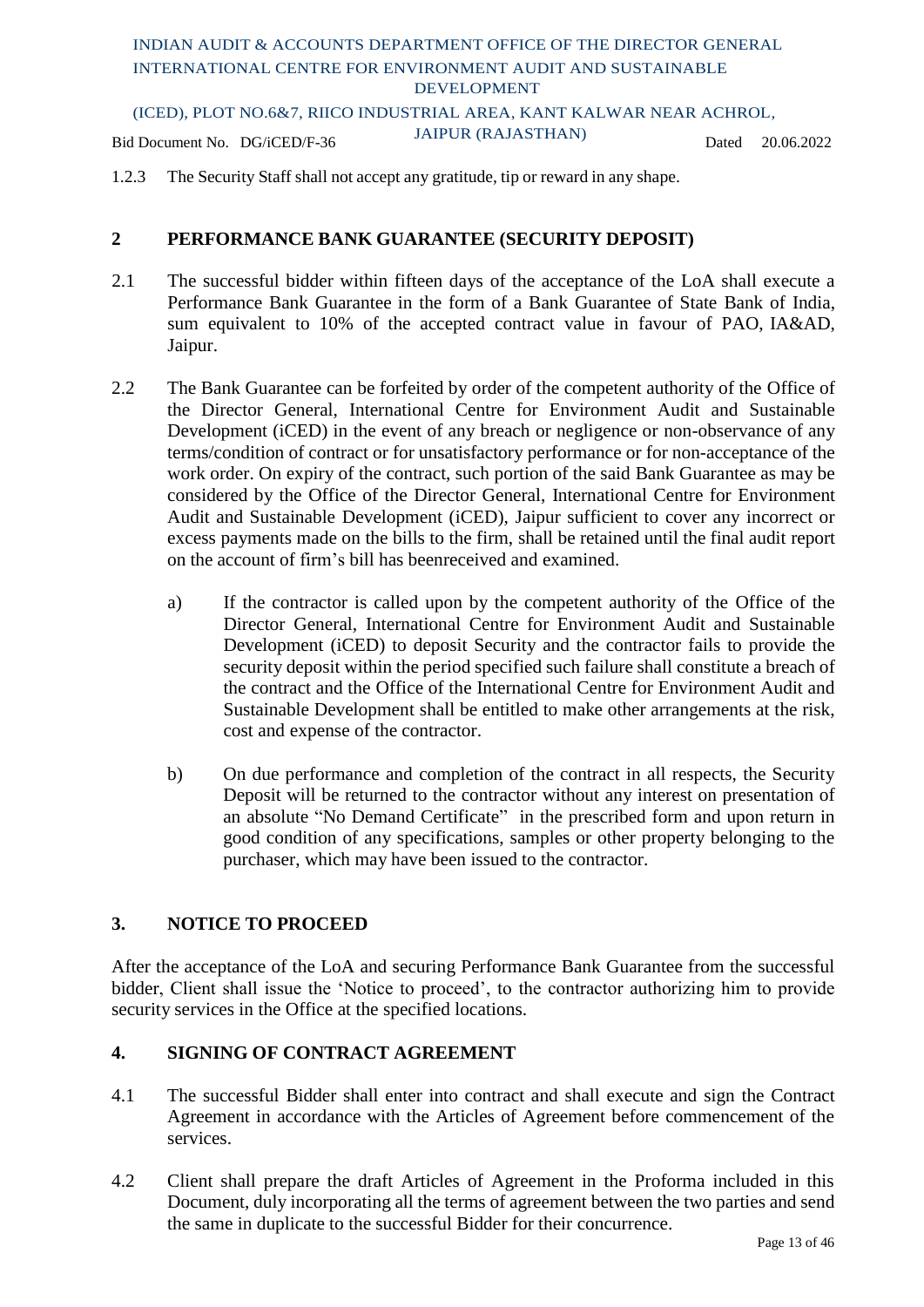### INDIAN AUDIT & ACCOUNTS DEPARTMENT OFFICE OF THE DIRECTOR GENERAL INTERNATIONAL CENTRE FOR ENVIRONMENT AUDIT AND SUSTAINABLE DEVELOPMENT (ICED), PLOT NO.6&7, RIICO INDUSTRIAL AREA, KANT KALWAR NEAR ACHROL,

Bid Document No. DG/iCED/F-36 JAIPUR (RAJASTHAN) Dated 20.06.2022

- 4.3 The successful Bidder shall return the duly concurred copies of the draft Articles of Agreement within Two (02) days of receipt of the draft Articles of Agreement from Client, duly printed on the correct amount of stamp paper, duly adjudicated by the registrar of stamps where the contract is proposed to be executed.
- 4.4 The competent authority of the Client shall sign the Contract agreement and return a copy of the same to the successful bidder.

### **5. SERVICES REQUIRED BY THE CLIENT**

- 5.1 The Contractor shall be providing guarding services in Client's premises as per the details given herein, or any other location as required by the Client to be read with the Assignment Instructions stated in the Schedule of Requirements.
- 5.2 The Client shall pay the charges as agreed between the Client and the Contractor at the time of bidding process. A schedule of charges shall be annexed to the Articles of Agreement after finalizing the amount at the conclusion of Bidding process.
- 5.3 The Contractor shall ensure deployment of security personnel in 8 hours shift in all the locations. The Contractor shall provide security services in the Client's premises to its entire satisfaction and it is the sole responsibility of the Contractor that the work is executed in all respects in accordance with the Contractor's obligations.
- 5.4 The Security services will be required for all days including holidays and provision for the manpower to be deployed by the contractor at clients premises as per tentative requirement in eight-hourly three shifts daily shall be as under:

| <b>Shift</b>         | <b>Time</b>      | <b>Security</b>   | <b>Security</b> | <b>Security</b> |
|----------------------|------------------|-------------------|-----------------|-----------------|
|                      |                  | <b>Supervisor</b> | <b>Gunmen</b>   | Guard           |
| First                | 06:00 hrs. $-$   |                   | 3               |                 |
|                      | 14:00 hrs.       |                   |                 |                 |
| Second               | $14:00$ hrs. $-$ |                   | 3               |                 |
|                      | 22:00 hrs.       |                   |                 |                 |
| Third                | $22:00$ hrs. $-$ |                   | 3               |                 |
|                      | 06:00 hrs.       |                   |                 |                 |
| <b>Total</b>         | (Tentative)      | 3                 | 9               | 21              |
| <b>Requirement</b> ) |                  |                   |                 |                 |

### **6. COMMENCEMENT OF SERVICES**

The Contract shall become legally binding and in force only upon:

- 6.1 Submission of Performance Bank Guarantee.
- 6.2 The Contractor shall commence guarding services in Client's premises within 30 days from the date of receipt of Notice to Proceed.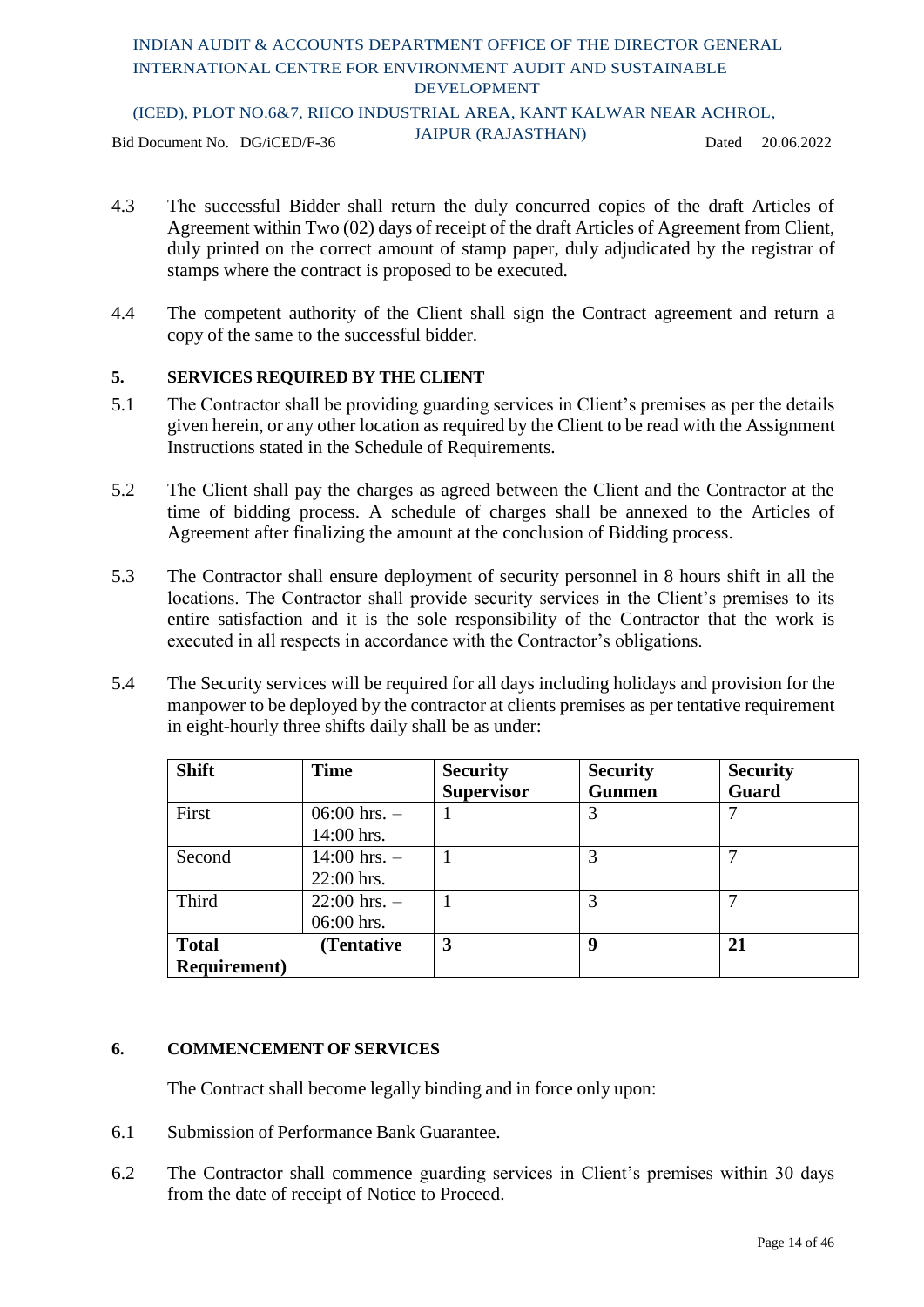(ICED), PLOT NO.6&7, RIICO INDUSTRIAL AREA, KANT KALWAR NEAR ACHROL,

Bid Document No. DG/iCED/F-36 JAIPUR (RAJASTHAN) Dated 20.06.2022

6.3 The Contractor shall submit detailed resume in respect of the Security Staff alongwith Photographs duly attested by their firm and verified by the Police after commencement of the guarding services to Client's office. In the event of non-compliance of the condition, the Contract is liable to be terminated and the Contract shall be awarded to the next higher bidder. The Contractor is also liable to be blacklisted by the Client.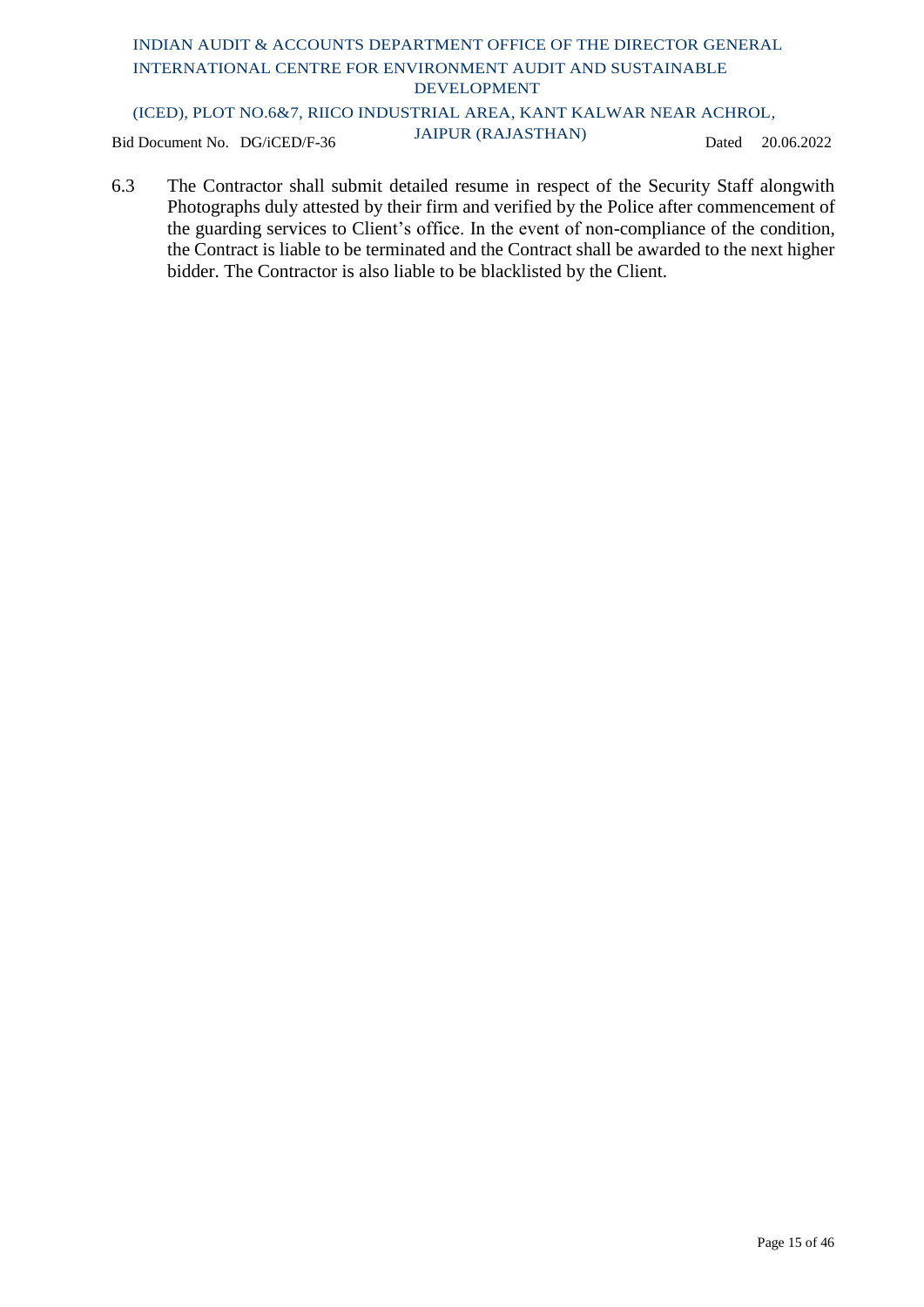(ICED), PLOT NO.6&7, RIICO INDUSTRIAL AREA, KANT KALWAR NEAR ACHROL,

Bid Document No. DG/iCED/F-36 JAIPUR (RAJASTHAN) Dated 20.06.2022

### **7. CONTRACTOR'S OBLIGATIONS**

- 7.1 The Contractor shall provide security services at Client's premises as per assignment instructions stipulated in the Schedule of Requirements which may be amended from time to time by the Client during the Contractual period and it shall always form part and parcel of the Contract. The Contractor shall abide by such assignments as provided by the Client from time to time.
- 7.2 In addition to the Assignment Instructions, Client shall issue instructions to the Contractor for security arrangements for all the locations. The Contractor shall ensure that all security instructions as per the directions of the Client are compiled in totality. In cases of negligence of duties, or in cases of non-compliances of the instructions, or in cases of breach of the conditions of the contract, the Contract shall be liable to be terminated, the security deposit submitted by the Contractor shall be forfeited and the Contractor shall be liable to be blacklisted by the Client.
- 7.3 The Contractor shall provide Security Services as per the Assignment Instructions and as per the directions of the Client through its uniformed and trained personnel for the performance of its services hereunder and these security personnel deployed shall be employees of the Contractor only and the Client shall not in any manner be liable and all statutory liabilities (such as ESI & PF etc.) shall be paid for by the Contractor.
- 7.4 The Contractor shall ensure that all the Security personnel are covered under the provisions of Minimum Wages Act. The Contractor shall also ensure that the salary of the security personnel should not be less than the prevailing minimum wages under any circumstances.
- 7.5 The Contractor shall also ensure that all the security personnel are paid their salary in accordance with the monthly contracted amount with the Client. In case it is found that the Contractor has disbursed salary to the security personnel less than the amount contracted with the Client, the Contract shall be terminated without any prior notice, the security deposit of the Contractor shall be forfeited and the Contractor shall be blacklisted.
- 7.6 The Contractor shall ensure that all the security personnel are covered under the provisions of EPF, ESIC and any other laws applicable from time to time while providing the security services to Client. The Contractor shall ensure that the details of amount deducted on account of EPF and ESI and any other deducted amount from the security personnel salary are submitted to the Client on a monthly basis.
- 7.7 The Contractor shall produce to the client the details of payments of statutory benefits like EPF, ESIC, bonus, leave, Uniform, relief etc. from time to time to its personnel. The Contractor shall be required to produce the details of amount deposited with EPFO, ESIC and any other applicable organization in respect of the security personnel on monthly basis.
- 7.8 The Client shall have the right, within reason, to have any security personnel removed who is considered to be undesirable or otherwise and similarly the Contractor reserves the right to remove the guard with prior permission of the Client, emergencies, exempted.
- 7.9 The Contractor shall cover its security personnel for personal accident and death whilst performing the duty and the Client shall own no liability and obligation in this regard.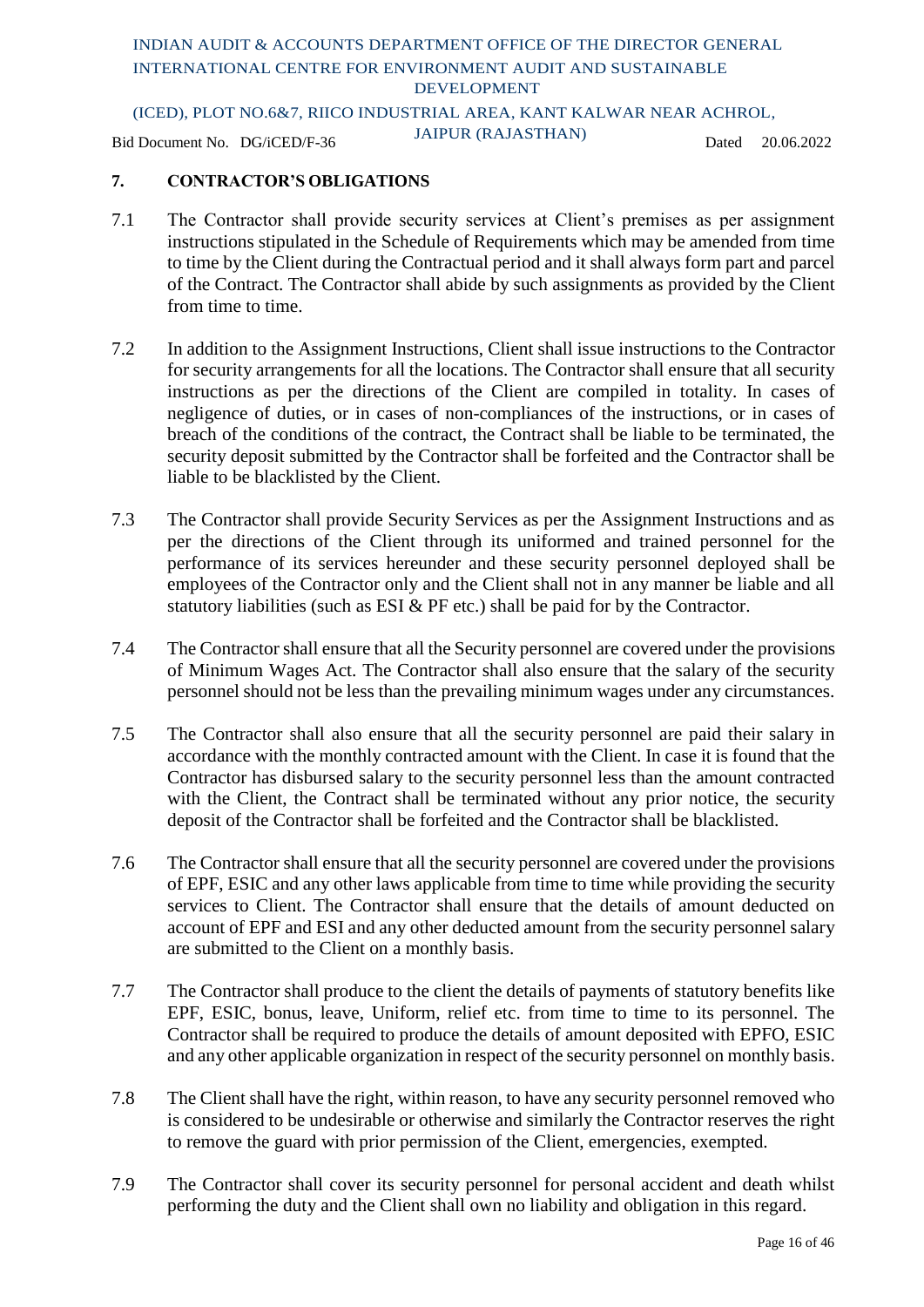(ICED), PLOT NO.6&7, RIICO INDUSTRIAL AREA, KANT KALWAR NEAR ACHROL,

Bid Document No. DG/iCED/F-36 JAIPUR (RAJASTHAN) Dated 20.06.2022

- 7.10 The Contractor shall exercise adequate supervision to reasonably ensure proper performance of Guarding Services in accordance with assignment instructions.
- 7.11 The Contractor shall ensure that its personnel do not allow any property of the Client to be taken outside of the premises without the written permission of the person(s) authorised by Client.
- 7.12 The Contractor shall issue identity cards / identification documents to all its employees who will be instructed by the Contractor to display the same.
- 7.13 The personnel of the Contractor shall not be the employees of the Client and they shall not claim any salary or allowances, compensation, damages or anything arising out of their employment/duty under this Contract. The Contractor shall make them known about this position in writing before deployment under this agreement.
- 7.14 The Contractor shall also provide at its own cost all benefits statutory or otherwise to its employees and the Client shall not have any liability whatsoever on this account. The Contractor shall also abide by and comply with the Labour laws, EPF Laws, ESIC Laws, Income tax laws and Minimum Wages Laws, Contract Labour (Regulations Abolition Act), Bonus Act or any other law in force.
- 7.15 The Contractor shall provide uniform to its security personnel at its own cost.
- 7.16 The Contractor shall cover all its personnel under the relevant laws of EPF, Labour, ESIC etc. Proof of the same should be submitted by the Contractor from time to time to Client.
- 7.17 The Contractor shall submit a copy of wages sheet showing monthly wages paid to its personnel.
- 7.18 The antecedents of Security staff deployed shall be got verified by the Contractor from local police authority and an undertaking in this regard to be submitted to the Client.
- 7.19 Adequate supervision shall be provided to ensure correct performance of the said security services in accordance with the prevailing assignment instructions agreed upon between the two parties.
- 7.20 The Contractor shall ensure preparation of the attendance register of all the security personnel site-wise. The attendance registers of all the sites shall be got verified by the Contractor on a daily basis with the competent authority of the Client.
- 7.21 The Contractor shall ensure that the field supervisors / operator managers of their agency does patrolling on a daily basis, both in the day shift and night shift. The report of the patrolling shall be submitted by the Contractor on weekly basis to the Client.
- 7.22 All necessary reports and other information shall be supplied immediately as required and regular meetings will be held with the Client.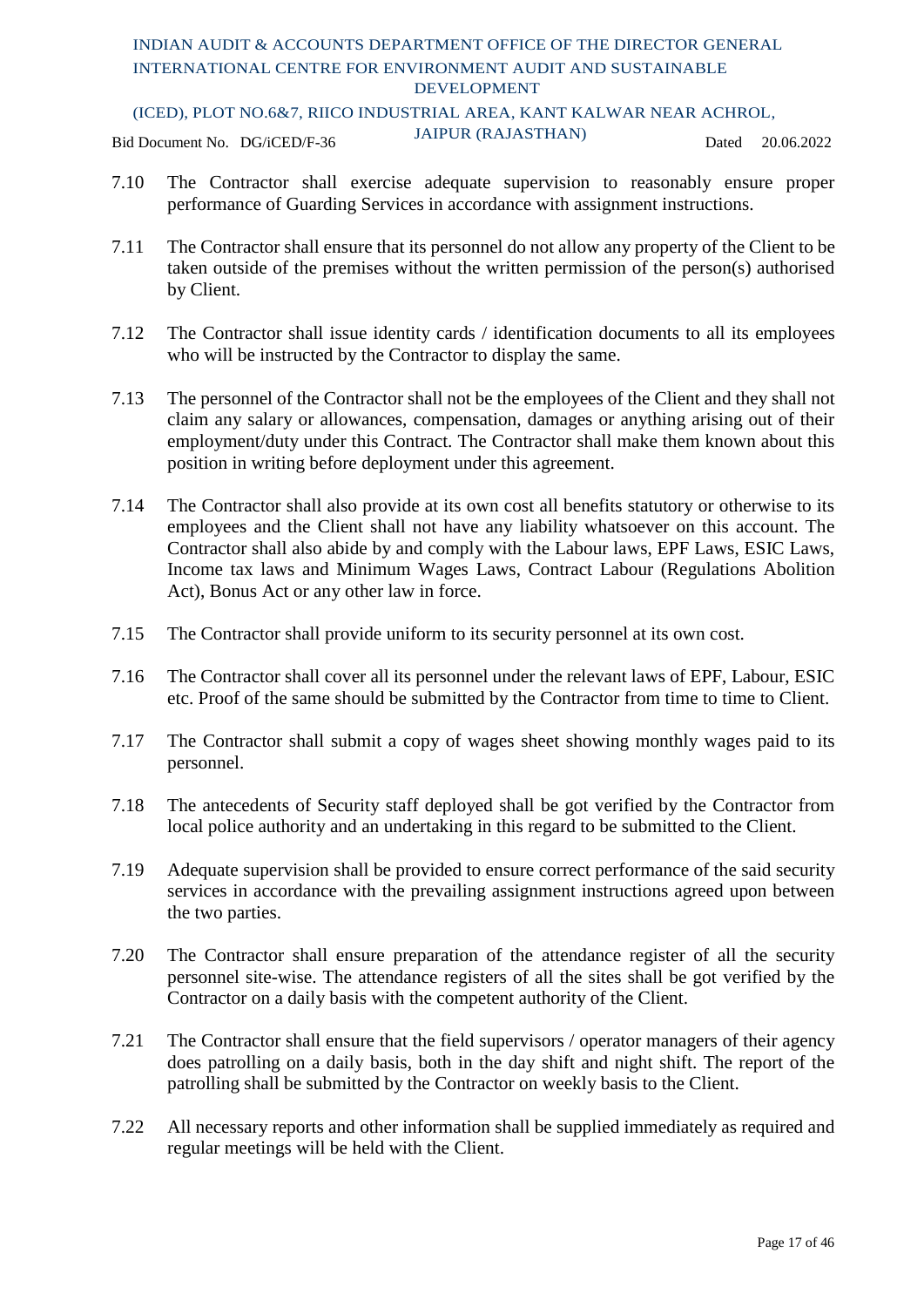### (ICED), PLOT NO.6&7, RIICO INDUSTRIAL AREA, KANT KALWAR NEAR ACHROL,

Bid Document No. DG/iCED/F-36 JAIPUR (RAJASTHAN) Dated 20.06.2022

### **8. CONTRACTOR'S LIABILITY**

- 8.1 The Contractor shall completely indemnify and hold harmless the Client and its employees against any liability, claims, losses or damages sustained by it or them by reason of any breach of contract, wrongful act or negligence by the Contractor or any of its employees engaged in the provision of the Guarding Services to the Client.
- 8.2 The Contractor shall not be liable in any way whatsoever and the Client hereby expressly waives any right to, any loss, injury, damage, cost or expense of whatsoever nature directly or indirectly:
- 8.2.1 caused by, resulting from or in connection with any Biological or Chemical Contamination or any Nuclear Risks;
- 8.2.2 consisting of, caused by, resulting from or in connection with any loss, damage, destruction, distortion, erasure, corruption or alteration of Electronic Data from any cause whatsoever (including but not limited to Computer Virus) unless such loss, damage, destruction, distortion, erasure, corruption or alteration of Electronic Data was due to the negligence or default of the Contractor or any of its employees engaged in the provision of the Guarding Services to the Client.
- 8.3 The Contractor shall not Sub-Contract, transfer or assign the contract or any other part thereof without prior written permission of the Client. In the event of the contractor contravening this condition, Client shall be entitled to place the contract elsewhere on the contractors risk and cost and the contractor shall be liable for any loss or damage, which the Client may sustain in consequence or arising out of such replacing of the contract.

### **9. CLIENT'S OBLIGATIONS**

- 9.1 Except as expressly otherwise provided, the Client shall, at its own expense, provide timely all the required equipment and facilities at the location(s) where the Guarding Services are to be provided to enable Contractor's employees to carry out the Guarding Services. Such equipment and facilities shall include, without limitation, adequate heating/air, lighting, power, toilet facilities and chair, drinking water, office stationery, files, ledgers, registers etc.
- 9.2 The Client shall comply with and fulfill the security recommendations (if any), if deemed necessary by the Client, made in writing by the Contractor in connection with the performance of the Guarding Services. The Client shall notify the Contractor of any dishonest, wrongful or negligent acts or omissions of the Contractor's employees or agents in connection with the Guarding Services as soon as possible after the Client becomes aware of them.
- 9.3 The Client shall provide such assistance as considered necessary.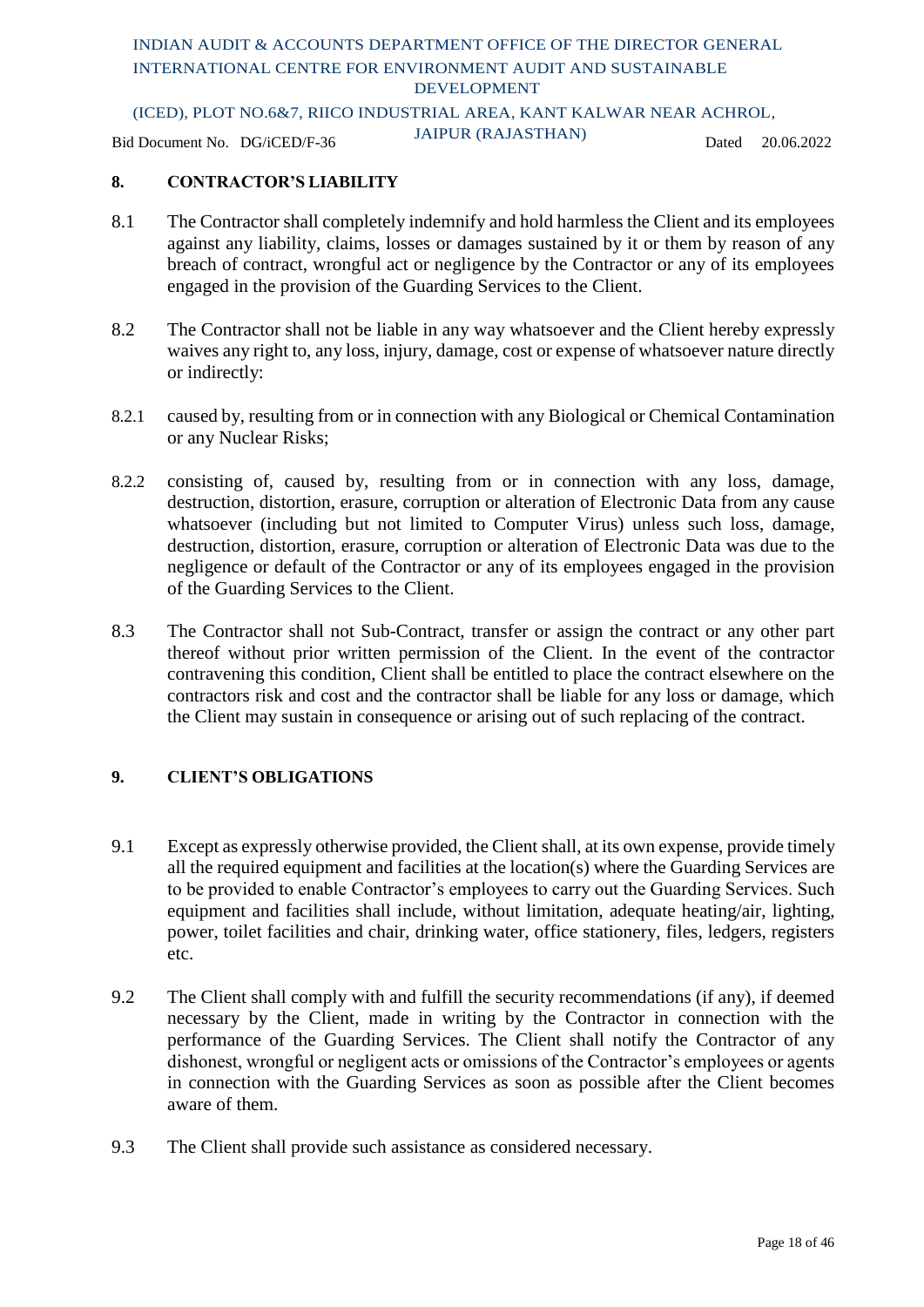### (ICED), PLOT NO.6&7, RIICO INDUSTRIAL AREA, KANT KALWAR NEAR ACHROL,

Bid Document No. DG/iCED/F-36 JAIPUR (RAJASTHAN) Dated 20.06.2022

### **10. VALIDITY OF CONTRACT**

The contract, if awarded, shall be initially for a period of one year from the date of award subject to continuous satisfactory performance may be extended for a maximum of two more years on same terms and conditions. In case of breach of Contract or in the event of not fulfilling the minimum requirements / statutory requirements, the Client shall have the right to terminate the contract forthwith in addition to forfeiting the performance security amount deposited by the contractor and initiating administrative actions for black listing etc. solely at the discretion of the competent authority of the office of the Client.

### **11. PAYMENTS**

- 11.1 After selection of the Successful bidder as Contractor, a price schedule shall be annexed to the Articles of Agreement according to which all payments shall be made to the Contractor by the Client for the security services.
- 11.2 The prices shall be exclusive of any GST/ service tax, education cess, secondary and higher education cess or any other applicable taxes as may be levied by the Government from time-to-time and the same shall be charged in addition to the applicable rate.
- 11.3 The Contractor shall raise invoice per month and submit the same to Client by 5<sup>th</sup> of every following month. The Client shall make all endeavour to make payments within 15-20 days from the date of the receipt of the invoice to the Contractor.
- 11.4 The initial cost of the Contract shall be valid for a period of one year. No price escalation, other than minimum wages revision, shall be entertained by the Client during the period.
- 11.5 After expiry of the initial period of the Contract of one year and if the Contract is renewed by the Client, the Contractor shall claim increase in the Contract cost only on account of increase in the minimum wages, as and when increased by the Government.
- 11.6 In addition to the Contract payments, the Client shall pay for any additional services required by the Client, which are not specified in the Bid document.
- 11.7 All payments shall be made by NEFT only, after deducting TDS, as per the rules of the Government and as applicable from time to time.
- 11.8 Client shall be entitled to deduct in accordance with Applicable Law, Income Tax or withholding tax or other deductions (as the case may be), from any payments made to the Contractor, and the amount so deducted shall be deemed to be a payment made to the Contractor. Client shall provide a certificate certifying the deduction so made.
- 11.9 No payment shall be made in advance nor any loan from any bank or financial institution recommended on the basis of the order of award of work.
- 11.10 Client shall not be liable for any payment of any administrative charges incurred by the contractor on account of disbursal of insurance claim/ EPF/ ESIC etc. towards its employees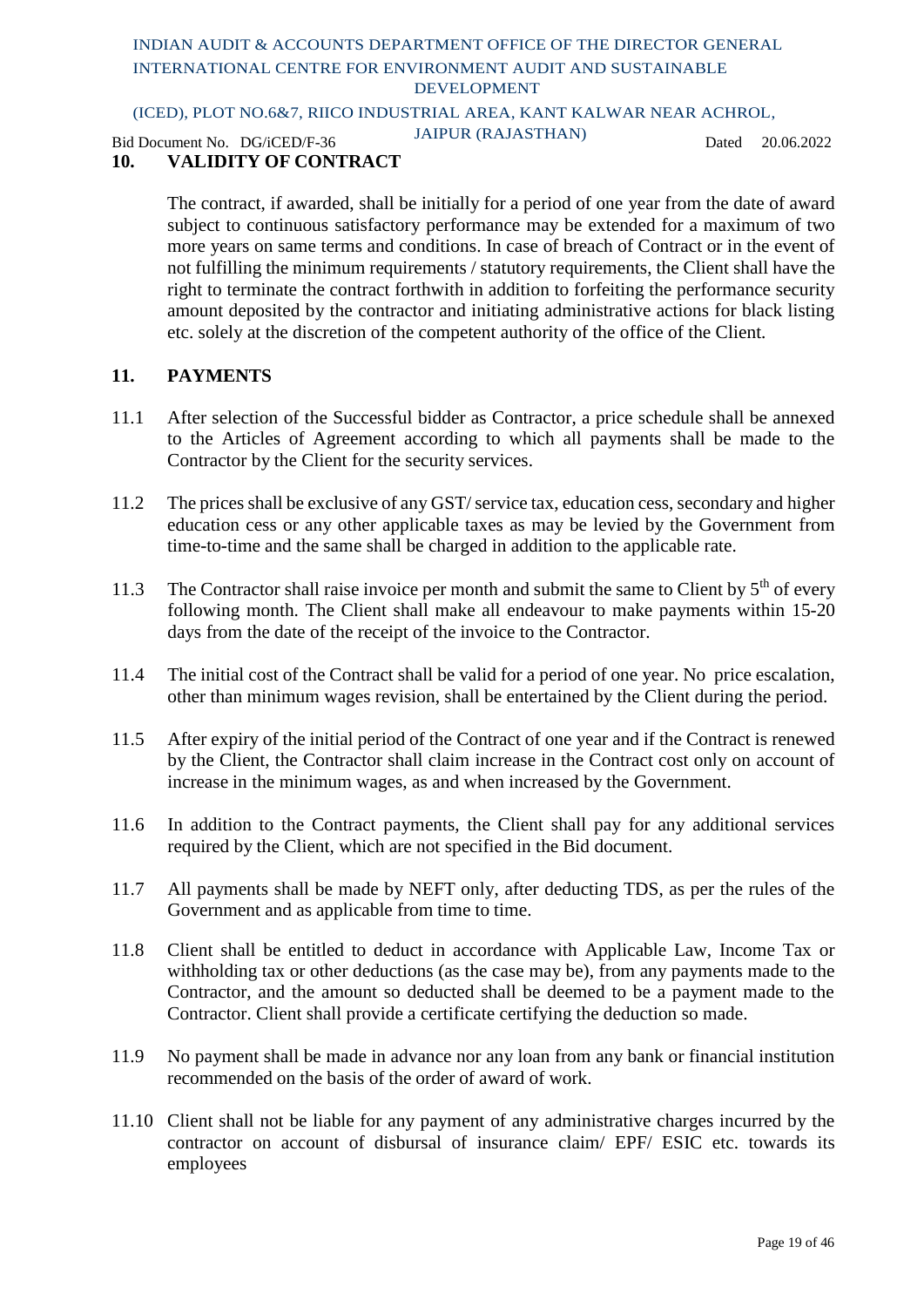(ICED), PLOT NO.6&7, RIICO INDUSTRIAL AREA, KANT KALWAR NEAR ACHROL,

Bid Document No. DG/iCED/F-36 JAIPUR (RAJASTHAN) Dated 20.06.2022

### **12 LABOUR AND CONTRACTOR'S PERSONNEL**

#### **12.1 Labour Compliances**

The Contractor shall abide by all labour laws, laws related to EPF Organisation, ESI Corporation. The details of EPF and ESIC contributions deposited in respect of their deployed staff shall be submitted by the Contractor to Client every month alongwith the bill. The Contractor shall abide including but not limited to, matters relating to timely payment of wages and allowances, payment of minimum wages, payment of overtime, grant of leave, payment of workmen's compensation, working hours, safety, maternity benefits, holidays, framing of standing orders, disciplinary action against employees, payment of provident fund contributions, payment of gratuities and payment of bonus.

**12.2** Contractor shall at all times indemnify Client against all claims, damages or compensation under the provisions of Payment of Wages Act, 1936; Minimum Wages Act, 1948; Employer's Liability Act, 1938; the Workmen Compensation Act, 1923; Industrial Disputes Act, 1947; Maternity Benefit Act, 1961; Rajasthan Shops and Commercial Establishments Act; Bonus Act or any modification thereof or any other law relating thereto and rules made hereunder from time to time. Client will not own any responsibility in this regard.

#### **12.3 Engagement of Security Personnel**

The Contractor shall make its own arrangements for the engagement of all Security and other administrative personnel for providing guarding services in Client premises and shall use due diligence in arranging for a sufficient and suitable supply of such personnel but all such arrangements in India shall be in accordance with the general local usage and subject to the Applicable Laws.

#### **12.4 Contractor's Personnel**

- 12.4.1 The Contractor shall at all times ensure that it has sufficient, suitable and qualified personnel to supervise the Client premises at the Client Site and in sufficient number to undertake the responsibilities imposed upon the Contractor under the Contract and to provide full attention for executing the work thereof.
- 12.4.2 The Contractor shall submit its Organization Chart, showing therein the details of key personnel with their full contact details. The Contractor shall also keep informing the Client of any change in its organization or its personnel
- 12.4.3 The personnel engaged by the Contractor shall be dressed in neat and clean uniform (including proper name badges).

### **13. PENALTIES**

12.4.4 The Contractor shall disburse salary to its deployed guarding manpower, latest by 5th of every month, failing which penalty of Rs.10,000/- per day will be imposed upto  $15<sup>th</sup>$  of the month and thereafter the contract shall be liable to be terminated, the Security Deposit / Performance Bank Guarantee shall be forfeited and the Contractor is liable to be blacklisted by the Client. In such cases, the Client shall have the power to appoint any other agency for the security services at the risk and cost of the Contractor.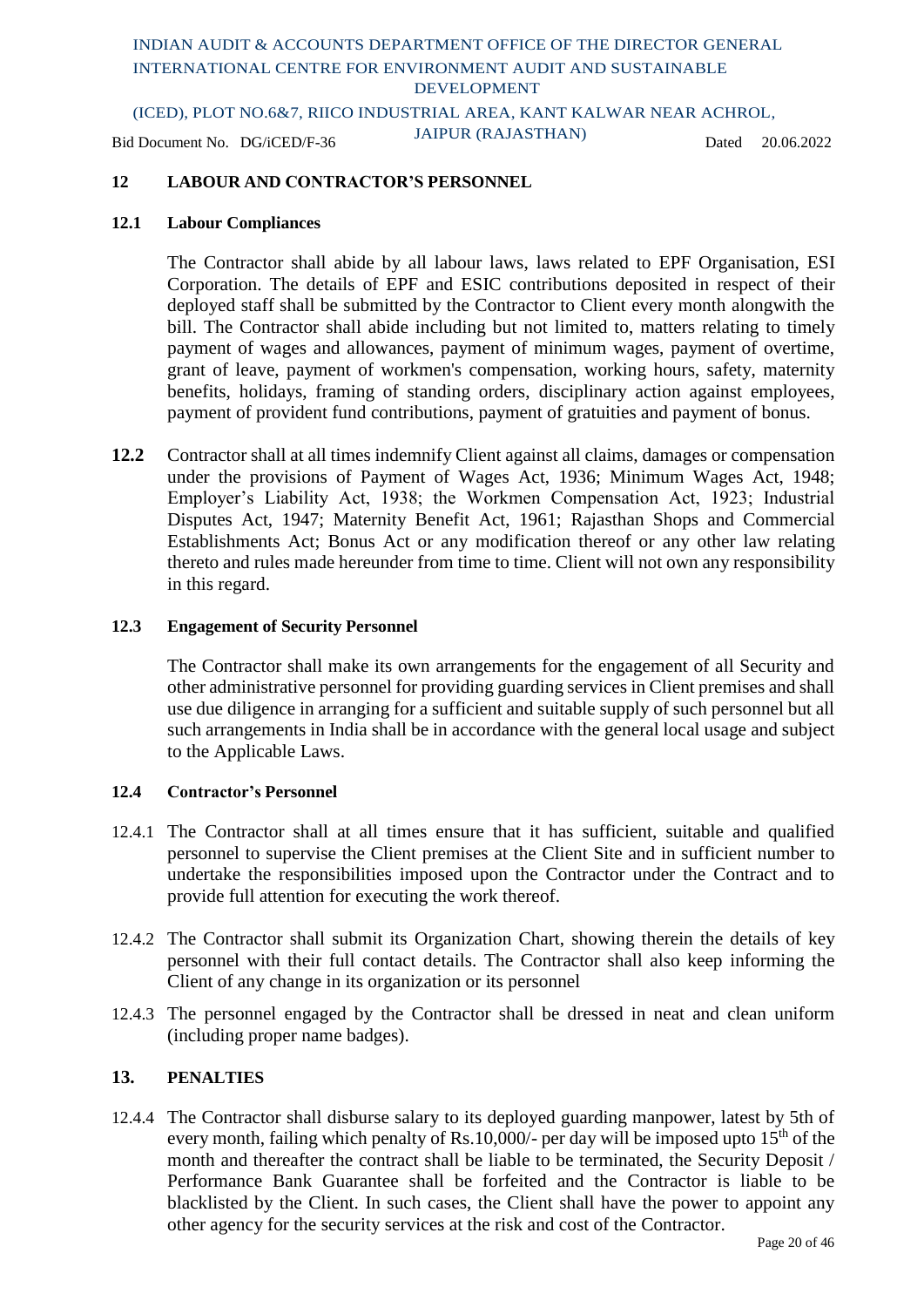(ICED), PLOT NO.6&7, RIICO INDUSTRIAL AREA, KANT KALWAR NEAR ACHROL,

Bid Document No. DG/iCED/F-36 JAIPUR (RAJASTHAN) Dated 20.06.2022

- 12.4.5 Whenever and wherever it is found that the assigned work is not performed upto the entire satisfaction as per the directions of the Client, it will be brought to the notice of Contractor by the Client and if no action is taken immediately, penalty of Rs.5000/- per day per complaint will be imposed by invoking penalty clause.
- 12.4.6 Besides, deploying the minimum requirements of number of security guards / supervisors in the Client's premises, the Contractor shall also ensure that adequate numbers of guarding personnel are available with the Contractor as a pool of standby guarding personnel. If the required number of security guards/ supervisors are less than specified number as mentioned in the contract, a penalty of Rs.5000/- per absentee per day shall be deducted from the bill(s).
- 12.4.7 In case the Contractor fails to fulfil the minimum statutory requirements like payment of Minimum Wages, Benefit of EPF, ESIC, Leave, Gratuity etc. as per the conditions of the bid document and fails to produce the concerned documents, it shall be treated as breach of the Contract and the Contractor is liable to be blacklisted by the Client, in addition to forfeiting of the monthly bills and Performance Security Deposit.
- 12.4.8 In case of breach of any conditions of the contract and for all types of losses caused including excess cost due to hiring of security services in the event of Contractor failing to provide requisitioned number of security manpower, the Client shall make deductions at double the rate of hiring rate on prorata basis from the bills preferred by the Vendor or that may become due to the Vendor under this or any other contract or from the security deposit or may be demanded from him to be paid within seven days to the credit of the Client.

| S.No.          | <b>Service Level Agreement</b>                                                                                             | <b>Baseline</b>   | <b>Penalties for Breach</b>                          |                                                                      |                                                           |
|----------------|----------------------------------------------------------------------------------------------------------------------------|-------------------|------------------------------------------------------|----------------------------------------------------------------------|-----------------------------------------------------------|
|                |                                                                                                                            | <b>Performanc</b> | 1 <sup>st</sup> Instance                             | 2 <sub>nd</sub>                                                      | 3rd                                                       |
|                |                                                                                                                            | e                 |                                                      | <b>Instance</b>                                                      | <b>Instance</b>                                           |
| 1              | of<br>Deployment<br>Delay<br>Security Personnel as per<br>schedule decided between<br>buyer and the<br>service<br>provider | On Time           | 1% of billed<br>for<br>amount<br>respective<br>month | <sub>of</sub><br>1.5%<br>billed<br>amount for<br>respective<br>month | 2%<br>of<br>billed<br>amount<br>per<br>instance<br>theron |
| $\overline{2}$ | Public<br>complaint<br>attributable to misconduct/<br>Misbehaviour of Security<br>personnel                                | Zero              | Replacement<br>security<br>of<br>personnel           | of<br>1.5%<br>billed<br>amount for<br>respective<br>month            | 2%<br>of<br>billed<br>amount<br>per<br>instance<br>theron |
| 3              | Security Personnel<br>not<br>found displaying photo ID/<br>or not in proper uniform                                        | Zero              | 1% of billed<br>for<br>amount<br>respective<br>month | 1.5%<br>of<br>billed<br>amount<br>for                                | 2%<br>of<br>billed<br>amount<br>per                       |

12.4.9 Penalties for other issues are as detailed below: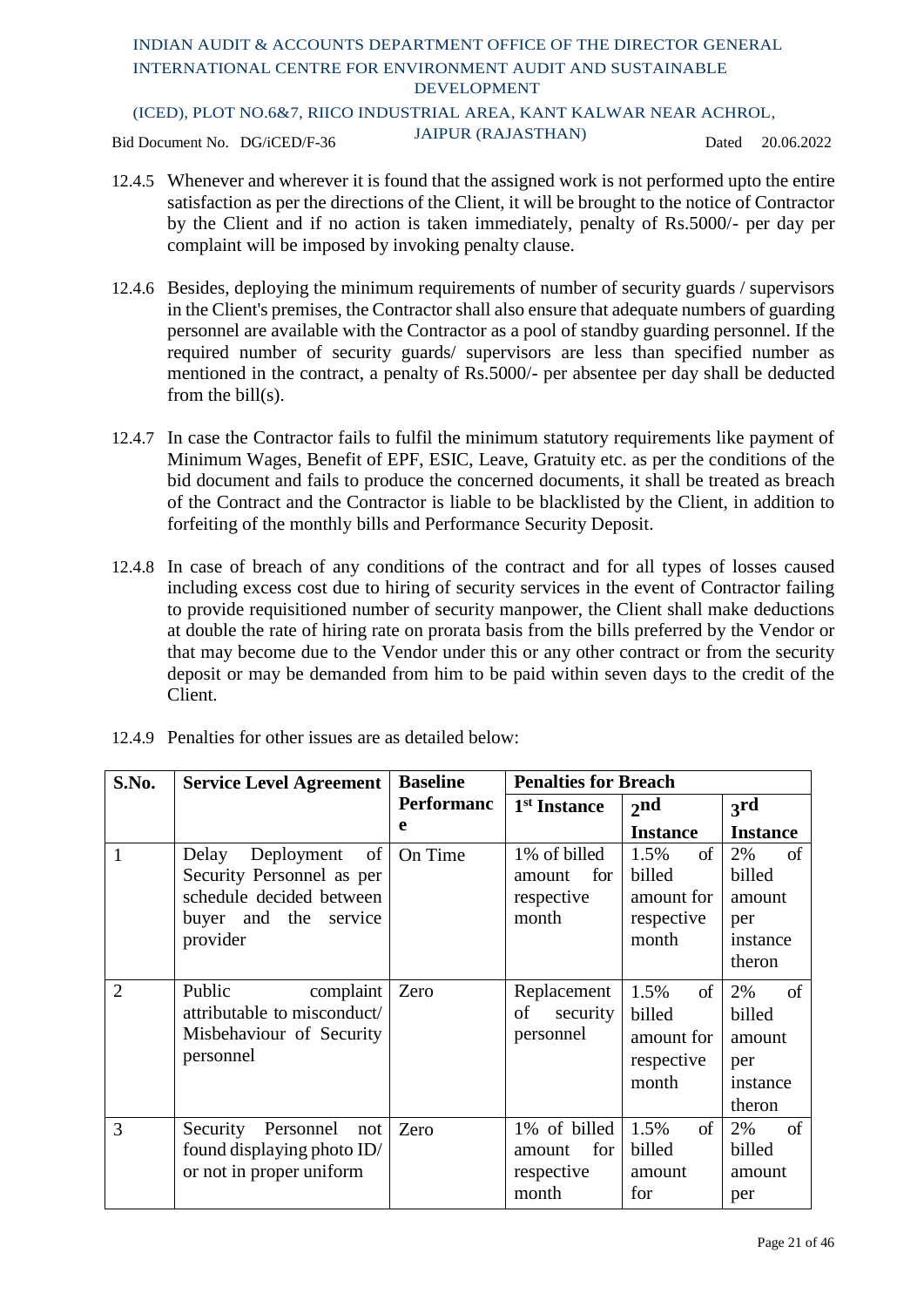### (ICED), PLOT NO.6&7, RIICO INDUSTRIAL AREA, KANT KALWAR NEAR ACHROL,

|                | Bid Document No. DG/iCED/F-36 |           | <b>JAIPUR (RAJASTHAN)</b> |         |            | 20.06.2022<br>Dated |  |
|----------------|-------------------------------|-----------|---------------------------|---------|------------|---------------------|--|
| $\overline{4}$ | Security                      | personnel | Zero Instance             | Warning | $1.5\%$ of | 2%<br>of            |  |
|                | indulging                     | 1n        |                           |         | billed     | billed              |  |
|                | drinking/sleeping             |           |                           |         | amount for | amount              |  |
|                |                               |           |                           |         | respective | per                 |  |
|                |                               |           |                           |         | month      | instance            |  |
|                |                               |           |                           |         |            | theron              |  |

### **14. FORCE MAJEURE - OBLIGATIONS OF THE PARTIES**

- 14.1.1 **"**Force Majeure" shall mean any event beyond the control of Client or of the Contractor, as the case may be, and which is unavoidable notwithstanding the reasonable care of the party affected, and which could not have been prevented by exercise of reasonable skill and care and good industry practices and shall include, without limitation, the following:
	- (i) War, hostilities, invasion, act of foreign enemy and civil war;
	- (ii) Rebellion, revolution, insurrection, mutiny, conspiracy, riot, civil commotion and terrorist acts;
	- (iii) Strike, sabotage, unlawful lockout, epidemics, quarantine and plague;<br>(iv) Earthquake, fire, flood or cyclone, or other natural disaster.
	- Earthquake, fire, flood or cyclone, or other natural disaster.

As soon as reasonably practicable but no more than 48 (forty-eight) hours following the date of commencement of any event of Force Majeure, an Affected Party shall notify the other Party of the event of Force Majeure setting out, inter alia, the following in reasonable detail:

- 14.1.2 the date of commencement of the event of Force Majeure;
- 14.1.3 the nature and extent of the event of Force Majeure;
- 14.1.4 the estimated Force Majeure Period,
- 14.1.5 reasonable proof of the nature of such delay or failure and its anticipated effect upon the time for performance and the nature of and the extent to which, performance of any of its obligations under the Contract is affected by the Force Majeure.
- 14.1.5 the measures which the Affected Party has taken or proposes to take to alleviate/mitigate the impact of the Force Majeure and to resume performance of such of its obligations affected thereby.
- 14.1.6 any other relevant information concerning the Force Majeure and /or the rights and obligations ofthe Parties under the Contract.

### **15. TERMINATION**

15.1 This Contract may be terminated forthwith by either party by giving written notice for a minimum period of one month to the other if the other party is in material breach of its obligations under this Agreement and, in the case of such breaches as are capable of being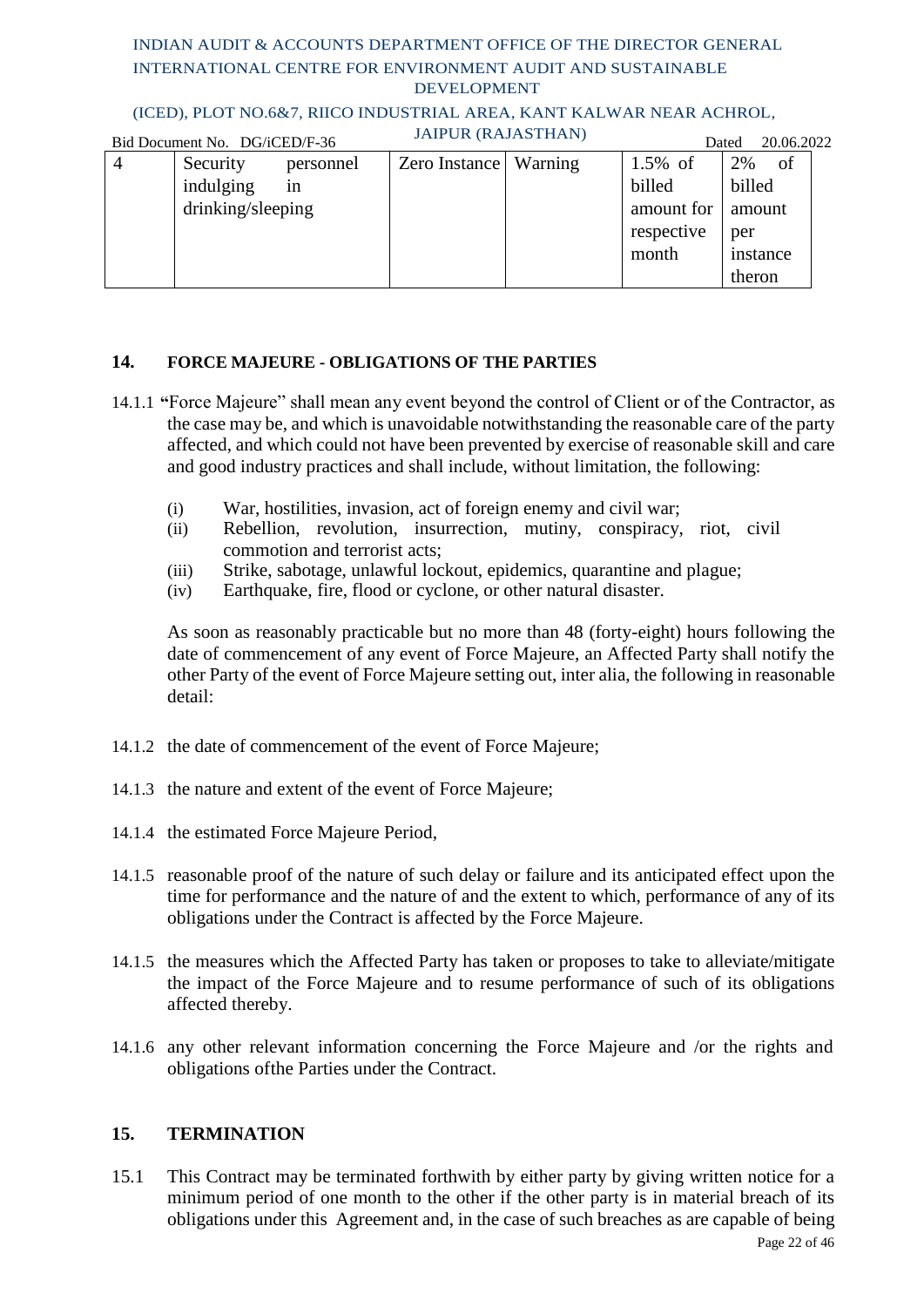### (ICED), PLOT NO.6&7, RIICO INDUSTRIAL AREA, KANT KALWAR NEAR ACHROL,

- Bid Document No. DG/iCED/F-36 JAIPUR (RAJASTHAN) Dated 20.06.2022 remedied, fails to remedy that breach within thirty days of receiving notice of such breach; or
- 15.2 The Contract may be terminated forthwith by the Client by giving written notice to the Contractor, if:
- 15.2.1 In case of breach of any of terms and conditions of the Contract and/or unsatisfactory services by the Contractor and/or the Contractor goes bankrupt and becomes insolvent, the Competent Authority of the Client shall have the right to cancel the Contract without assigning any reason thereof, and nothing will be payable by the Client and in that event security deposit in the form of performance Bank Guarantee shall be forfeited and in such event the Contractor is liable to be blacklisted by the Client.

### **16. DISCLAIMER**

The relatives / near relatives of employees of the Client are prohibited from participation in this bid. The near relatives for this purpose are defined as:

- (a) Members of a Hindu Undivided Family.
- (b) Their spouse.
- (c) The one is related to the other in the manner as father, mother, son(s), son's wife (daughter-in-law), daughter(s) & daughter's husband (son-in-law), brother(s) & brother's wife, sister(s) and sister's husband (brother-in-law)

### **17. INSOLVENCY**

17.1 The competent authority of the Office of the Director General, International Centre for Environment Audit and Sustainable Development (iCED), Jaipur may at any time by notice in writing summarily terminate the contract without compensation to the contractor in any of the following events, that is to say:-

If the contractor being an individual or if firm, any partner in the contractor's firm, shall at any time be adjudged insolvent or shall have a receiving order or orders for administration of his estate made against him or shall take any proceedings for liquidation or composition under any insolvency not for the time being in force or shall make any convenience or assignment of his efforts or enter into any arrangements or composition with his creditors or suspend payment of if the firm be dissolved under partnership act, or

- i) If the contractor being a company shall pass a resolution or the court shall make an order for the liquidation of the affairs or a receiver of Manager on behalf of the debenture holder shall be appointed or circumstances shall have arisen which entitled the court or debenture holders to appoint a receiver or Manager.
- ii) If the contractor commits any breach of this contract not herein specifically proved for: Provided always that such determination shall not prejudice any right of action or remedy which shall have accrued or shall accrue thereafter to the purchaser and provided also that the contractor shall be liable to pay the purchaser for any extra expenditure, he is thereby put to but shall not be entitled to any gain on repurchased.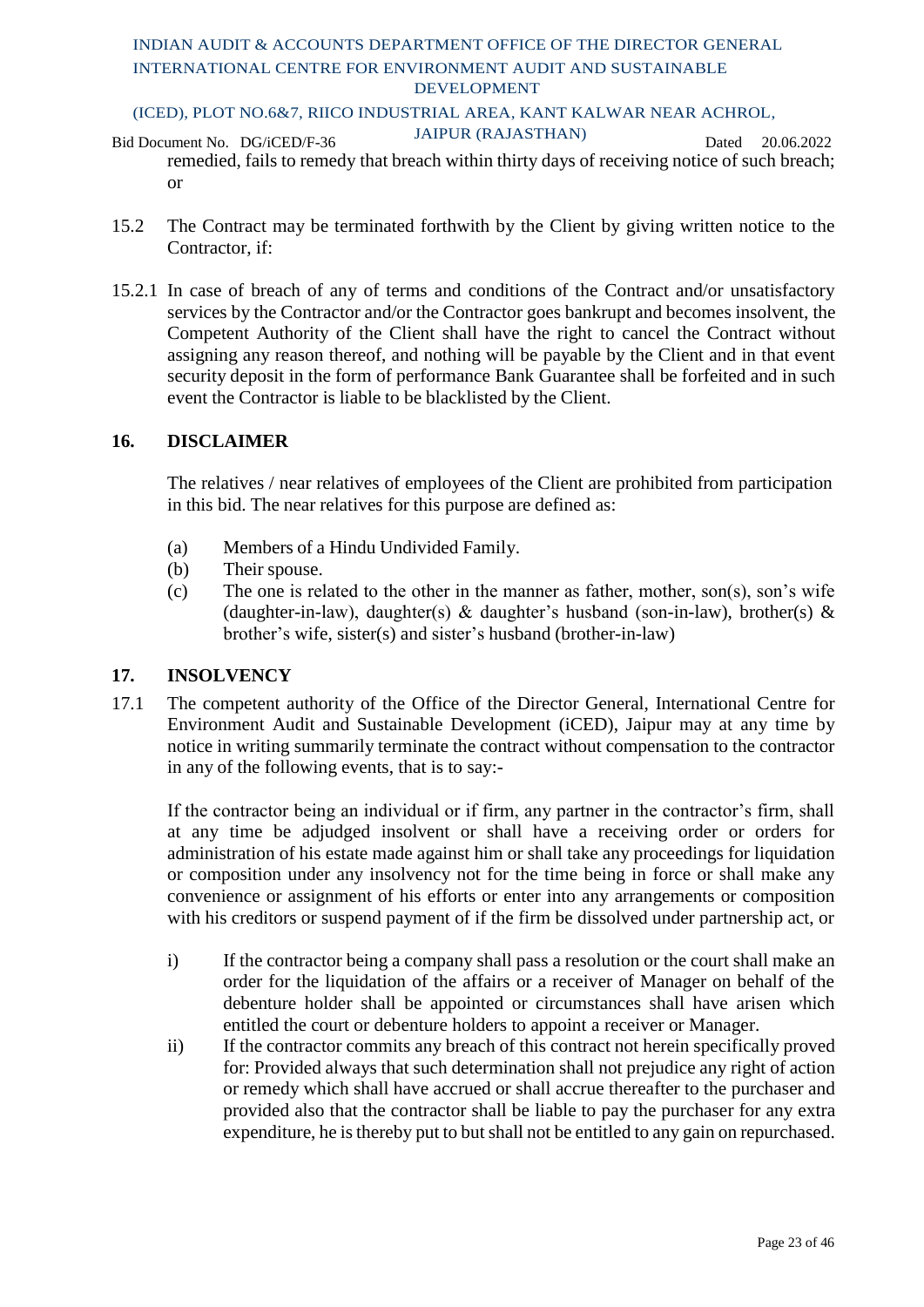### (ICED), PLOT NO.6&7, RIICO INDUSTRIAL AREA, KANT KALWAR NEAR ACHROL,

Bid Document No. DG/iCED/F-36 JAIPUR (RAJASTHAN) Dated 20.06.2022

### **18. CURRENCIES OF BID AND PAYMENTS**

18.1 The Bidder shall submit his price bid in Indian Rupees and payments under this contract will be made in Indian Rupees.

### **19. GOVERNING LAWS AND SETTLEMENT OF DISPUTE**

- 19.1 Any claims, disputes and or differences (including a dispute regarding the existence, validity or termination of this Contract) arising out of, or relating to this contract including interpretation of its terms shall be resolved through joint discussion of the Authorised Representatives of the concerned parties. However, if the disputes are not resolved by the discussions as aforesaid within a period 30 days, then the matter will be referred for adjudication to the arbitration of a sole arbitrator to be appointed by the parties in accordance with the provisions of the Arbitration and Conciliation Act 1996 and rules made thereunder including any modifications, amendments and future enactments thereto. The venue for the Arbitration will be Jaipur and the decision of the arbitrator shall be final and binding on the parties.
- 19.2 **Jurisdiction of Court:** This Contract is governed by the laws of Republic of India and shall be subject to the exclusive jurisdiction of the courts in Jaipur.

### **20. CORRUPT OR FRAUDULENT PRACTICES**

- 20.1 The Contractors shall observe the highest standard of ethics during the period of the contract.
- 20.2 iCED office shall reject the Bid, if it determines that the Bidder has engaged in corrupt or fraudulent practices in competing for the contract in question.
- 20.3 iCED office will declare a firm ineligible / black-list, either indefinitely or for a stated period of time, if it at any time determines that the firm has engaged in corrupt or fraudulent practices in competing for this bid, or in executing the contract.
- 20.4 iCED office shall also terminate the contract and black list the contractor in case it is found that the contractor was blacklisted /debarred by any other organization on any occasion.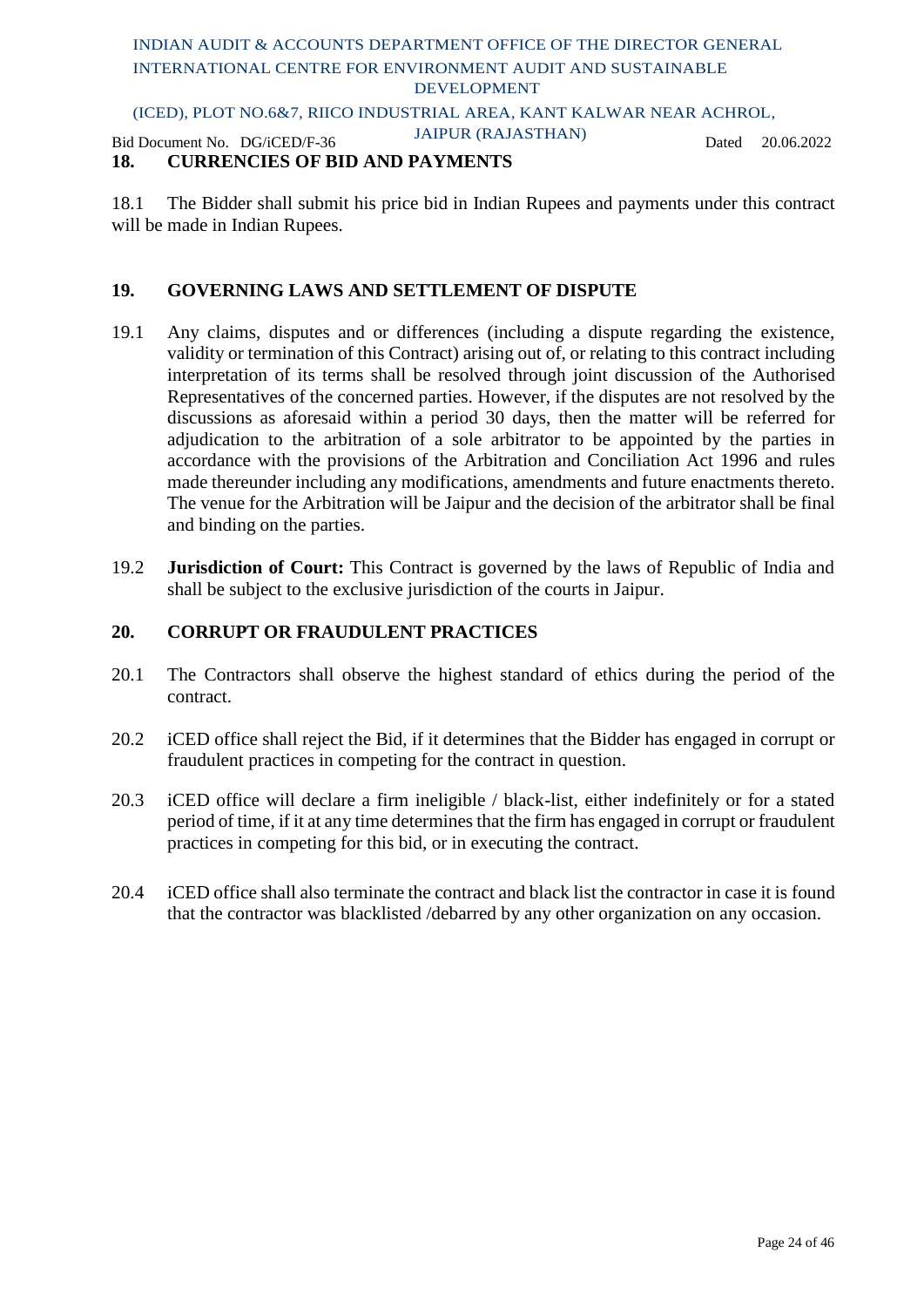(ICED), PLOT NO.6&7, RIICO INDUSTRIAL AREA, KANT KALWAR NEAR ACHROL,

Bid Document No. DG/iCED/F-36 JAIPUR (RAJASTHAN) Dated 20.06.2022

### **ANNEXURE-4 SPECIAL CONDITIONS OF CONTRACT(SCC)**

1. The special conditions of Contract shall supplement the "Instructions to the Bidders" as contained in Annexure 2 and General Conditions of the Contract (GCC) as contained in Annexure 3.

### **2. INDEMNIFICATION:**

The successful bidder is solely liable to fully indemnify and keep Client indemnified against all loses/penalties/awards/decrees arising out of litigation/claims/application initiated against the Client on account of acts of omission/commission attributable to the Contractor and which are punishable under the provisions of various Central Labour and Employment Acts including the following Acts as amended from time to time. Client shall be vested with sole discretion to determine damages/ loss suffered on account of above from the dues payable from security deposit as performance Guarantee or from either the personal property of bidder or property owned by his firm/company by way of initiating suitable legal litigation against the Contractor at any point of time.

### **3. LABOUR LAW COMPLIANCES**

- 3.1 The engagement and employment of labourers and payment of wages to them as per existing provisions of various labour laws and regulations is the sole responsibility of the Contractor and any breach of such laws or regulations shall be deemed to be breach of this contract. Client may ask the contractor to produce documents to verify that these provisions/laws are complied with by the contractor.
- (a) All wages allied benefits such as leave, ESI, PF, Gratuity , Bonus etc, shall be paid by the contractor and Client shall not incur any liability or additional expenditure whatsoever for personnel deployed.
- (b) It is mandatory that the employees must be paid through bank/cheques only.
- 3.2 The Contractor shall abide by all labour laws, laws related to EPF Organisation, ESI Corporation, Workmen Compensation Act, Bonus Act. The details of EPF, ESIC in respect of their deployed staff shall be submitted by the Contractor to Client every monthalongwith the bill. The Contractor shall abide including but not limited to, matters relating to timely payment of wages and allowances, payment of minimum wages, payment of overtime, grant of leave, payment of workmen's compensation, working hours, safety, maternity benefits, holidays, framing of standing orders, disciplinary action against employees, payment of provident fund contributions, payment of gratuities and payment of bonus.
- 3.3 The contractor shall be liable for any legal dispute / case / claims that arises or may arise during currency of the contract due to non-compliances of labour or other related laws.
- 3.4 The contractor shall be responsible for compliance of all the laws rules/regulations and Govt. instructions that are/will be applicable to and aimed to protect the interest of the employees/worker engaged by it and shall ensure payment of all the statutory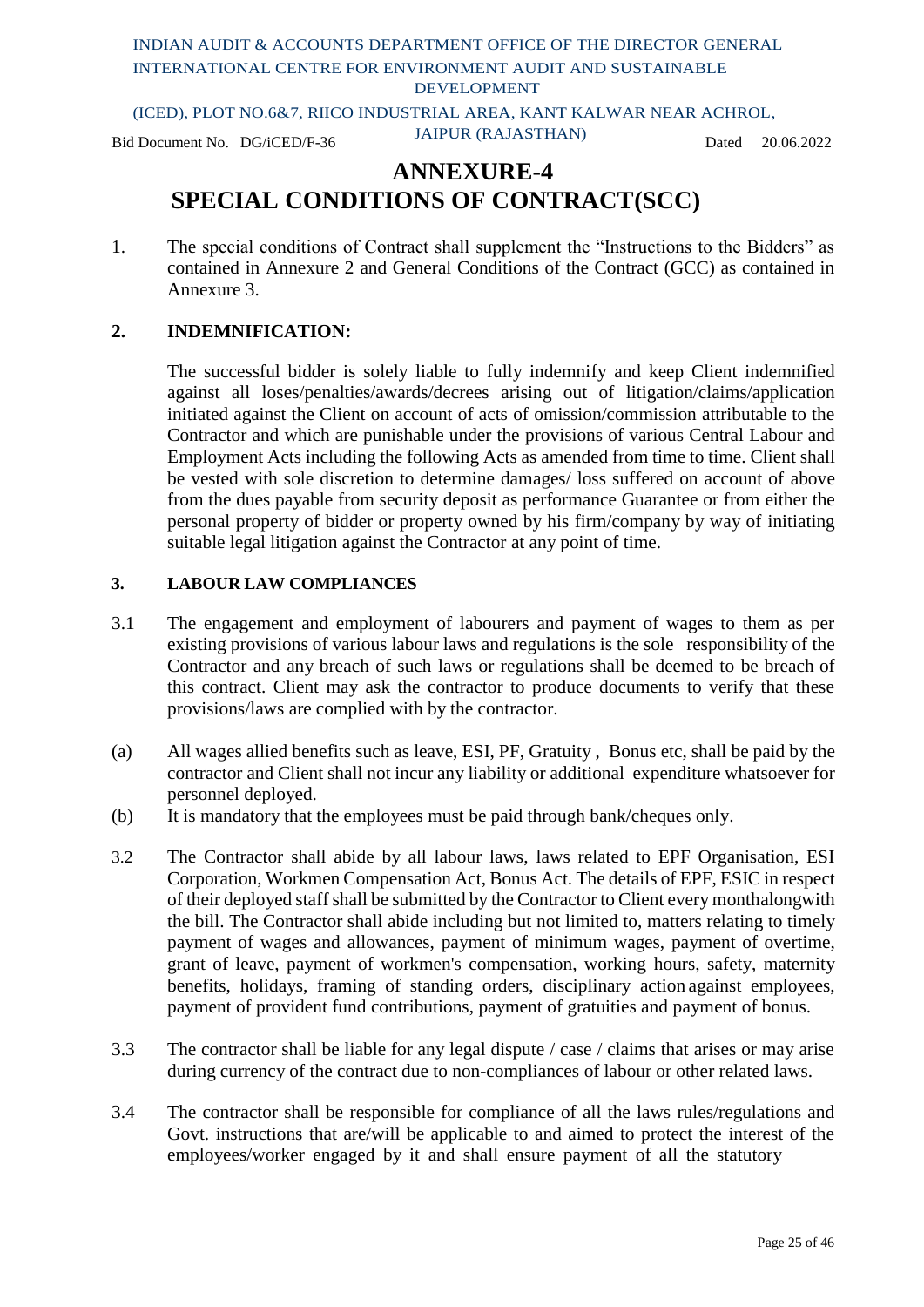(ICED), PLOT NO.6&7, RIICO INDUSTRIAL AREA, KANT KALWAR NEAR ACHROL,

Bid Document No. DG/iCED/F-36 JAIPUR (RAJASTHAN) Dated 20.06.2022

dues/liabilities as may have arisen during the past 'or' may arise during the course of performance of contract.

3.5 The Contractor shall submit periodical returns as may be specified from time to time.

### **4. OFFICIAL RECORDS :**

- 4.1 The Contractor shall maintain complete official records of disbursement of wages / salary, showing specifically details of all deductions such as ESI, PF etc. in respect of all the staff deployed in Client's office.
- 4.2 The Contractor shall maintain a personal file in respect of all the staff who is deployed in Client's office. The personal file shall invariably consist of personal details such as name, address, date of birth, sex, residential address (Temporary / Permanent) and all grievances recorded by the staff vis-à-vis action taken etc.
- 4.3 The Contractor shall furnish an undertaking that within seven days of the close of every month they will submit to Client a statement showing the recoveries of contributions in respect of employees with Certificate that the same have been deposited with ESIC / EPFO Commissioners.
- 4.4 Each monthly bill must accompany the:
	- (a) List of employees with their date of engagement
	- (b) The amount of wages (The Contractor shall ensure that minimum wages are paid to all the employees with all the benefits (such as ESIC/ EPF/ Bonus etc.)
	- (c) Copies of authenticated documents of payments of such contributions to EPFO/ESIC
	- (d) Declaration of the Contractor regarding compliance of Amount of EPF / ESIC
- 4.5 The Contractor shall also prepare a register indicating all payments / dues in respect of all the employees.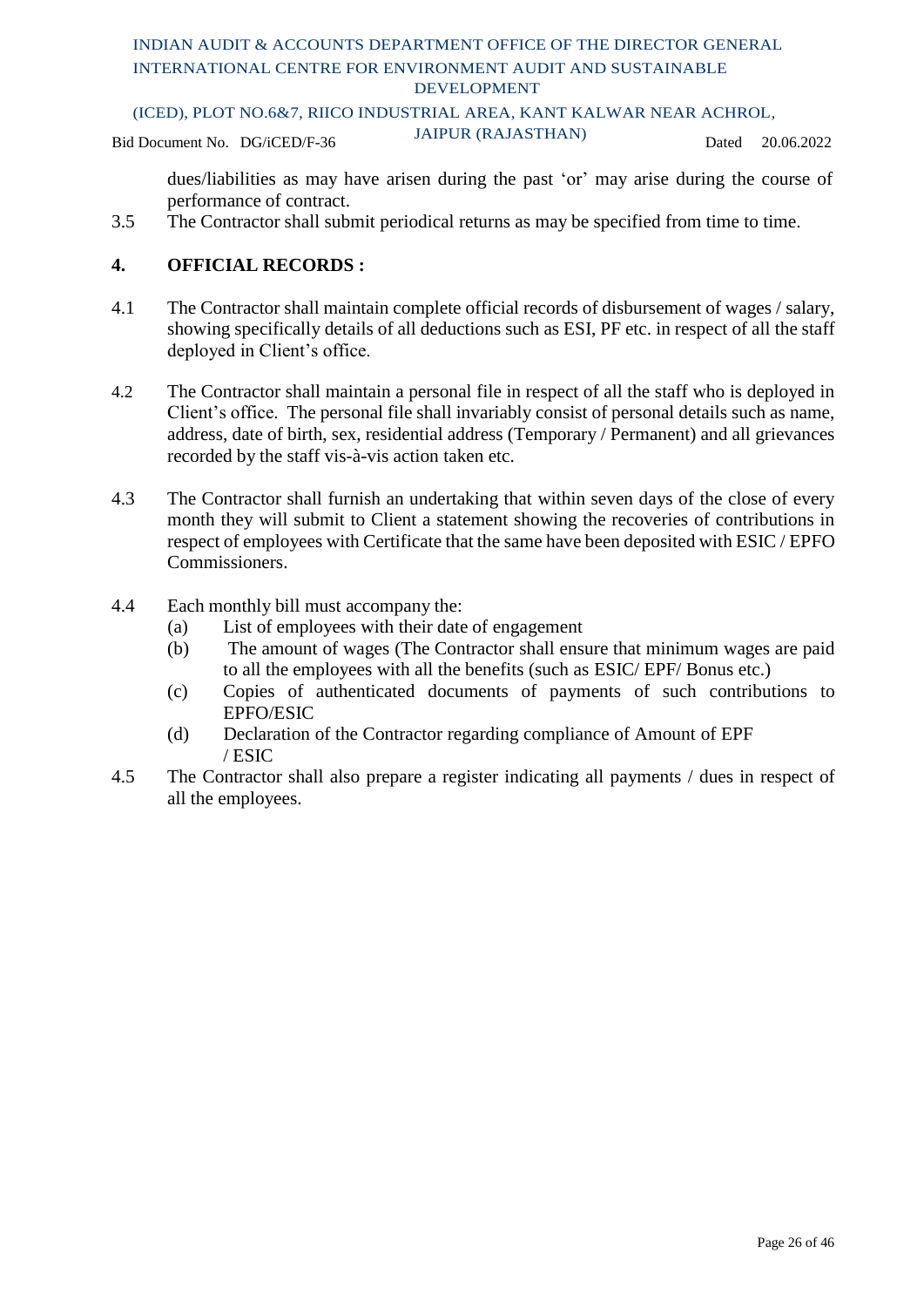### INDIAN AUDIT & ACCOUNTS DEPARTMENT OFFICE OF THE DIRECTOR GENERAL INTERNATIONAL CENTRE FOR ENVIRONMENT AUDIT AND SUSTAINABLE DEVELOPMENT (ICED), PLOT NO.6&7, RIICO INDUSTRIAL AREA, KANT KALWAR NEAR ACHROL,

Bid Document No. DG/iCED/F-36 JAIPUR (RAJASTHAN) Dated 20.06.2022

## **ANNEXURE-5**

# **SCHEDULE OF WORKS/ SERVICES TO BE PROVIDED**

In this Schedule of Requirements, the details of guarding services to be provided by the Contractor and also other information, instructions of the Client and instructions to the Contractor's employees posted atthe Clients' site are and all such other aspect of the Contracts are to be mentioned.

### **1. GENERAL INSTRUCTIONS**

- 1.1 The Contractor shall deploy all security personnel at the Client facility in the manner and as per the instructions of the Client.
- 1.2 The Contractor shall ensure that all security personnel are fully conversant with the premises and with the client's business activities and it's related security requirements. Hence the staff will observe / ensure the following :

### **1.2.1 CODE OF CONDUCT**

The Contractor shall ensure that their security personnel

- (i) Are always smartly turned out and vigilant.
- (ii) Are punctual and arrive at least 15 minutes before start of their shift. Delayed arrival of the reliever shall invite penalty of Rs.500/- per delay.
- (iii) Take charges of their duties properly and thoroughly.
- (iv) Perform their duties with honesty and sincerity.
- (v) Read and understand their Post and site instructions and follow the same.
- (vi) Extend respect to all the Officers and staff of the office.
- (vii) Shall not drink on duty, or come drunk and report for duty.
- (viii) Will not gossip or chit chat while on duty.
- (ix) Will not leave the post unless their reliever comes.
- (x) Will never sleep while on duty post.
- (xi) Will not read newspaper or magazine while on duty.
- (xii) Will immediately report if any untoward incident / misconduct or misbehavior occurs, to the Contractor and the Client.
- (xiii) When in doubt, approach concerned person immediately.
- (xiv) Will take periodic rounds around the premises.
- (xv) Security should not leave the post without the knowledge of the shift Incharge. If necessary the needful arrangement will be made by the Supervisor.
- (xvi) Security personnel should get themselves checked whenever they go out by the other shift security.
- (xvii) Are extremely courteous with very pleasant mannerism.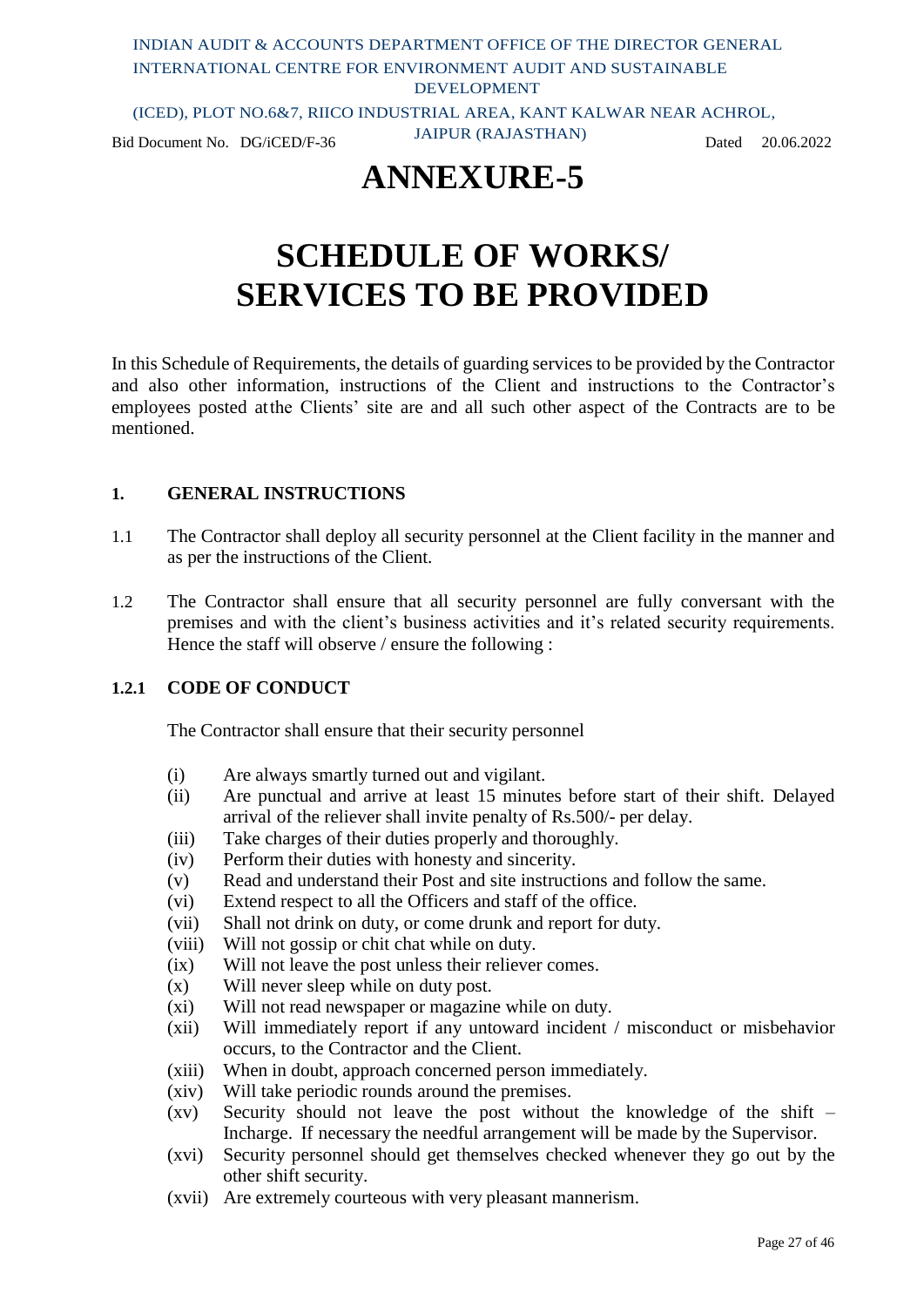### (ICED), PLOT NO.6&7, RIICO INDUSTRIAL AREA, KANT KALWAR NEAR ACHROL,

Bid Document No. DG/iCED/F-36 JAIPUR (RAJASTHAN) Dated 20.06.2022

### **1.2.2 CONFIDENTIALITY**

- (i) The phone number and movement plans of the client will not be given to anyone.
- (ii) The following information about the client will not be given to anyone.
	- a. Car make, color and number of higher officials.
	- b. Telephone no./ any other information.
	- c. Location and movement plans.
	- d. Meetings and conference schedules.
	- e. Site plan of the premises.
	- f. Travel details of the clients.

### **1.2.3 PERSONAL MOVEMENTS**

- (i) Personnel In and Out record to be maintained manually in the register.
- (ii) Security will keep record of the Sundays, holidays and late working employees.
- (iii) Security will also keep vehicles in and out details in the registers.
- (iv) **Contract staff / Casual laborers** Identify the person and ensure that the casual staff is wearing the I.D. cards.
- (v) House keeping movements register to be maintained.
- **(vi) Be polite with the visitors and ask them to sit till the concerned staff arrives.**
- (vii) Check the identity cards.

### **1.2.4 MATERIAL MOVEMENTS**

- (i) Incoming material- Check the documents carefully and receive the items with the due entry and forward it to the concerned person.
- (ii) Outgoing Before sending the material, have a proper check as per Challans. Do not send out any material without seal and sign of the authorized person.
- (iii) Returnable and non- returnable record has to be maintained. A periodic status report, i.e. weekly report will be generated by security and submitted to Admn. Department for follow up action on items that have not returned on due date.
- (iv) All material coming in and going out to be recorded correctly as per Challans.
- (v) Materials coming in to the premises must be accompanied by a proper Challans.
- (vi) No item will be taken out without written permission of the authorized person.
- (vii) Documents for material incoming and outgoing should be implemented with a list ofauthorized signatories.

### **1.2.5 MAIL AND COURIER MOVEMENTS**

(i) All Couriers/ Dak incoming shall be directed to the Receipt and Issue Section of this office.

### **1.2.6 TELEPHONE HANDLING**

#### **(i) Security are instructed very strictly not to misuse the telephones in the facility.**

- (ii) All calls should be handled courteously.
- (iii) He will take the messages correctly and convey to the concerned person immediately.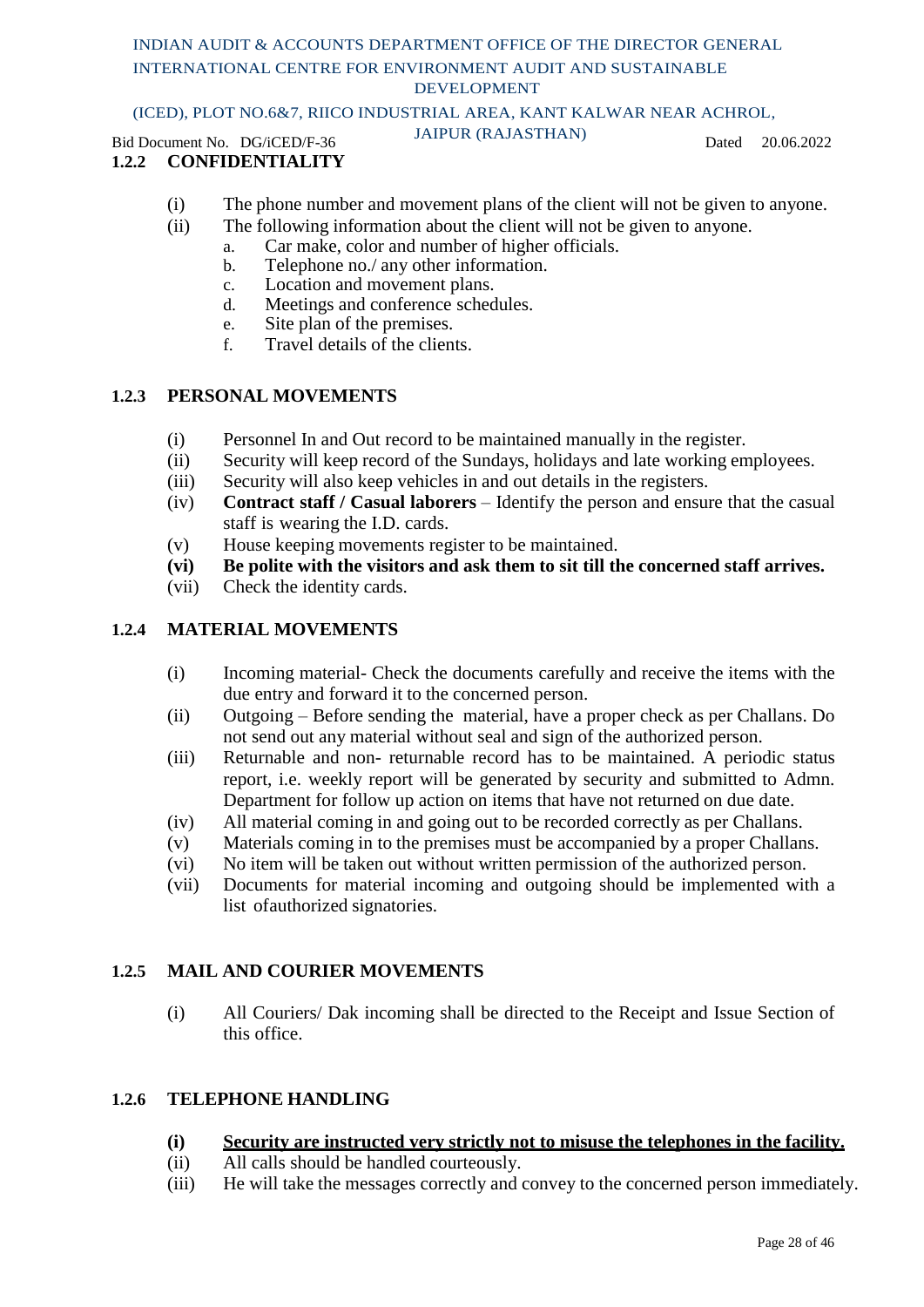### (ICED), PLOT NO.6&7, RIICO INDUSTRIAL AREA, KANT KALWAR NEAR ACHROL,

Bid Document No. DG/iCED/F-36 JAIPUR (RAJASTHAN) Dated 20.06.2022

### **1.2.7 PATROLLING PROCEDURES**

- **(i)** The guard must ensure that once the office is closed all the unwanted lights and **Airconditioning units** is put off**.**
- (ii) Security should not switch off the computers, which are left on.
- (iii) Patrolling should be taken on an hourly basis once the office is closed.
- (iv) He will keep a watch on the activities of the casual laborers / contractors.
- (v) If he finds anything unusual / untoward, a written report must be given to the Admn. Head.
- (vi) The Contractor shall also ensure that patrolling is done once during the day time and once in the night time by their specialized persons and a report of the same be submitted to the Client once in a Week.

### **1.2.8 FRISKING / CHECKING PROCEDURES**

- (i) All contract staff will be thoroughly frisked at the time of their leaving the office premises in the evening. In case of any person resisting, the same will be clearly informed to the concerned authority.
- (ii) All garbage being removed from the premises by the housekeeping personnel or anyone else must be thoroughly checked before they are being taken out.
- (iii) If anything untoward is found, it must be reported to Administration head.

### **1.2.9 CHANGING OVER AND TAKING OVER**

- (i) He will go through the log and entries of previous shift and discuss the progress plan with the reliever.
- (ii) Both the security guards / Supervisors will check the entire building thoroughly.
- (iii) Reliever guard should check all the documents, which are related to security before taking over charge.
- (iv) They should check all the systems which are in the facility / under security.
- (v) Occurrences report register to be maintained.
- (vi) Reliever guard should check previous shift guard before taking over charge.

### **1.2.10 CLEAN DESK POLICY**

(i) All the staff should ensure that their desks are clean before they leave for the day i.e. no important items are left on the table top.

### **1.2.11 NOTE FOR THE CLIENT**

(i) List of authorized signatories to be provided.

### **1.2.12 FIRE CONTROL**

- (i) Security should know where the fire extinguishers are located / installed and be able to operate them immediately in case of any fire accidents.
- (ii) Check the life of the fire extinguishers, i.e. due date of next recharge. If the due date is over, give a written complaint to the Client.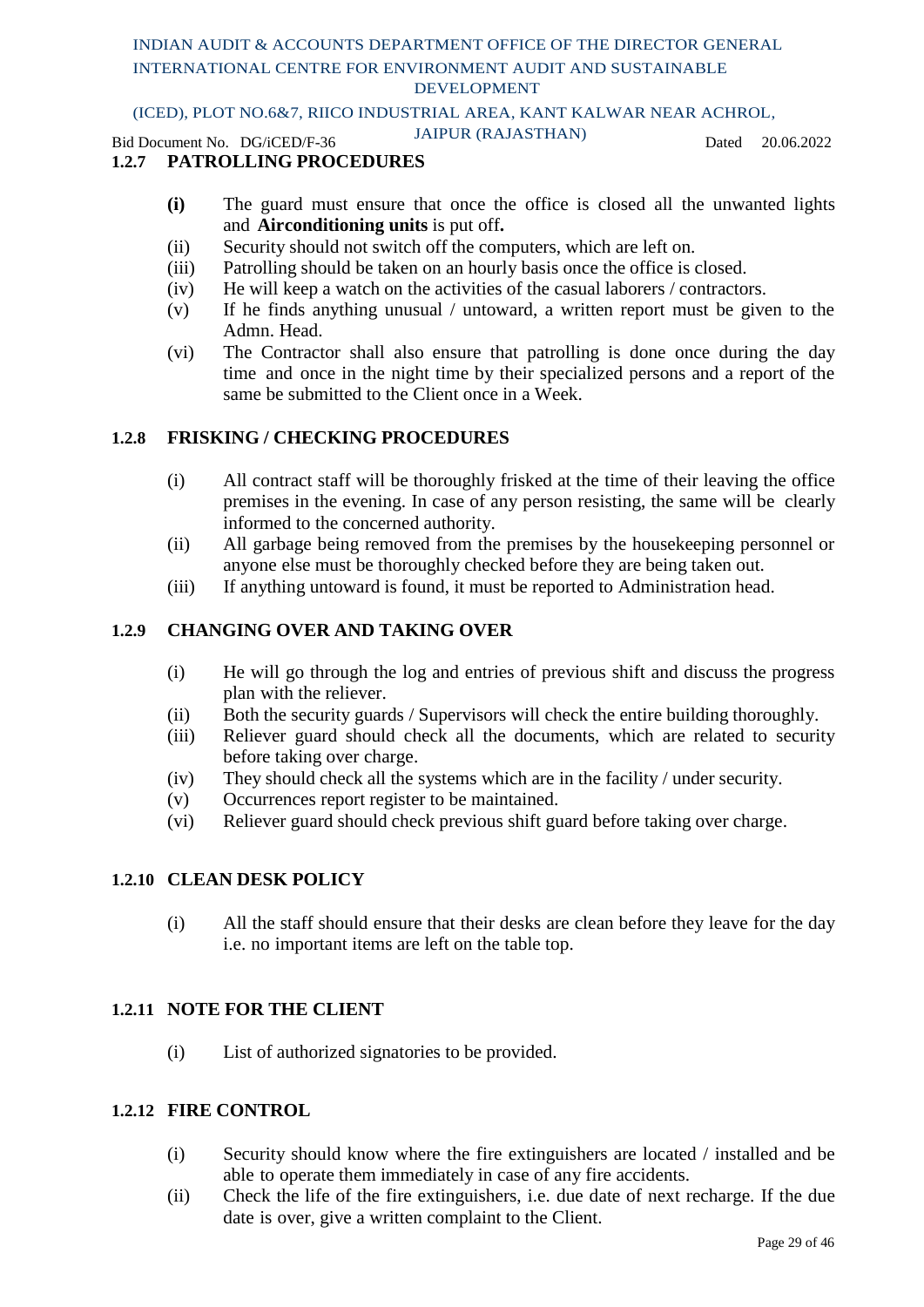### (ICED), PLOT NO.6&7, RIICO INDUSTRIAL AREA, KANT KALWAR NEAR ACHROL,

Bid Document No. DG/iCED/F-36 JAIPUR (RAJASTHAN) Dated 20.06.2022

- (iii) In case of fire, prompt action be taken by the security to safeguard the life and property of the client.
- (iv) In the event of any fire, rush to the spot, muster all manpower available and take controlof firefighting operations.
- (v) If necessary, security should call Ambulance team on phone No. 102.
- (vi) Employees to be made aware to respond during emergency.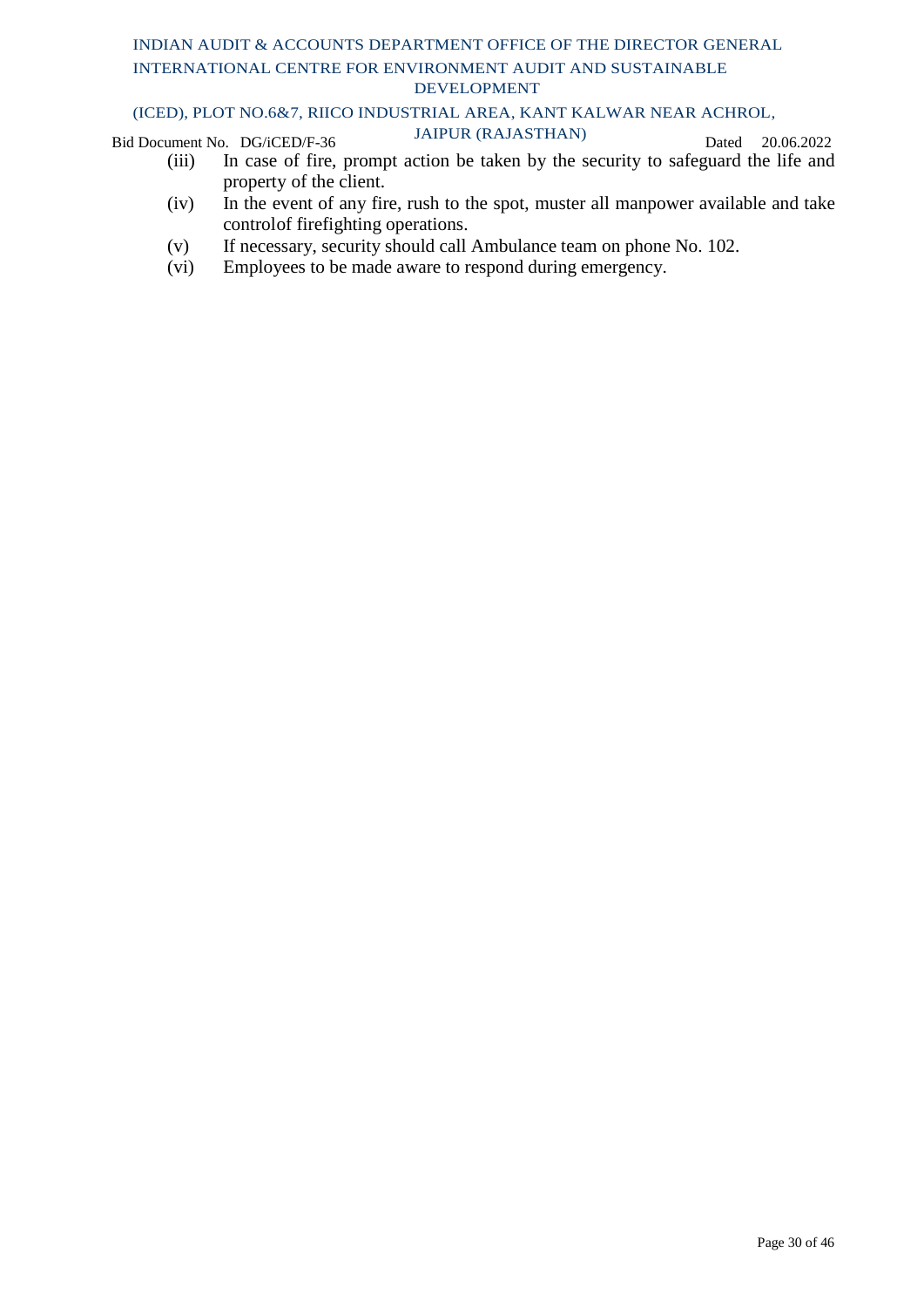(ICED), PLOT NO.6&7, RIICO INDUSTRIAL AREA, KANT KALWAR NEAR ACHROL,

Bid Document No. DG/iCED/F-36 JAIPUR (RAJASTHAN) Dated 20.06.2022

### **1.2.13 EMERGECNY PROCEDURES**

- (i) The security should have all the addresses and contact numbers of nearest police station, hospital, ambulance and fire brigade.
- (ii) Security will immediately report if any untoward incident / misconduct or misbehavior occurs, to the Contractor and Client.
- (iii) Security person should know the entire emergency exits doors and main entry gates, so that he can take suitable action at a short notice.
- (iv) Identify the emergency and it's gravity.
- (v) In case of emergency, ring the alarm bell / siren (If available)

### **3. DEPLOYMENT AND TENTATIVE REQUIREMENTS OF SECURITY STAFF**

| <b>Description</b> | Locatio                                                   | <b>Required</b>               | <b>Hours</b> |
|--------------------|-----------------------------------------------------------|-------------------------------|--------------|
| оf                 | n                                                         | $\overline{\text{No}}$ . of   |              |
| <b>Services</b>    |                                                           | Guards /<br><b>Supervisor</b> |              |
| Security           | Office Of The Director General,                           | 03                            | 8            |
| Supervisor         | <b>International Centre For Environment Audit</b>         |                               | Hours        |
| $(EX -$            | And Sustainable Development ( <i>iCED</i> ), Plot         |                               | each         |
| Servicemen)        | No.6&7, RIICO Industrial Area, Kant                       |                               |              |
|                    | Kalwar Near Achrol, Jaipur (Rajasthan)                    |                               |              |
| Armed              | Office Of The Director General,                           | 09                            | 8            |
|                    | Security Guard International Centre For Environment Audit |                               | hours        |
| $(EX -$            | And Sustainable Development (iCED), Plot                  |                               | each         |
| Servicemen)        | No.6&7, RIICO Industrial Area, Kant                       |                               |              |
|                    | Kalwar Near Achrol, Jaipur (Rajasthan)                    |                               |              |
| Security           | Office Of The Director General,                           | 21                            | 8            |
| <b>Guards</b>      | <b>International Centre For Environment Audit</b>         |                               | hours        |
|                    | And Sustainable Development ( <i>iCED</i> ), Plot         |                               | each         |
|                    | No.6&7, RIICO Industrial Area, Kant                       |                               |              |
|                    | Kalwar Near Achrol, Jaipur (Rajasthan)                    |                               |              |

The tentative requirements of SECURITY STAFF shall be as under:

### *EMERGENCY PROCEDURES*

### *(1) IN CASE OF THEFT/BREAK IN*

*Action by Security Guard*

- *a) Detain person/vehicles*
- *b) Investigate the matter/case*
- *c) Inform the Contractor's control room at Phone Nos……………………………..*
- *d) Report to the contact person*
- *e) Inform the Patrolling Supervisor*
- *f) Inform the Client*
- *(2) IN CASE OF FIRE Action by Security Guard*
- **a) Try to extinguish fire**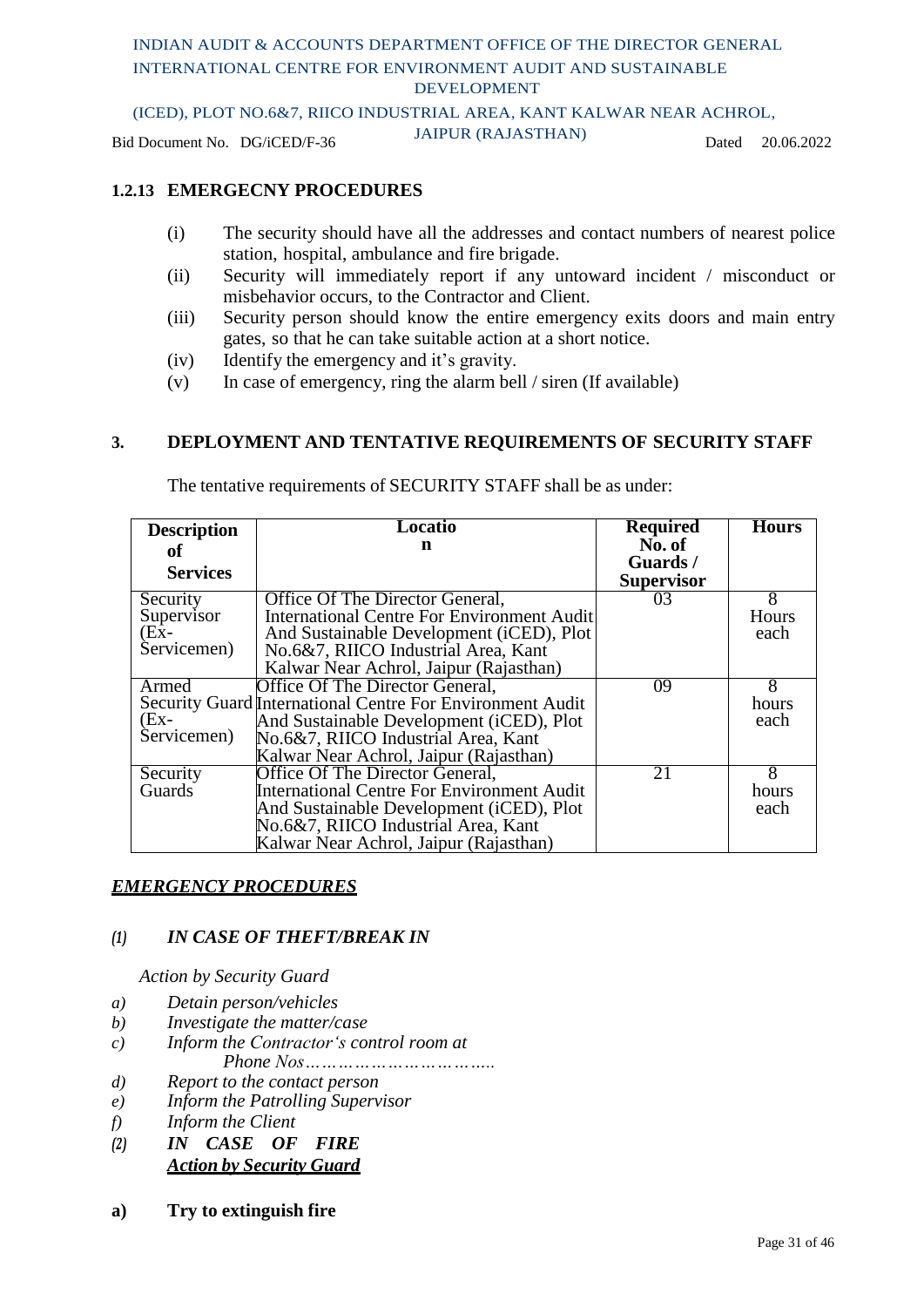#### (ICED), PLOT NO.6&7, RIICO INDUSTRIAL AREA, KANT KALWAR NEAR ACHROL,

Bid Document No. DG/iCED/F-36 JAIPUR (RAJASTHAN) Dated 20.06.2022

- *b) In case of FIRE guard can call FIRE DEPT. (Ph No. 101)*
- *c) Inform the Contractor's control room at Phone Nos……………………*
- *d) Report to the contact person*
- *e) Inform the Patrolling Supervisor*
- *f) Inform the Client*

### *(3) IN CASE OF BOMB THREAT*

### *CALLAction by Security Guard*

- *a) Inform the Contractor's control room at Phone No………………………*
- *b) Report to the contact person*
- *c) Inform the Patrolling Supervisor*
- *d) Inform the Client\*

### **Note**

- (i) The bidder are required to quote the break-up / bifurcation of quoted prices.
- (ii) Payments shall be made by the Client as per the terms and conditions of the Bid Documents.
- (iii) Prices shall be valid for a period of one year. However, on revision of minimum wages, Contractor may request in writing for enhancement of minimum wages accordingly to the Client, which shall be considered and agree, if found reasonable by the Client.
- (iv) The charges shall be on 30 days a month basis inclusive of substitute/ reliever charges (as notified by Office of the Chief Labour Commissioner (C), New Delhi for 'C' category areas). Reliever/ substitute charges shall be quoted separately as the security services will be required on 7 days a week basis.
- (v) The quoted consolidated monthly amount shall be inclusive of all charges including Client's contribution towards ESI, PF, Gratuity, Bonus, Leave, Substitutes/ reliever charges, uniform and training.
- (vi) The prices shall be exclusive of any service tax, education cess, secondary and higher education cess or any other applicable taxes as may be levied by the Government from time- to-time and the same shall be charged in addition to the applicable rate.
- (vii) The Contractor shall mandatorily ensure that the cost per head is paid as monthly wages to their employees who are deployed in Client's premises for different services.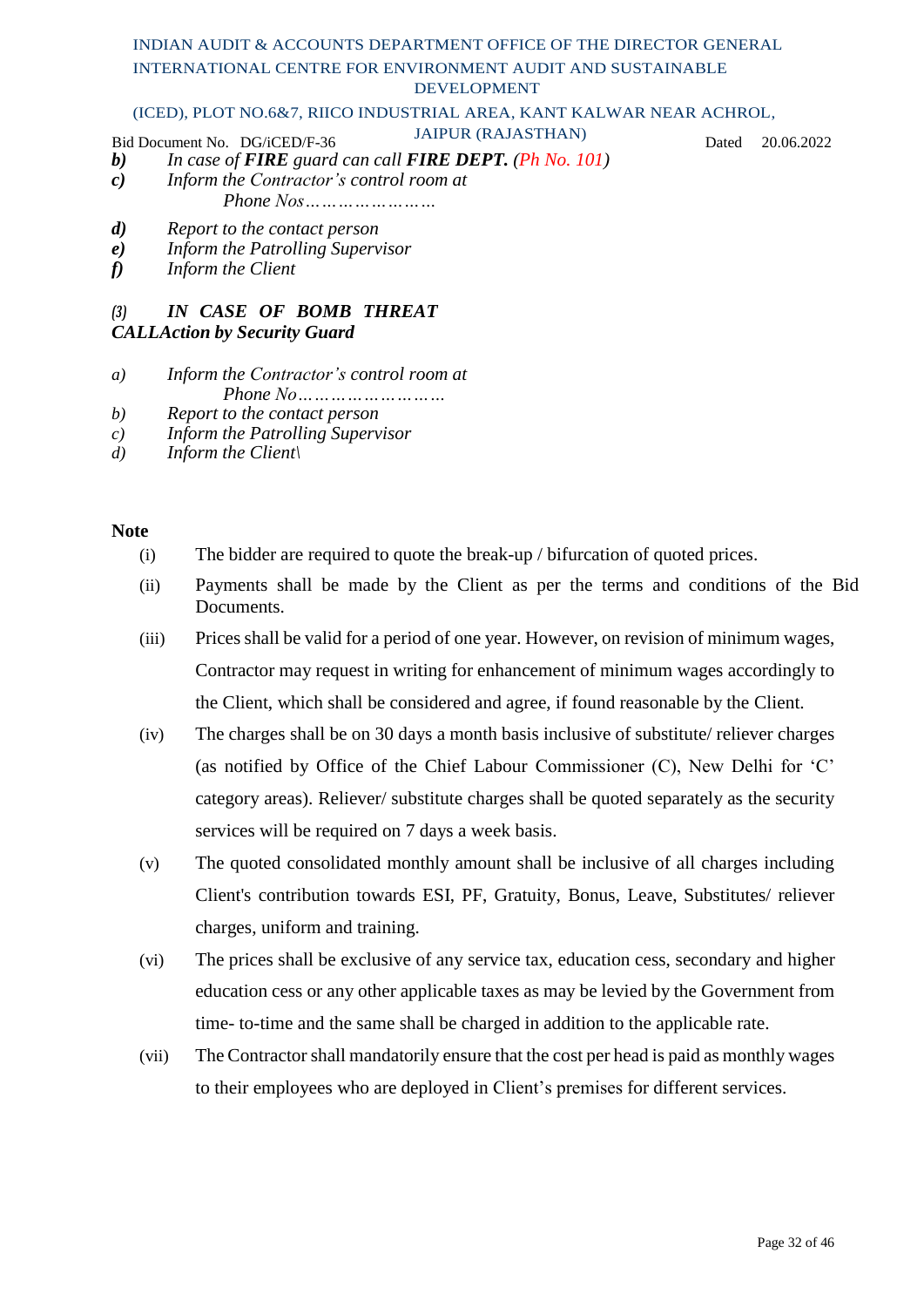(ICED), PLOT NO.6&7, RIICO INDUSTRIAL AREA, KANT KALWAR NEAR ACHROL,

Bid Document No. DG/iCED/F-36 JAIPUR (RAJASTHAN) Dated 20.06.2022

### **ANNEXURE-6 TECHNICAL BID FORM**

| 1. |                                                                                      |
|----|--------------------------------------------------------------------------------------|
| 2. |                                                                                      |
| 3. |                                                                                      |
| 4. |                                                                                      |
|    |                                                                                      |
| 5. | Address of the firm                                                                  |
|    |                                                                                      |
|    |                                                                                      |
| 6. |                                                                                      |
| 7. |                                                                                      |
| 8. |                                                                                      |
| 9. |                                                                                      |
|    |                                                                                      |
|    | 11. Registration & incorporation particulars of the firm:                            |
|    | Private Limited<br>$\mathbf{i}$                                                      |
|    | Public Limited<br>$\rm ii)$                                                          |
|    | $\overline{iii}$                                                                     |
|    |                                                                                      |
|    |                                                                                      |
|    |                                                                                      |
|    | 15. Bidder's bank, its address and current account number                            |
|    |                                                                                      |
|    |                                                                                      |
|    | 16. Permanent Income Tax number, Income Tax circle(Please attach self-attested copy) |
|    |                                                                                      |
|    |                                                                                      |
|    |                                                                                      |
|    |                                                                                      |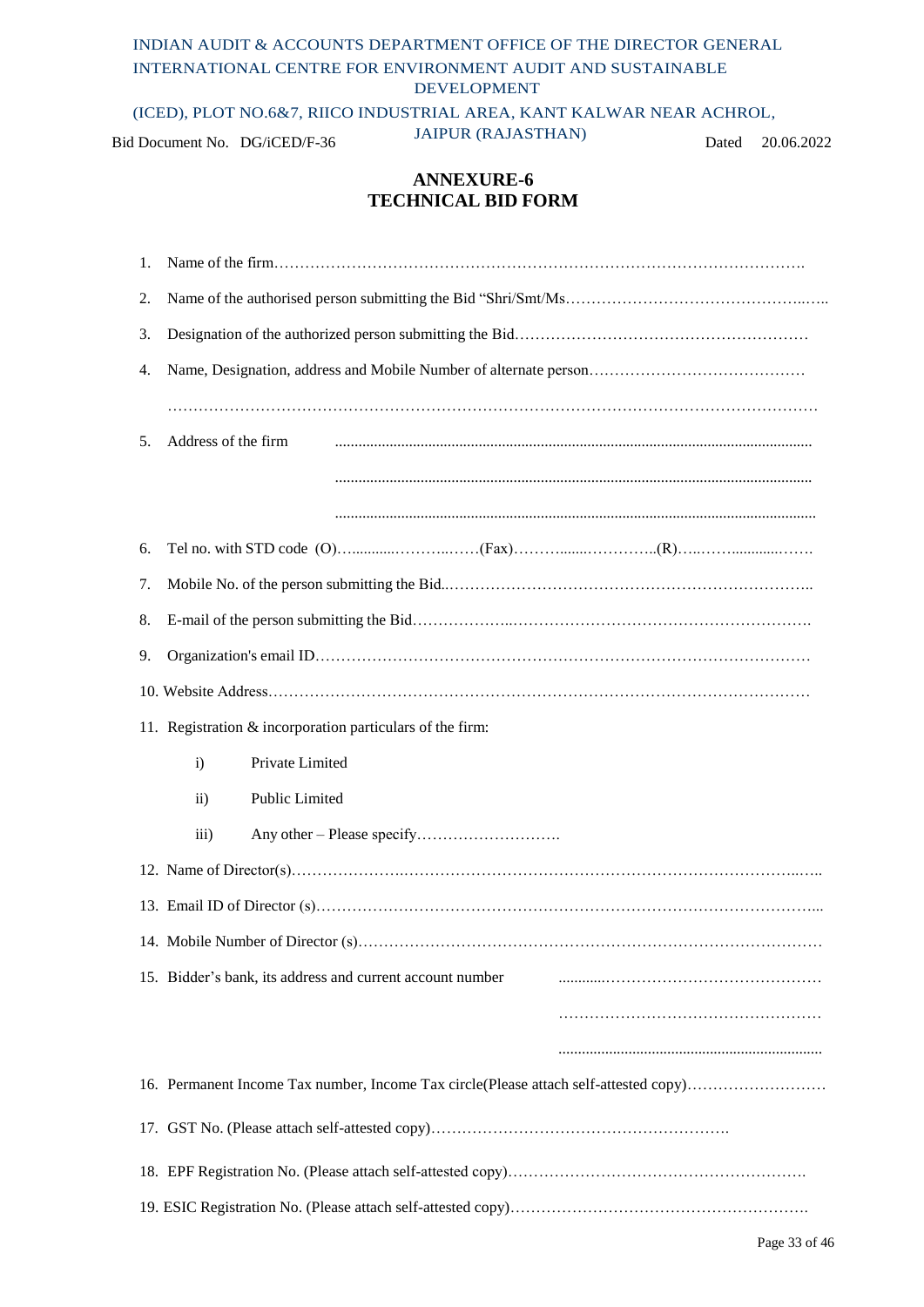#### (ICED), PLOT NO.6&7, RIICO INDUSTRIAL AREA, KANT KALWAR NEAR ACHROL,

| Bid Document No. DG/iCED/F-36 | <b>JAIPUR (RAJASTHAN)</b> | Dated 20.06.2022 |
|-------------------------------|---------------------------|------------------|
|                               |                           |                  |

- 21. Particulars of EMD
- a. Demand Draft / Bank Guarantee No………………………………..………………………….
	- ii) Date………………………………..……………………………………………………………
	- iii) Name of Bank………………………………..…………………………………………………
	- iv) Address of Bank………………………………..……………………………………………….
	- v) Validity of BG/DD………………………………..…………………………………………….
- 22. Description of similar work of providing furniture items during the last three financial years (2019-20 to 2021-22) in Government Departments and work in progress during current financial year 2022-23

| Description<br>of<br>Work<br>order<br>executed | Actual<br>Value<br>of<br>work / order<br>executed | Name<br>Government<br>Department<br>Organization | of | <b>Start Date</b> | Finish Date | Document<br>evidence upload<br>(Yes/No) |
|------------------------------------------------|---------------------------------------------------|--------------------------------------------------|----|-------------------|-------------|-----------------------------------------|
|                                                |                                                   |                                                  |    |                   |             |                                         |
|                                                |                                                   |                                                  |    |                   |             |                                         |
|                                                |                                                   |                                                  |    |                   |             |                                         |

#### **Details of Uploaded Documents**

| $\overline{1}$ . | <b>Earnest Money Deposit</b>                   | Yes/No |
|------------------|------------------------------------------------|--------|
| 2.               | Copy of PAN                                    | Yes/No |
| 3.               | Copy of GST                                    | Yes/No |
| 4.               | Copies of Last three years Balance Sheet       | Yes/No |
| 5.               | Copies of ITR for the last three years         | Yes/No |
| 6.               | <b>Experience Certificates and Work orders</b> | Yes/No |
| 7.               | Annexure-1                                     | Yes/No |
| 8.               | Annexure-6                                     | Yes/No |
| 9.               | Annexure-7                                     | Yes/No |
| 10.              | Annexure-8                                     | Yes/No |
| 11.              | Annexure-9                                     | Yes/No |
| 12.              | Annexure-10                                    | Yes/No |

23. Details of ISO or other equivalent certification or any other relevant information (if any): Note : In case of short space, separate sheet(s) showing Sl. No. & details of any of above information should be enclosed duly signed.

Place:

Date:

Signature of Bidder/Authorized signatory Name of the Bidder

Seal of the Bidder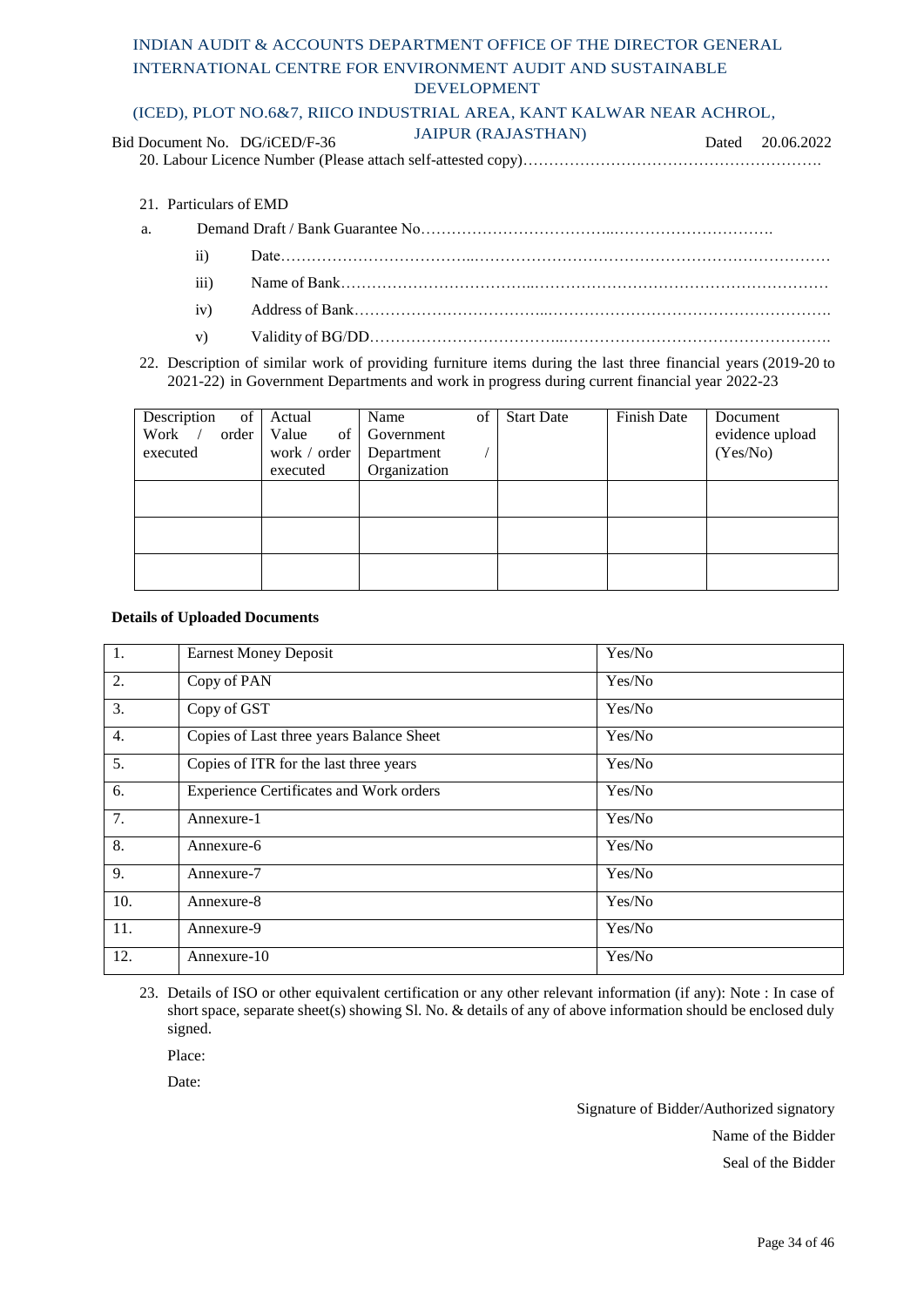(ICED), PLOT NO.6&7, RIICO INDUSTRIAL AREA, KANT KALWAR NEAR ACHROL,

Bid Document No. DG/iCED/F-36 JAIPUR (RAJASTHAN) Dated 20.06.2022

### **ANNEXURE-7**

#### **UNDERTAKING**

#### **(Notarized Affidavit to be executed on non-judicial stamp paper of Rs. 50/-). A copy of Affidavit same should be scanned and uploaded in the GeM Portal and hard copy should be delivered alongwith other documents as per the timelines of the bid document.**

- 1. I, the undersigned certify that I have gone through all the terms and conditions mentioned in the bid document No…………………………dated…………………………and undertake to comply with them unconditionally.
- 2. That the rates quoted by me are valid and binding upon me for the entire period of contract and it is certified that the rates quoted are the lowest rates as quoted in any other institution in India.
- 3. That I/We give the rights to the competent authority of the Office of the Director General, International Centre for Environment Audit and Sustainable Development (iCED), Jaipur to forfeit the Earnest Money/Security money deposit submitted by me/us in case of breach of conditions of Contract and take action for blacklisting my/our agency.
- 4. That I/We also give rights to the competent authority of the Office of the Director General, International Centre for Environment Audit and Sustainable Development (iCED), Jaipur to forfeit the Earnest Money Deposit and blacklist our agency in case our agency fail to accept the work order and/or execute the contract agreement, or in cases of negligence in executing the contract, or in case of breach of contract.
- 5. That I/We also give rights to the competent authority of the Office of the Director General, International Centre for Environment Audit and Sustainable Development (iCED), Jaipur to forfeit the Earnest Money Deposit and initiate action against our agency for blacklisting in case our agency fail to submit the performance bank guarantee in accordance with the terms and conditions of the bid document / contract agreement / Letter of Acceptance.
- 6. That I/We also declare that Government of India or any other Government body has not declared us ineligible or black listed or debarred us on charges of engaging in corrupt, fraudulent, collusive or coercive practices or any failure/lapses of any nature.
- 7. That I hereby undertake to provide the items as per the directions given in the bid document/contract agreement.

#### **Place:**

#### **Date:**

Dated Signature of Bidder alongwith Stamp........................................................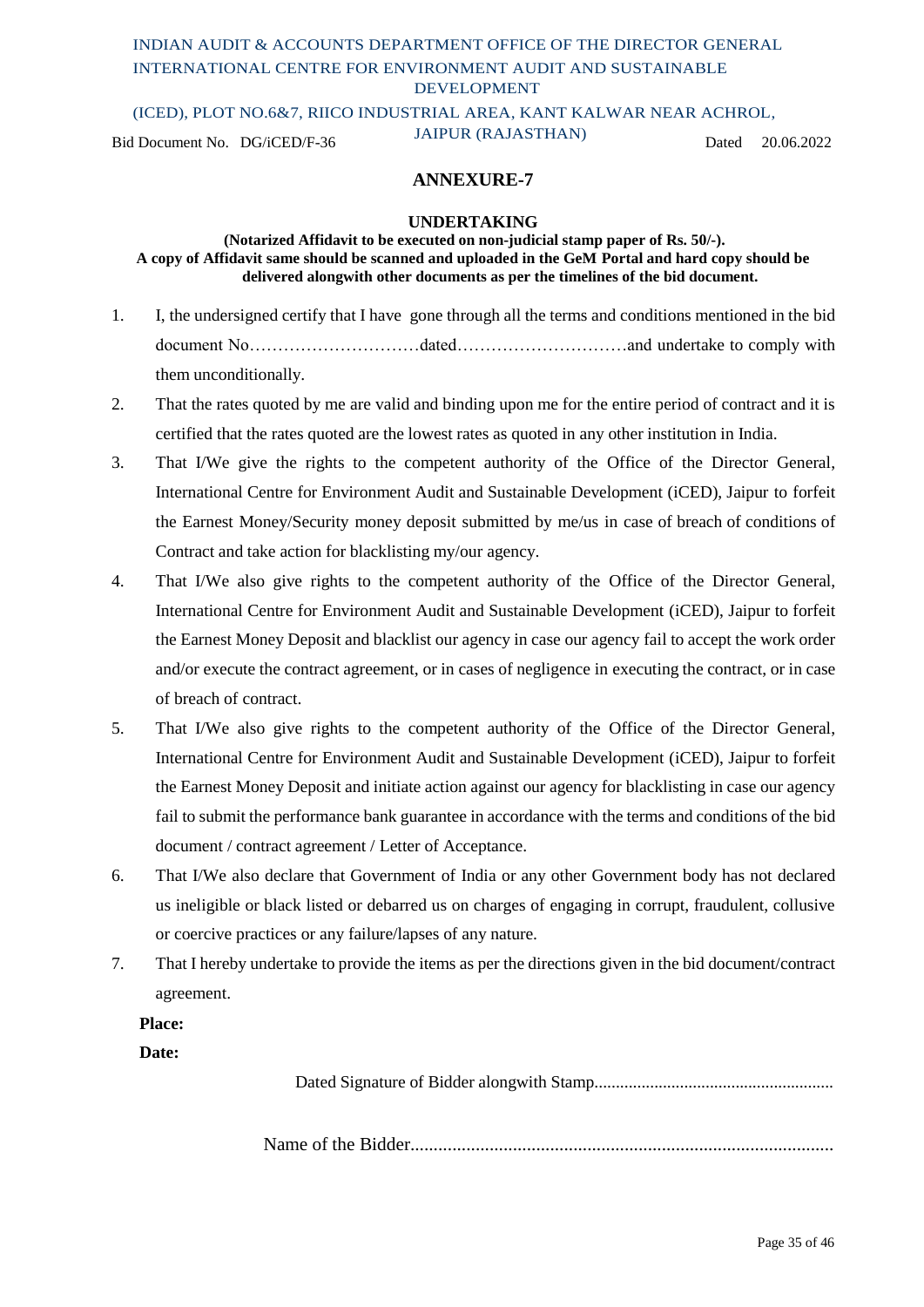### INDIAN AUDIT & ACCOUNTS DEPARTMENT OFFICE OF THE DIRECTOR GENERAL INTERNATIONAL CENTRE FOR ENVIRONMENT AUDIT AND SUSTAINABLE DEVELOPMENT (ICED), PLOT NO.6&7, RIICO INDUSTRIAL AREA, KANT KALWAR NEAR ACHROL, Bid Document No. DG/iCED/F-36 JAIPUR (RAJASTHAN) Dated 20.06.2022

**ANNEXURE-8**

### **(Notarized Affidavit to be executed on non-judicial stamp paper of Rs. 50/-). A copy of Affidavit same should be scanned and uploaded in the Gem Portal and hard copy should be delivered alongwith other documents as per the timelines of the bid document.**

- (i) That I, the undersigned that my firm has not been convicted of an offence under the Prevention of Corruption Act, 1988.
- (ii) That my firm has not been convicted under the Indian Penal Code or any other law for the time being in force, for causing any loss of life or property or causing a threat to public health as part of execution of a public procurement contract.
- (iii) That I hereby certify that none of my relative(s) as defined in the bid document is/are employed in Office of the Director General, International Centre for Environment Audit & Sustainable Development (iCED), Jaipur as per details given in bid document. In case at any stage,it is found that the information given by me is false/incorrect, iCED office shall have the absolute right to take any action including termination of the Contract as deemed fit/without any prior intimation to me.

**Place:**

**Date:**

Dated Signature of Bidder alongwith Stamp........................................................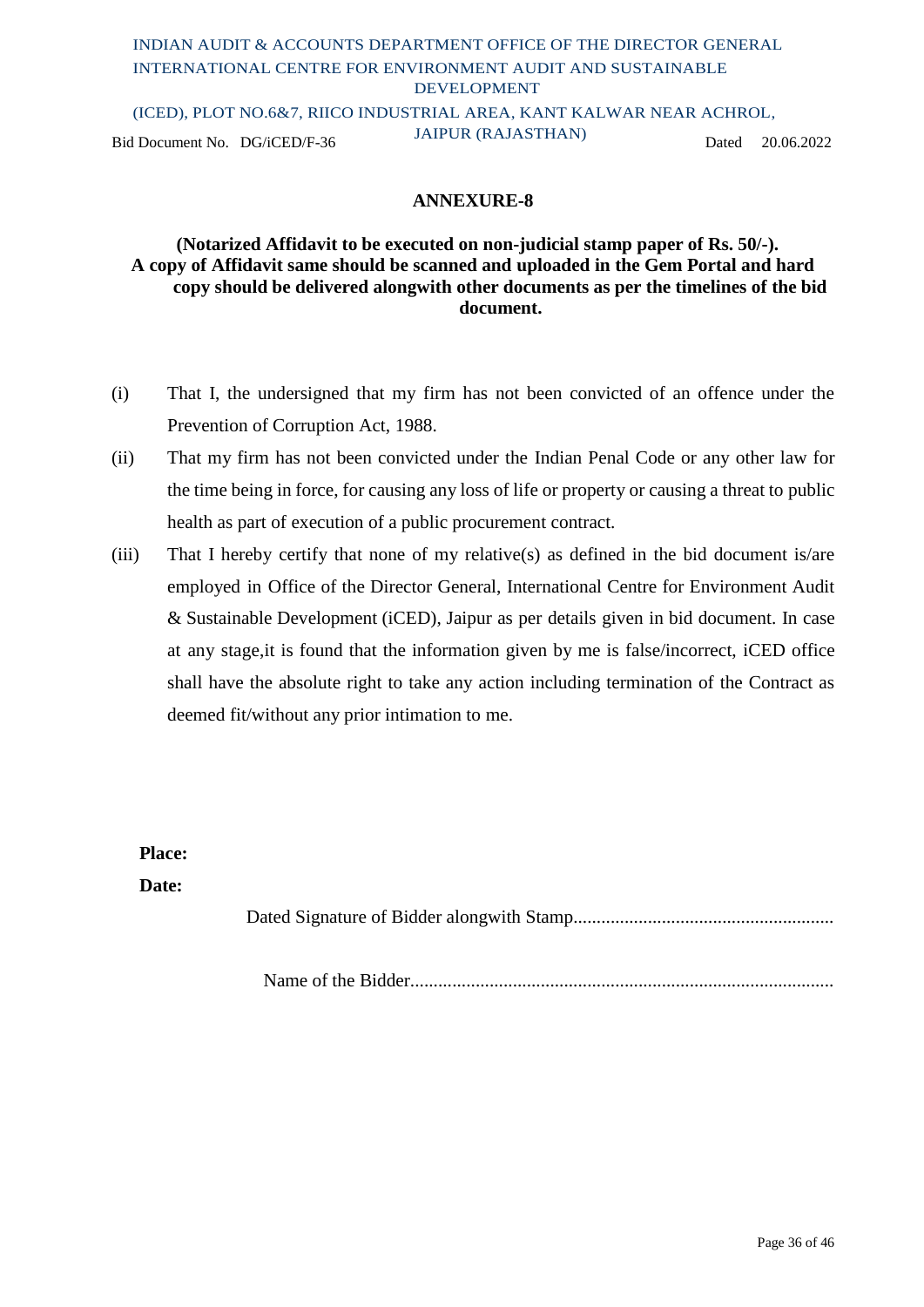### INDIAN AUDIT & ACCOUNTS DEPARTMENT OFFICE OF THE DIRECTOR GENERAL INTERNATIONAL CENTRE FOR ENVIRONMENT AUDIT AND SUSTAINABLE DEVELOPMENT (ICED), PLOT NO.6&7, RIICO INDUSTRIAL AREA, KANT KALWAR NEAR ACHROL,

Bid Document No. DG/iCED/F-36 JAIPUR (RAJASTHAN) Dated 20.06.2022

### **ANNEXURE-9**

**(Notarized Affidavit to be executed on non-judicial stamp paper of Rs. 50/-) A copy of Affidavit same should be scanned and uploaded in the GeM Portal and hard copy should be delivered alongwith other documents as per the timelines of the bid document.**

- (i) That I, the undersigned undertake that I have fully adhered to minimum eligibility criteria as per the requirements of the bid document No......................................dated..........................................
- (ii) That my agency M/s....................................has atleast three years' experience for providing security services in Ministries / Departments under Government of India. The details of work experience and work completion certificates have been enclosed.
- (iii) That my agency also has carried out atleast one similar work of providing security services costing not less than Rs………………. for entire one contract or two contracts costing not less than Rs ……………..each or three contracts costing not less than Rs……………….each in the last three years in Government Department

### **Place:**

#### **Date:**

Dated Signature of Bidder alongwith Stamp........................................................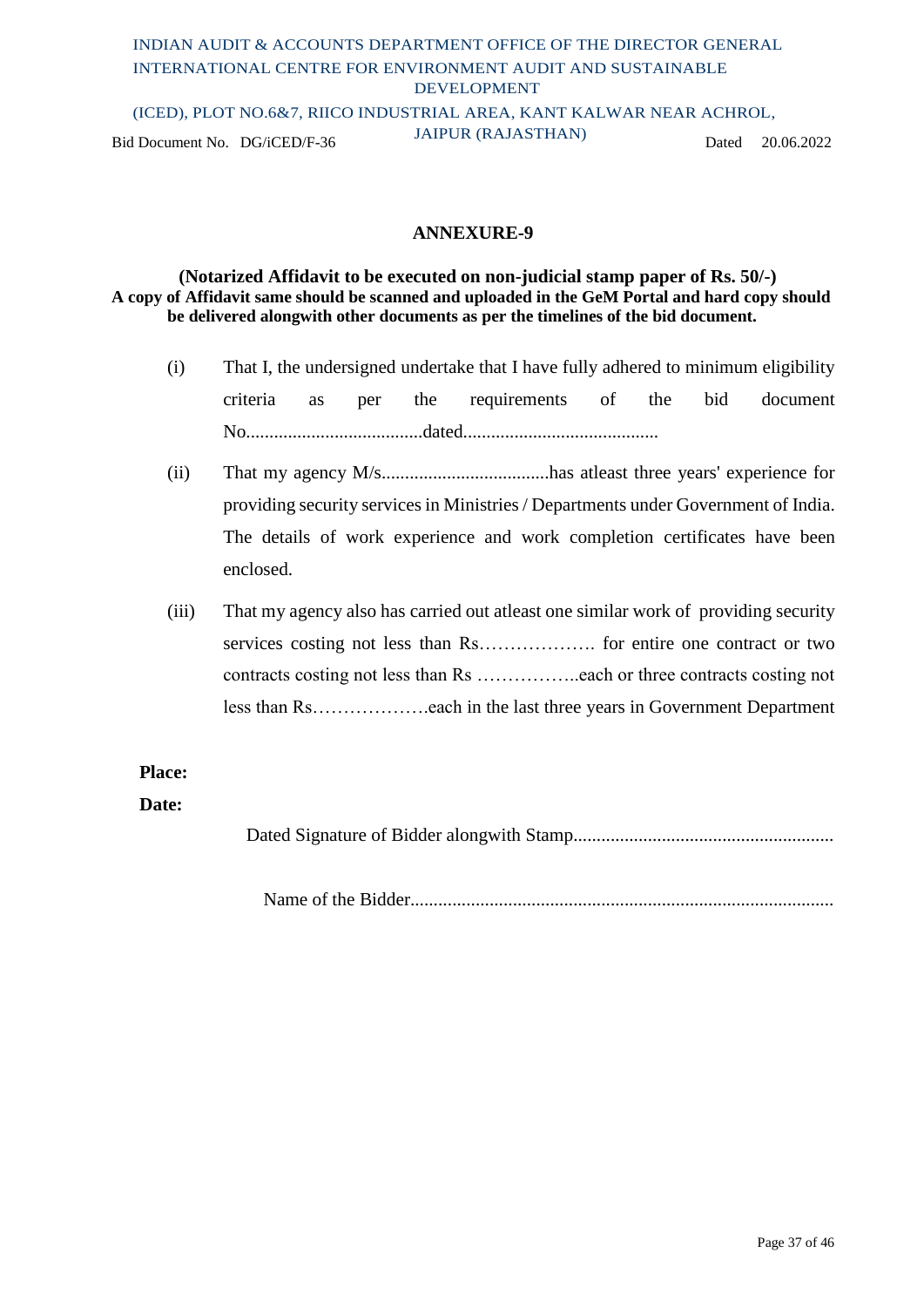### INDIAN AUDIT & ACCOUNTS DEPARTMENT OFFICE OF THE DIRECTOR GENERAL INTERNATIONAL CENTRE FOR ENVIRONMENT AUDIT AND SUSTAINABLE DEVELOPMENT (ICED), PLOT NO.6&7, RIICO INDUSTRIAL AREA, KANT KALWAR NEAR ACHROL, Bid Document No. DG/iCED/F-36 JAIPUR (RAJASTHAN) Dated 20.06.2022

### **ANNEXURE-10**

### **(Notarized Affidavit to be executed on non-judicial stamp paper of Rs. 50/-) A copy of Affidavit same should be scanned and uploaded in the GeM Portal and hard copy should be delivered alongwith other documents as per the timelines of the bid document.**

- (i) That I, the undersigned undertake that my agency M/s.................have its own trained security manpower on our rolls to provide requisite services in accordance with the Bid Document No…………………………..dated...............................
- (ii) I also undertake that the workers employed would be paid atleast minimum wages (both for skilled and unskilled) as notified by the Office of the Chief Labour Commissioner (C), New Delhi periodically and oblige all statutory requirements with respect to ESI, EPF and other labour compliances etc., with reference to those workers in accordance with the conditions of the contract.

### **Place:**

#### **Date:**

Dated Signature of Bidder alongwith Stamp........................................................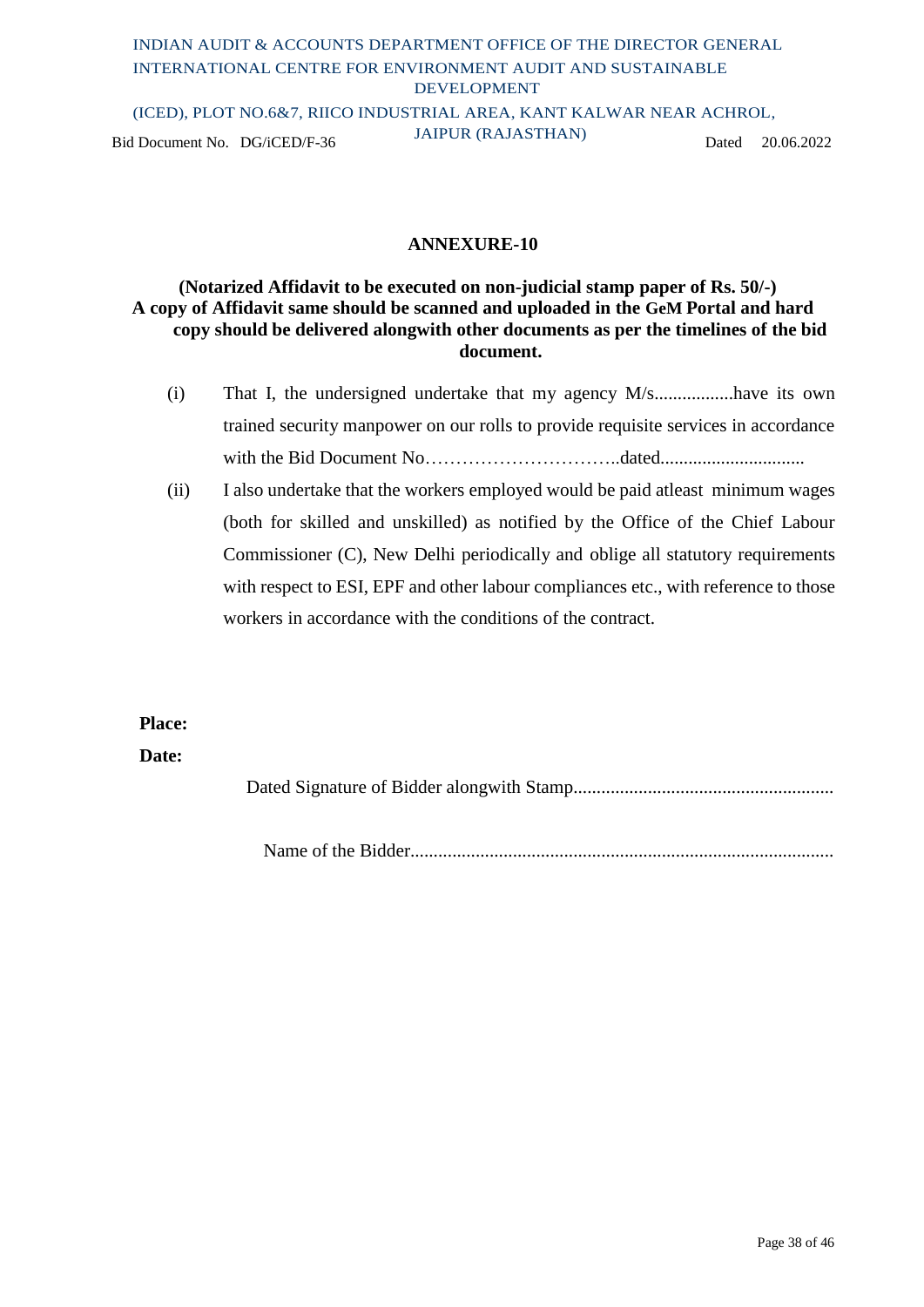(ICED), PLOT NO.6&7, RIICO INDUSTRIAL AREA, KANT KALWAR NEAR ACHROL,

Bid Document No. DG/iCED/F-36 JAIPUR (RAJASTHAN) Dated 20.06.2022

#### **ANNEXURE-11**

#### **CONTRACT AGREEMENT NO……/GS/94-2019 Dated……………..**

THIS AGREEMENT is made on **………………..** between **Director General (iCED), Office of International Centre for Environment, Audit and Sustainable Development**  (hereinafter referred to as "Client" which expression shall include his successors and assigns), and whose principal place of office is at Plot No.6&7, RIICO Industrial Area, Kant Kalwar near Achrol, Jaipur, Rajasthan.

#### **AND**

**M/s……………………………………………….……………..**having its registered office at……………………………………………………………..(Hereinafter referred to as "the Contractor") which expression shall unless excluded by or repugnant to the context be deemed to include his successors, heirs, executors, administrators, representatives and assigns) of the other part for providing security service.

- **I. WHEREAS** the Client invited bids through open bid, vide Notice Inviting bid dated …………….. for "**availing guarding services at its office premises and residential complex** under **Bid Number. …………..**
- **II.** AND WHEREAS the Contractor submitted his bid vide………………………………… in accordance with the bid documents and represented therein that it fulfills all the requirements and has resources and competence to provide the requisite services to the Client
- **III. AND WHEREAS** the Client has selected **M/s……………………………………..**asthe successful bidder ("the Contractor") pursuant to the bidding process and negotiation of contract prices, awarded the **Letter of Acceptance (LoA) No. …………………,** to the Contractor on **……………………** for a total sum of [Rupees………………… Only].
- **IV. AND WHEREAS** the Client desires that the security services (as defined in the Bidding Document) be provided, performed, executed and completed by the Contractor, and wishes to appoint the Contractor for carrying out such services.
- **V. AND WHEREAS** the Contractor acknowledges that the Client shall enter into contracts with other contractors / parties for the guarding services of its premises in cases the Contractor falls into breach of the terms and conditions as stipulated in the Bid Document and shall waive its claim whatsoever in this regard.
- **VI. AND WHEREAS** the terms and conditions of this Contract have been fully negotiated between the Client and the Contractor as parties of competent capacity and equal standing.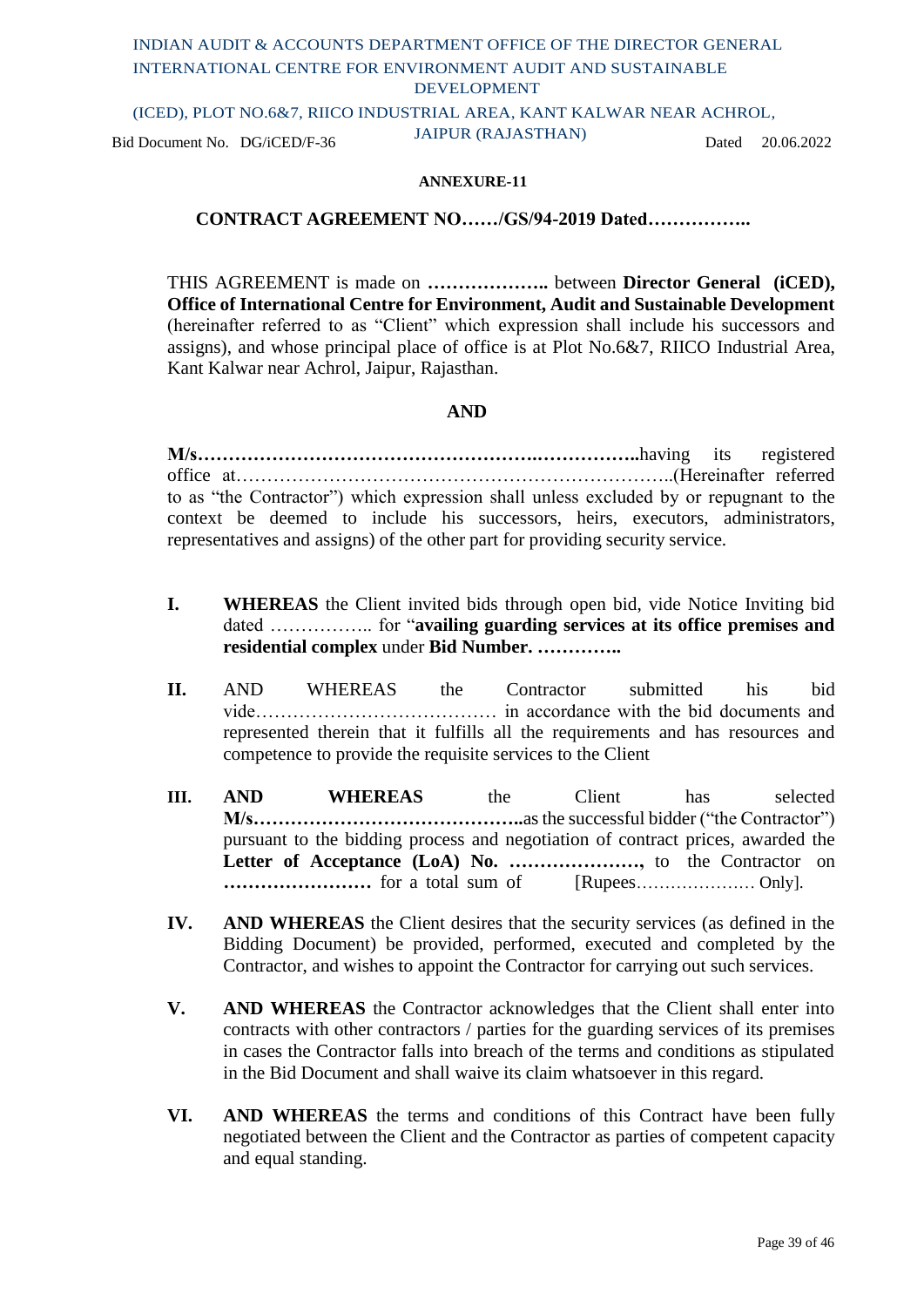#### (ICED), PLOT NO.6&7, RIICO INDUSTRIAL AREA, KANT KALWAR NEAR ACHROL,

Bid Document No. DG/iCED/F-36 JAIPUR (RAJASTHAN) Dated 20.06.2022

- VII **AND WHEREAS** the Contractor has fully read, understood and shall abide byall the terms and conditions as stipulated in the Bid Documents for providing guarding services in the Client's premises, failing which the Contract is liable to be terminated at any time, without assigning any reasons by the Client.
- VIII. The Client and the Contractor agree as follows:
	- 1. In this Agreement (including the recitals) capitalized words and expressions shall have the same meanings as are respectively assigned to them in the Contract documents referred to.
	- *2.* The following documents shall be deemed to form and be read and construed as part of this Agreement. This Agreement shall prevail over all other Contract documents*.*
	- (a) The Letter of Acceptance (LoA) issued by the Client.
	- (b) Notice to Proceed (NTP) issued by the Client
	- (c) The complete Bid including bid document including bid document with detailed terms and conditions of the Contract, as submitted by the Contractor.
	- (d) The Addenda, if any, issued by the Client.
	- (e) Any other documents forming part of this Contract Agreement till date. (Performance Bank Guarantee, Bank Guarantee)
	- (f) Charges Schedule annexed to this Article of Agreement
	- (g) Supplementary Agreements executed from time to time.
	- 3. Any changes/modifications/amendments required to be incorporated inthe Contract Agreement at a later stage shall be discussed and mutually agreed by both the parties and such supplementary agreements shall be binding on both the parties and shall form the part of this contract agreement.
	- 4. This Contract shall be governed by and construed in accordance with the laws of India. Each Party hereby submits to the jurisdiction as set out in the Dispute Resolution Procedure in the Conditions of Contract.
- **VII. IN WITNESS WHEREOF** the parties hereto have caused this Agreement to be executed in accordance with the laws of India on the day, month and yearindicated above.

Signed on behalf of the Contractor Signed on Behalf of

**Office of the Director General, International Centre for Environment Audit and Sustainable Development (iCED)**

**(Authorised Signatory) (Authorised Signatory)**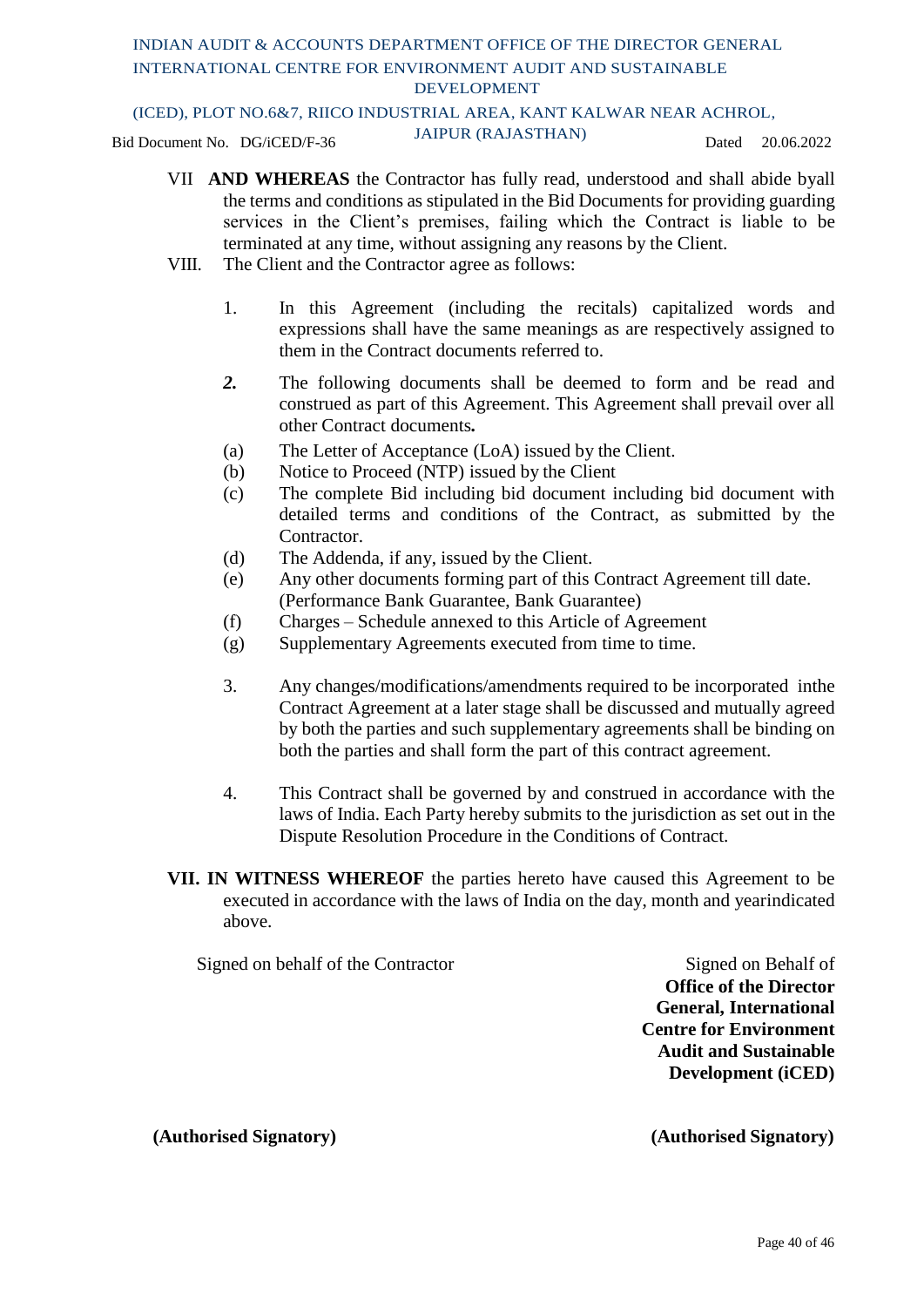(ICED), PLOT NO.6&7, RIICO INDUSTRIAL AREA, KANT KALWAR NEAR ACHROL,

Bid Document No. DG/iCED/F-36 JAIPUR (RAJASTHAN) Dated 20.06.2022

### **ANNEXURE-12**

### **PERFORMANCE BANK GUARANTEE**

(To be executed on non Judicial stamped paper of an appropriate value)

Date : ......................

**WHEREAS** Office of the Director General, International Centre for Environment Audit & Sustainable Development (iCED, Jaipur having its office at Plot No. SP -6 & 7, RIICO Industrial Area, Kant Kalwar, Near Achrol, Jaipur, Rajasthan (hereinafter referred to as "**The Owner**" which expression shall unless repugnant to the context includes their legal representatives, successors andassigns) has executed a binding to the contract on [*Please insert date of acceptance of the letter of acceptance(LoA)*] ("**Contract**") with [*insert name of the Successful Bidder*]

………………………….(hereinafter referred to as the "**Contractor**" which expression shall unless repugnant to the context include its legal representatives, successors and permitted assigns) for the performance, execution and providing of guarding services ("**Guarding Services**" shall have the meaning ascribed to it in the Contract] based on the terms & conditions set out in the bid Documents number [*insert reference number of the Bid Documents*] dated [*insert date of issue of Bid Documents*] and various other documents forming part thereof.

**AND WHEREAS** one of the conditions of the Contract is that the Contractor shall furnish to the Owner a Bank Guarantee from a scheduled bank in India having a branch at Jaipur for an amount equal to 10% (ten percent) of the total Contract Sum (the amount guaranteed under this bank guarantee shall hereinafter be referred to as the "**Guaranteed Amount**") against due and faithful performance of the Contract including the performance bank guarantee obligation and other obligations of the Contractor for the supplies made and the services being provided and executed by under the Contract. This bank guarantee shall be valid from the date hereof up to the expiry of the Warranty Period including any extension thereof.

**AND WHEREAS** the Contractor has approached [*insert the name of the scheduled bank*] (here in after referred to as the "**Bank**") having its registered office at [*insert the address*]…………………………………………………………………and at the request of the Contractor and in consideration of the promises made by the Contractor, the Bank has agreed to give such guarantee as hereunder:-

(i) The Bank hereby undertakes to pay under this guarantee, the Guaranteed Amount claimed by the Owner without any further proof or conditions and without demur, reservation, contest, recourse or protest and without any enquiry or notification to the Contractor merely on a demand raised by the Owner stating that the amount claimed is due to the Owner under the Contract. Any such demand made on the Bank by the Owner shall be conclusive as regards the amount due and payable by the Bank under this bank guarantee and the Bank shall pay without any deductions or set-offs or counterclaims whatsoever, the total sum claimed by the Owner in such Demand. The Owner shall have the right to make an unlimited number of Demands under this bank guarantee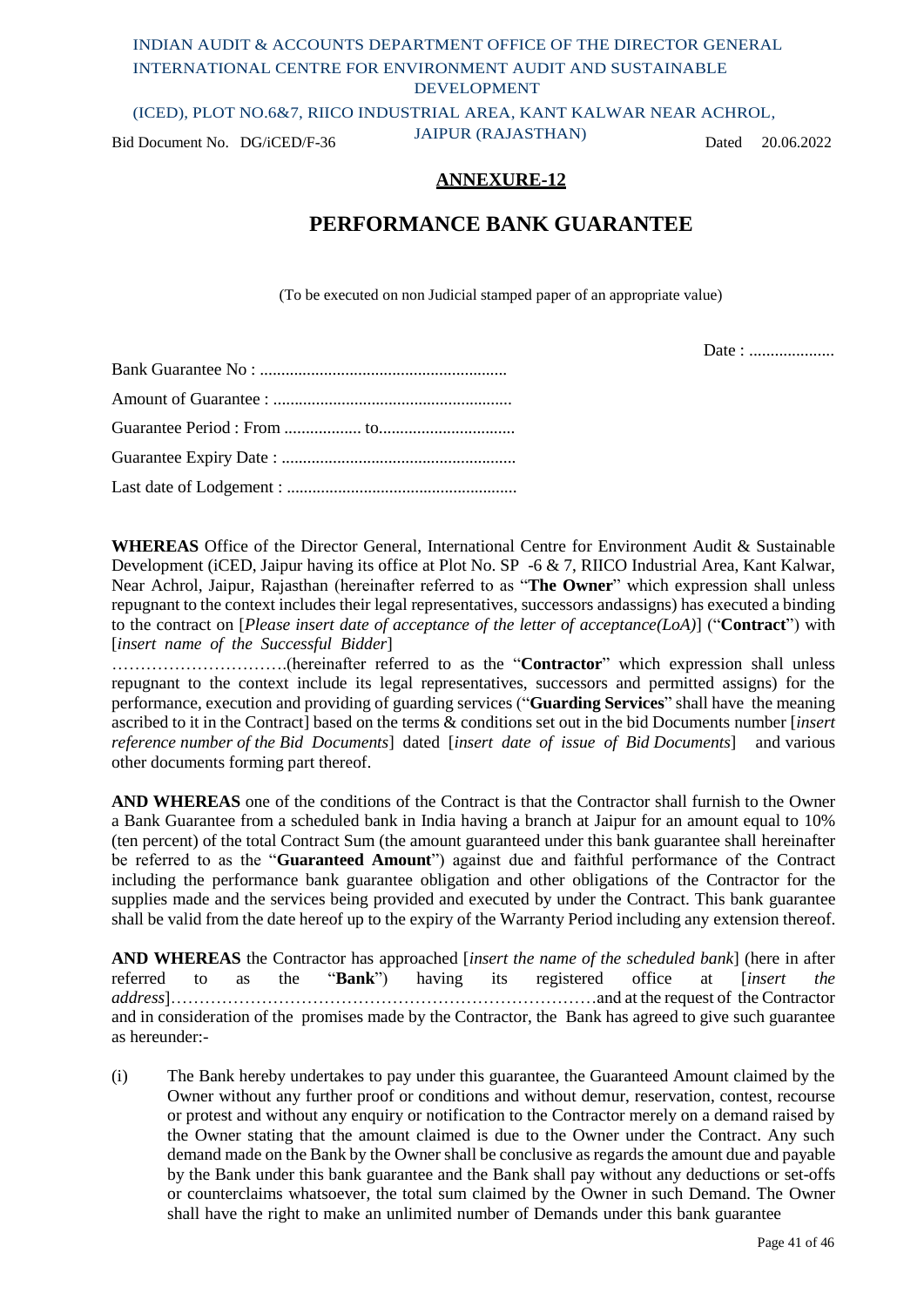#### (ICED), PLOT NO.6&7, RIICO INDUSTRIAL AREA, KANT KALWAR NEAR ACHROL,

Bid Document No. DG/iCED/F-36 JAIPUR (RAJASTHAN) Dated 20.06.2022

provided that the aggregate of all sums paid to the Owner by the Bank under this bank guarantee shall not exceed the Guaranteed Amount. In each case of demand, resulting to change of PBG values, the Owner shall surrender the current PGB to the bank for amendment in price.

- (ii) However, the Bank's liability under this bank guarantee shall be restricted to an amount not exceeding [*figure of Guaranteed Amount to be inserted here*]……………………………………………………………………………………………… ……only).
- (iii) The Owner will have the full liberty without reference to the Bank and without affecting the bank guarantee to postpone for any time or from time to time the exercise of any powers and rights conferred on the Owner under the Contract and to enforce or to forbear endorsing any powers or rights or by reasons of time being given to the contractor which under law relating the Surety would but for the provisions have the effect of releasing the surety.
- (iv) The rights of the Owner to recover the Guaranteed Amount from the Bank in the manner aforesaid will not be affected or suspended by reasons of the fact that any dispute or disputeshave been raised by the Contractor and / or that any dispute(s) are pending before any office, tribunal or court in respect of such Guaranteed Amount and/ or the Contract.
- (v) The guarantee herein contained shall not be affected by the liquidation or winding up, dissolution, change of constitution or insolvency of the Contractor but shall in all respects and forall purposes be binding and operative until payment of all money due to the Owner in respect of such liability or liabilities is effected.
- (vi) This bank guarantee shall be governed by and construed in accordance with the laws of the Republic of India and the parties to this bank guarantee hereby submit to the jurisdiction of the Courts of Jaipur for the purposes of settling any disputes or differences which may arise out of or in connection with this bank guarantee and for the purposes of enforcement under this bank guarantee.
- (vii) All capitalized words used but not defined herein shall have the meanings assigned to them under the Contract.
- (viii) NOTWITHSTANDING anything stated above, the liability of the Bank under this bank guarantee is restricted to the Guaranteed Amount and this bank guarantee shall expire on the expiry of the Warranty Period under the Contract.
- (ix) Unless a Demand under this bank guarantee is filed within the stipulated period from the date of expiry of this bank guarantee all the rights of the Owner under this bank guarantee shall be forfeited and the Bank shall be relieved and discharged from all liabilities hereunder.
- (x) However, in the opinion of the Owner, if the Contractor's obligations against which this bank guarantee is given are not completed or fully performed by the Contractor within the period prescribed under the Contract, on request of the Contractor, the Bank hereby agrees to further extend the bank guarantee, till the Contractor fulfils its obligations under the Contract.
- (xi) We have the power to issue this bank guarantee in your favour under Memorandum and Article of Association and the Undersigned has full power to do so under the Power of Attorney dated [*date of power of attorney to be inserted*]… ...................................................................... granted to him by the Bank.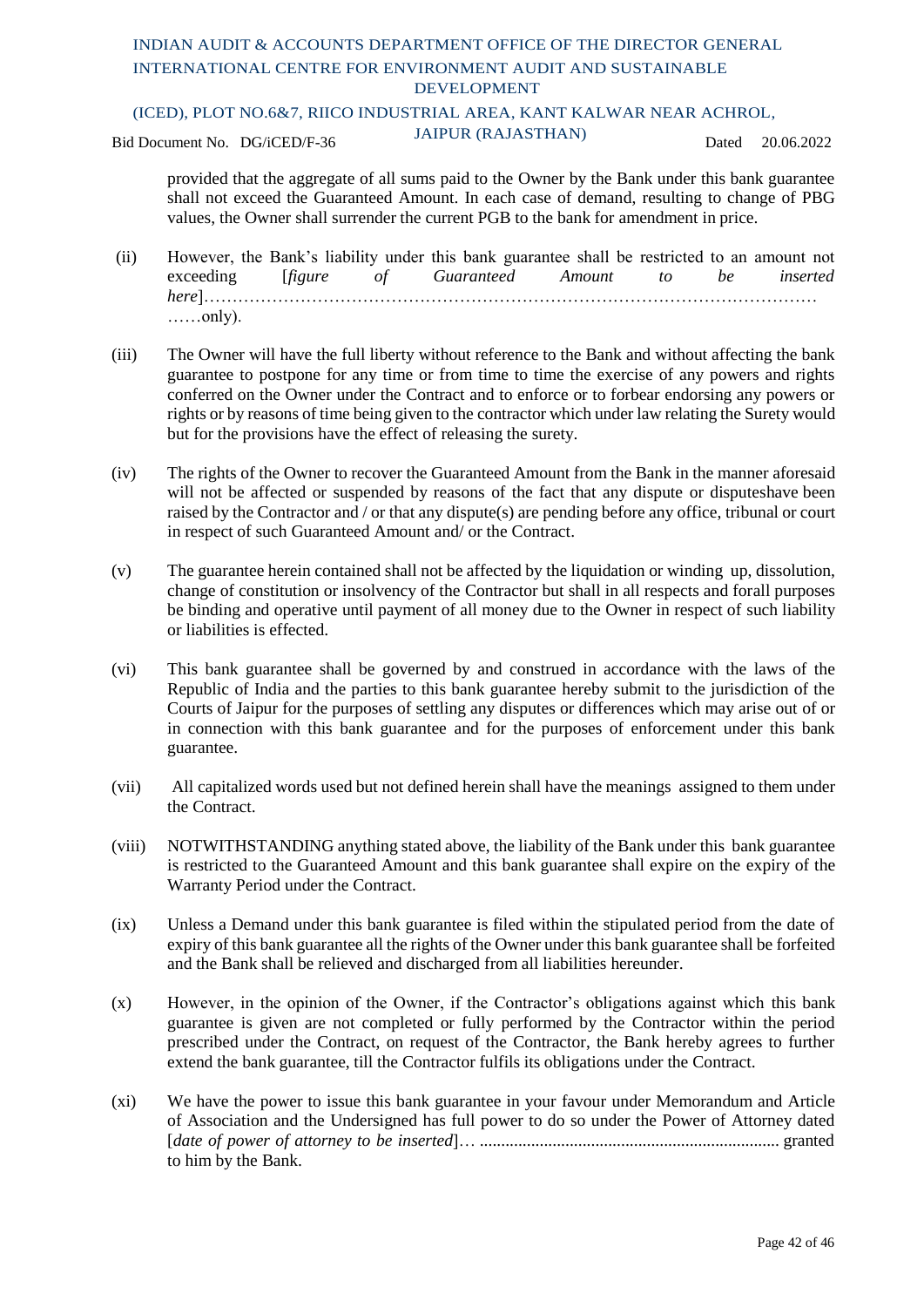### (ICED), PLOT NO.6&7, RIICO INDUSTRIAL AREA, KANT KALWAR NEAR ACHROL,

Bid Document No. DG/iCED/F-36 JAIPUR (RAJASTHAN) Dated 20.06.2022

Date:

Bank

Corporate Seal of the Bank

By its constituted Attorney Signature of a person duly authorized to sign on behalf of the Bank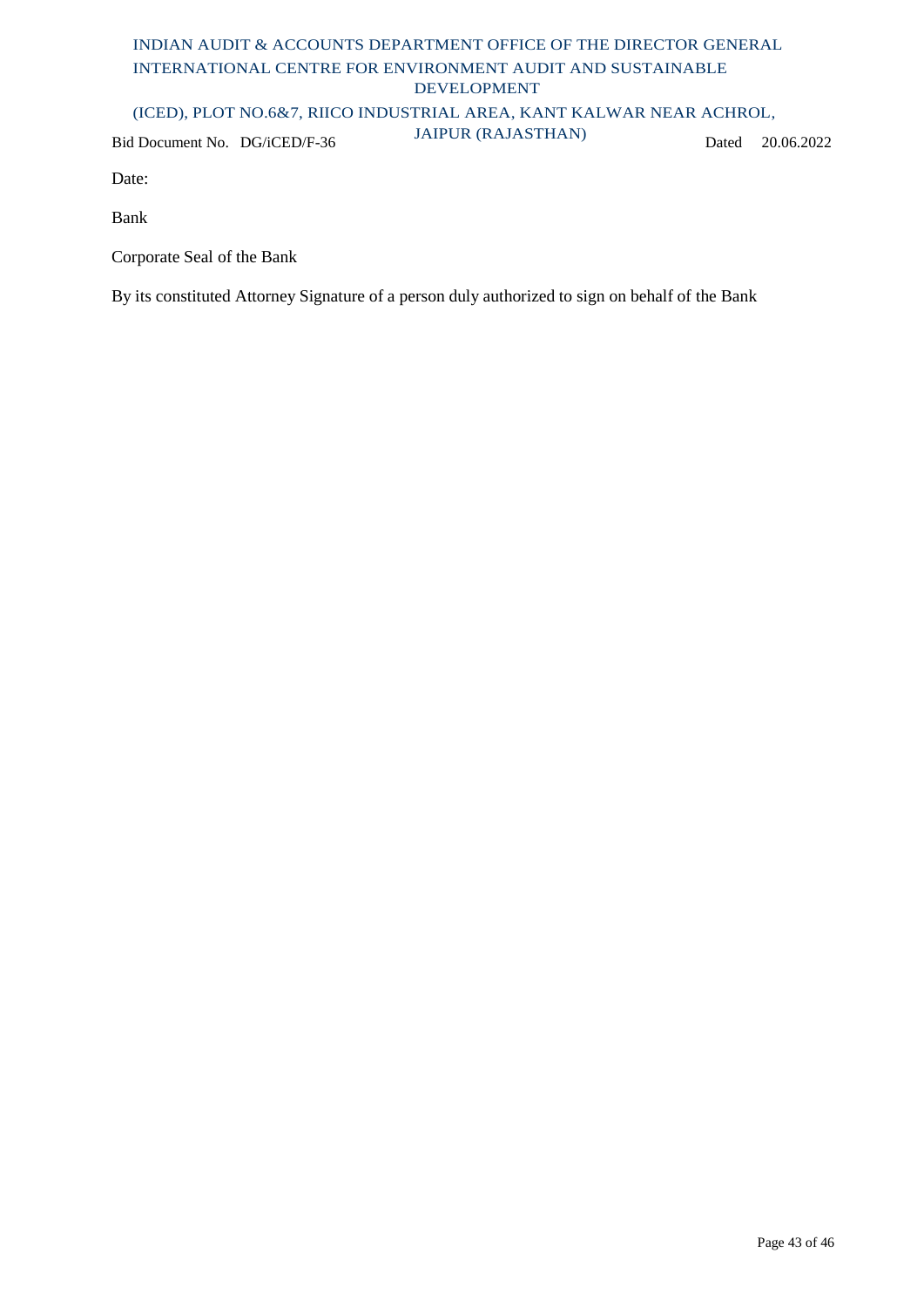DEVELOPMENT

(ICED), PLOT NO.6&7, RIICO INDUSTRIAL AREA, KANT KALWAR NEAR ACHROL,

Bid Document No. DG/iCED/F-36 JAIPUR (RAJASTHAN) Dated 20.06.2022

### **ANNEXURE-13 BID SECURITY FORM**

No………………… Date……………………..

To

**The Director (Admn.), (hereinafter called "The Owner) Office of the Director General, International Centre for Environment, Audit and Sustainable Development (iCED), Plot No.6&7, RIICO Industrial Area, Kant Kalwar near Achrol, Jaipur**

Whereas M/s……………………………..(Hereinafter called "the bidder") has submitted its bid dated…………………for providing security services for on contract basis under BID No………. **dated …………………..** KNOW ALL MEN by these presents that WE ................................................ of having our registered office at ………………………….

(Hereinafter called 'the Bank') are bound unto The Owner in the sum of for which payment will and truly to be made of the Owner, the Bank binds itself, its successors and assigns by these present.

THE CONDITIONS of the obligations are:

- 1. If the Bidder withdraws his bid during the period of bid validity specified by the Bidder on theBid form or
- 2. If the Bidder, having been notified of the acceptance of his bid by the Owner, during the period of bid validity.
	- (a) fails or refuses to execute the Contract, if required;

OR

(b) fails or refuses to furnish the Performance Security, in accordance with the instructions to Bidders.

OR

(c) fails or refuses to perform their duties fully or partially to the satisfaction of the Owner.

We undertake to pay the Owner up to the above amount upon receipt of its first written demand, without the purchaser having to substantiate its demand, provided that in its demand the Owner will not justify the demand of the amount claimed by it is due to it owing to the occurrence of any one or both of the conditions, specifying the occurred condition or conditions.

This guarantee will remain in force as specified in ..............of the Bid document up to 120 days and including thirty (30) days after the period of bid validity and any demand in respect thereof should reach the Bank not later than the specified date/dates.

Address of witness Name

Name & Signature of witness Signature of the Bank Authority Signed in capacity of Full address of Branch Tel No. of Branch Fax No. of Branch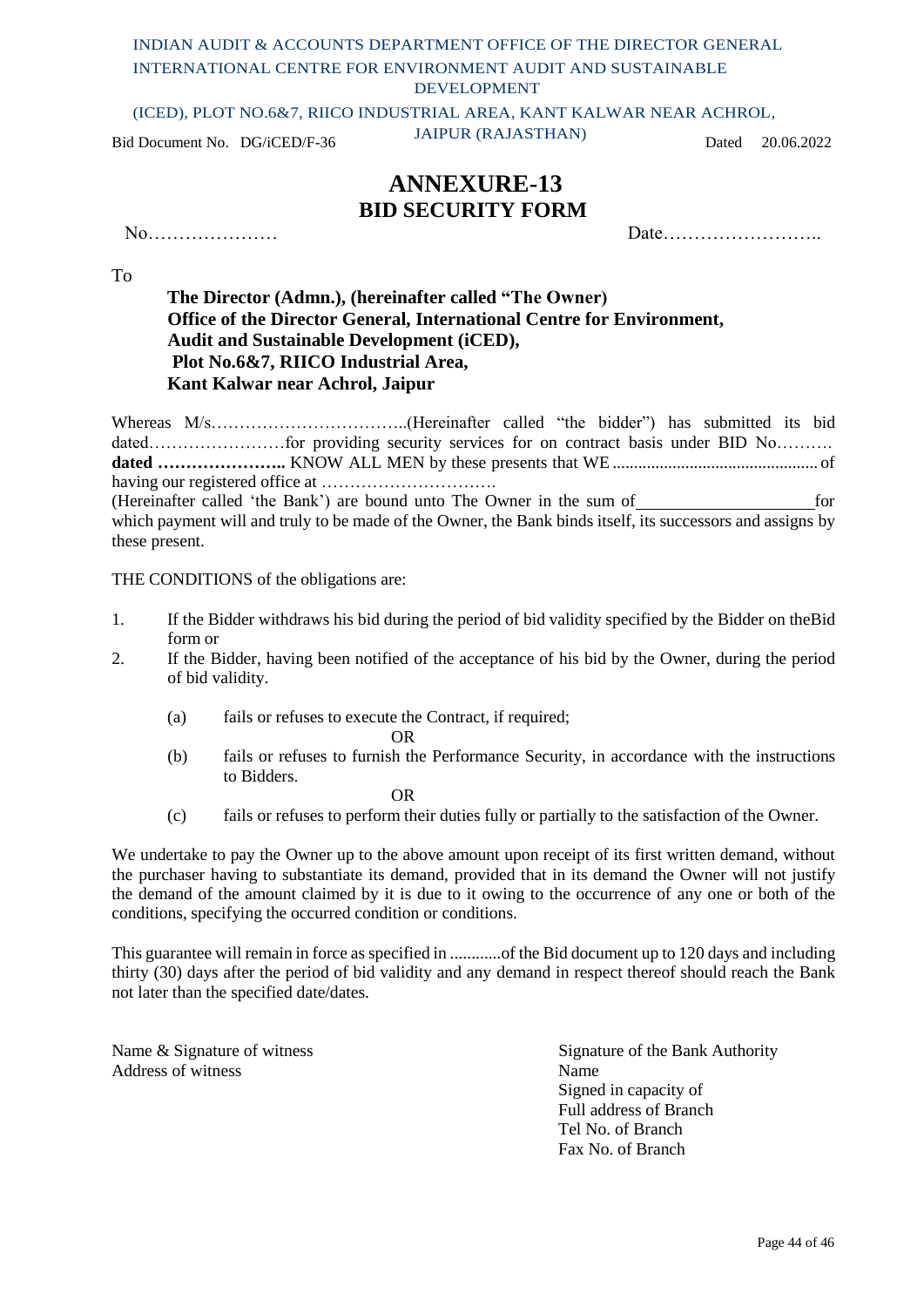| INDIAN AUDIT & ACCOUNTS DEPARTMENT OFFICE OF THE DIRECTOR GENERAL          |                                                            |       |            |
|----------------------------------------------------------------------------|------------------------------------------------------------|-------|------------|
| INTERNATIONAL CENTRE FOR ENVIRONMENT AUDIT AND SUSTAINABLE                 |                                                            |       |            |
|                                                                            | <b>DEVELOPMENT</b>                                         |       |            |
| (ICED), PLOT NO.6&7, RIICO INDUSTRIAL AREA, KANT KALWAR NEAR ACHROL,       |                                                            |       |            |
| Bid Document No. DG/iCED/F-36                                              | <b>JAIPUR (RAJASTHAN)</b>                                  | Dated | 20.06.2022 |
|                                                                            | <b>ANNEXURE-14</b>                                         |       |            |
|                                                                            | <b>FINANCIAL BID (PRICE SCHEDULE)</b>                      |       |            |
|                                                                            | <b>FINANCIAL BID FOR HIRING OF SECURITY SERVICES</b>       |       |            |
| FOR THE TRAINING FACILITY CAMPUS OF iCED AT PLOT NO. 6&7, RIICO INDUSTRIAL |                                                            |       |            |
|                                                                            | AREA KANT KALWAR, NEAR ACHROL, JAIPUR                      |       |            |
|                                                                            | (To be duly filled in, kept & sealed in separate envelope) |       |            |
| Name of tenderer (Bidder):                                                 |                                                            |       |            |

(B) Complete address & telephone No. of Bidder:

 $(A)$ 

(C) The following, inter alia, may also be kept in view while placing the Financial Bid by the bidder:

(i) Monthly rate per 8 hours shall be quoted by the bidder for:

| S.No.     | Category<br>(Ex-Serviceman) | Location                                    | <b>Deployment</b> |
|-----------|-----------------------------|---------------------------------------------|-------------------|
|           | <b>Security Supervisor</b>  | iCED Training Campus at Plot No. SP-6&7,    | 8 hrs.            |
| <u>L.</u> | <b>Security Gunman</b>      | RIICO Industrial Area, Kant Kalwar, Near    | 8 hrs.            |
| 3.        | <b>Security Guard</b>       | Achrol, NH 11C, Jaipur (Rajasthan) about 45 | $8$ hrs.          |
|           |                             | Km. from Jaipur City (UA)                   |                   |

- (ii) Payments shall be made by the Client (iCED) as per the terms and conditions of the Tender (Bid) Documents.
- (iii) Quoted rates shall be valid for a period of one year and no increase in the rates shall be entertained during the initial currency of the Contract except for revision of minimum wages and/or GST by Government.
- (iv) The charges shall be on 7 days a week basis which shall be inclusive of all charges including client's contribution towards ESI, PF, Gratuity, Bonus, uniform washing charges, substitutes for weekly offs, holidays, leave, other reliever, residential accommodation etc. It shall also include costs of training equipment, cold/hot weather accessories/incidentals, other required incidentals/devices, and uniform for security personnel etc. which would be borne by the contractor.

### (v) In view of the above and other terms & conditions mentioned in the tender (bid) documents, the monthly rates for different categories of Security personnel are quoted by me /us (bidder) as under:

| Sl.<br>No.     | <b>Head</b>                                              |                                      | 08 hours daily (In Rupees)       | Monthly rate per person for duties of |
|----------------|----------------------------------------------------------|--------------------------------------|----------------------------------|---------------------------------------|
|                |                                                          | <b>Security</b><br><b>Supervisor</b> | <b>Security</b><br><b>Gunman</b> | <b>Security</b><br>Guard              |
| (1)            | (2)                                                      | (3)                                  | (4)                              | (5)                                   |
|                | Basic rate including<br>VDA (Not less than<br>prescribed |                                      |                                  |                                       |
|                | relevant minimum wages)                                  |                                      |                                  |                                       |
| $\overline{2}$ | $ESI$ ( %)                                               |                                      |                                  |                                       |
| 3              | $EPF$ (  %)                                              |                                      |                                  |                                       |
| $\overline{4}$ | $EDLI$ (, %)                                             |                                      |                                  |                                       |
| 5              | <b>Bonus</b>                                             |                                      |                                  |                                       |
| 6              | Reliever/Substitute                                      |                                      |                                  |                                       |
|                | Charges                                                  |                                      |                                  |                                       |
|                |                                                          |                                      |                                  |                                       |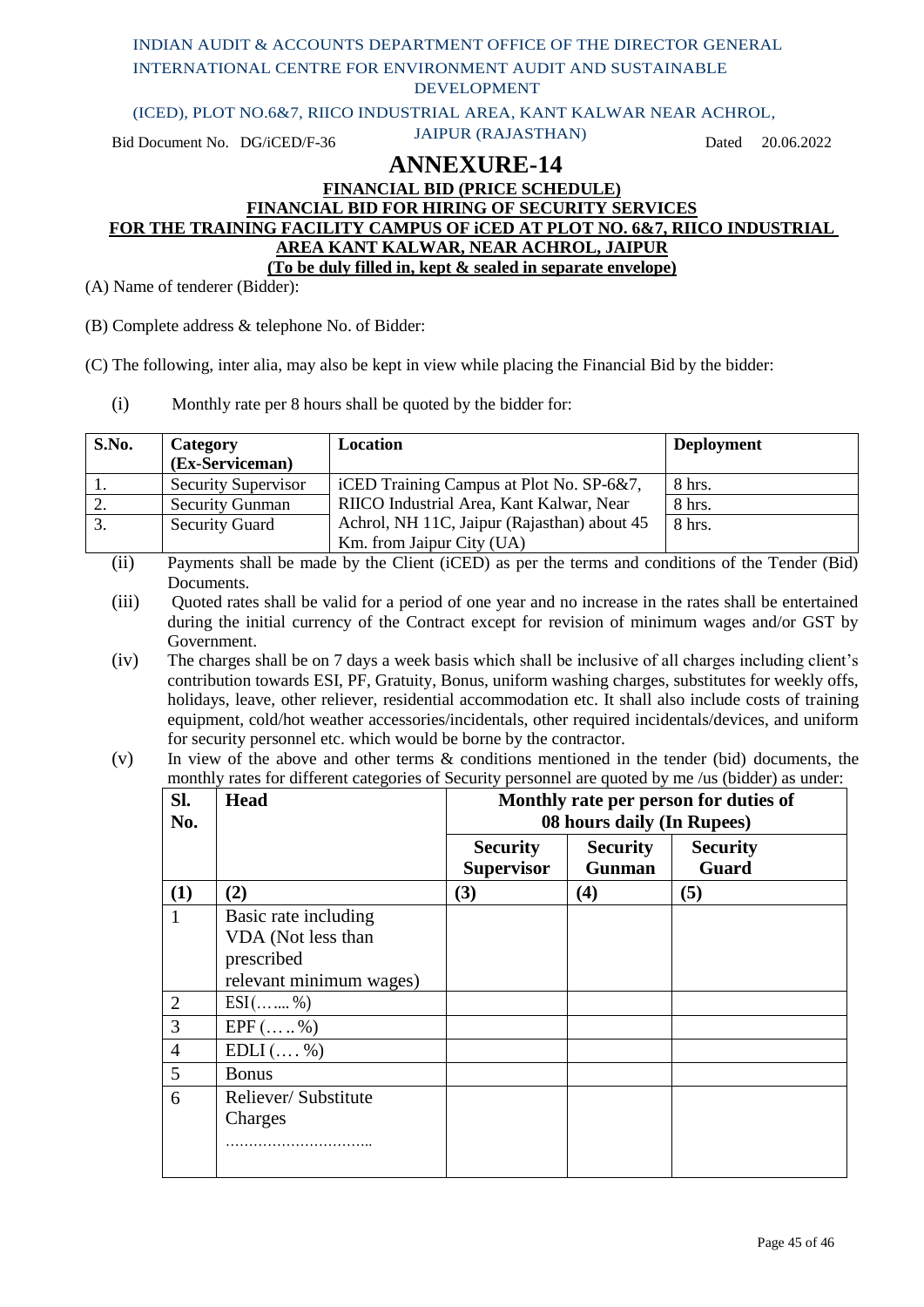### (ICED), PLOT NO.6&7, RIICO INDUSTRIAL AREA, KANT KALWAR NEAR ACHROL,

| $\sim$ | $\sim$ $\sim$ | $\frac{1}{2}$ |  |
|--------|---------------|---------------|--|
|        |               |               |  |
|        |               |               |  |
|        |               |               |  |
|        |               |               |  |
|        |               |               |  |
|        |               |               |  |

|                | Bid Document No. DG/iCED/F-36          | <b>JAIPUR (RAJASTHAN)</b> |    | Dated | 20.06.2022 |
|----------------|----------------------------------------|---------------------------|----|-------|------------|
| $\overline{7}$ | <b>Total direct charges (per</b>       |                           |    |       |            |
|                | person) Sl. No. 1 to SL.               |                           |    |       |            |
|                | No.                                    |                           |    |       |            |
|                | 6)                                     |                           |    |       |            |
| 8              | Service/Administrative                 |                           |    |       |            |
|                | charges of bidding agency              |                           |    |       |            |
|                | $(Contractor)$ (% of                   |                           |    |       |            |
|                | . )                                    |                           |    |       |            |
| 9              | Total cost per person (Sl.             |                           |    |       |            |
|                | No. $7 + S1$ . No. 8)                  |                           |    |       |            |
|                | 10<br>$GST$ (presently%)               |                           |    |       |            |
|                | <b>GRAND TOTAL PER</b><br>11           |                           |    |       |            |
|                | <b>PERSON PER</b>                      |                           |    |       |            |
|                | <b>MONTH (Sl.</b>                      |                           |    |       |            |
|                | No. $9 + S1$ . No. 10)                 |                           |    |       |            |
|                | 12<br>Tentative number of              | 03                        | 09 |       | 21         |
|                | persons required                       |                           |    |       |            |
|                | 13<br><b>TOTAL COST PER</b>            |                           |    |       |            |
|                | <b>MONTH</b>                           |                           |    |       |            |
|                | (Sl. No. 11 x Sl. No.12)               |                           |    |       |            |
|                | 14<br><b>Grand Total of Sl. No. 13</b> |                           |    |       |            |
|                |                                        |                           |    |       |            |

### **15. GRAND TOTAL OF COST PER MONTH FOR ALL 03 SUPERVISORS + 09 Gunmen + 21 Guards (i.e. Col. 14) = Rs. \_\_\_\_\_\_\_\_\_\_\_\_\_\_(Rupees per month)**

### **Note1:**

- **(I)** The bidder should quote his service charges in Rupees per month per person in such a way that gross service charge in Rupees per billing month should be more than the amount of TDS to be recovered from total payment from such monthly bill which is aggregate of Wages (Fixed), EPF (Fixed), ESI (Fixed), Service Charge (As quoted) and Goods & Services Tax (As applicable). It may be noted that the rate of TDS will be computed @ 2% of the total payment i.e. at the highest applicable rates irrespective of the status of the Bidder as an individual contractor/ firm/ trust'. **Thus, it emerges that minimum service charge quoted should not be less than 3 percent.**
- (II) If the bidder quotes service charges/Administrative charges below 3%, the bid shallbe treated as unresponsive and will not be considered.
- (III) Service charges quoted by the agency may include adequate administrative cost, uniform cost, cost of obtaining the labour licence, PSARA 2005 and any other cost of the agency to cover the cost for providing professional services.
- (IV) iCED will make payment of Minimum wages as indicated above. In addition, amount of VDA to be declared in future will also be paid. Minimum wages payment will be revised automatically whenever revised by the Government.
- (V) Other payments will include payment for EPF and ESI at applicable rates from time to time.
- (VI) Annual Bonus if applicable will also be paid.
- (VII) GST at applicable rate will be paid extra.
- (VIII) Any corrections/alterations made in the entries are to be duly attested by the bidder/authorized signatory.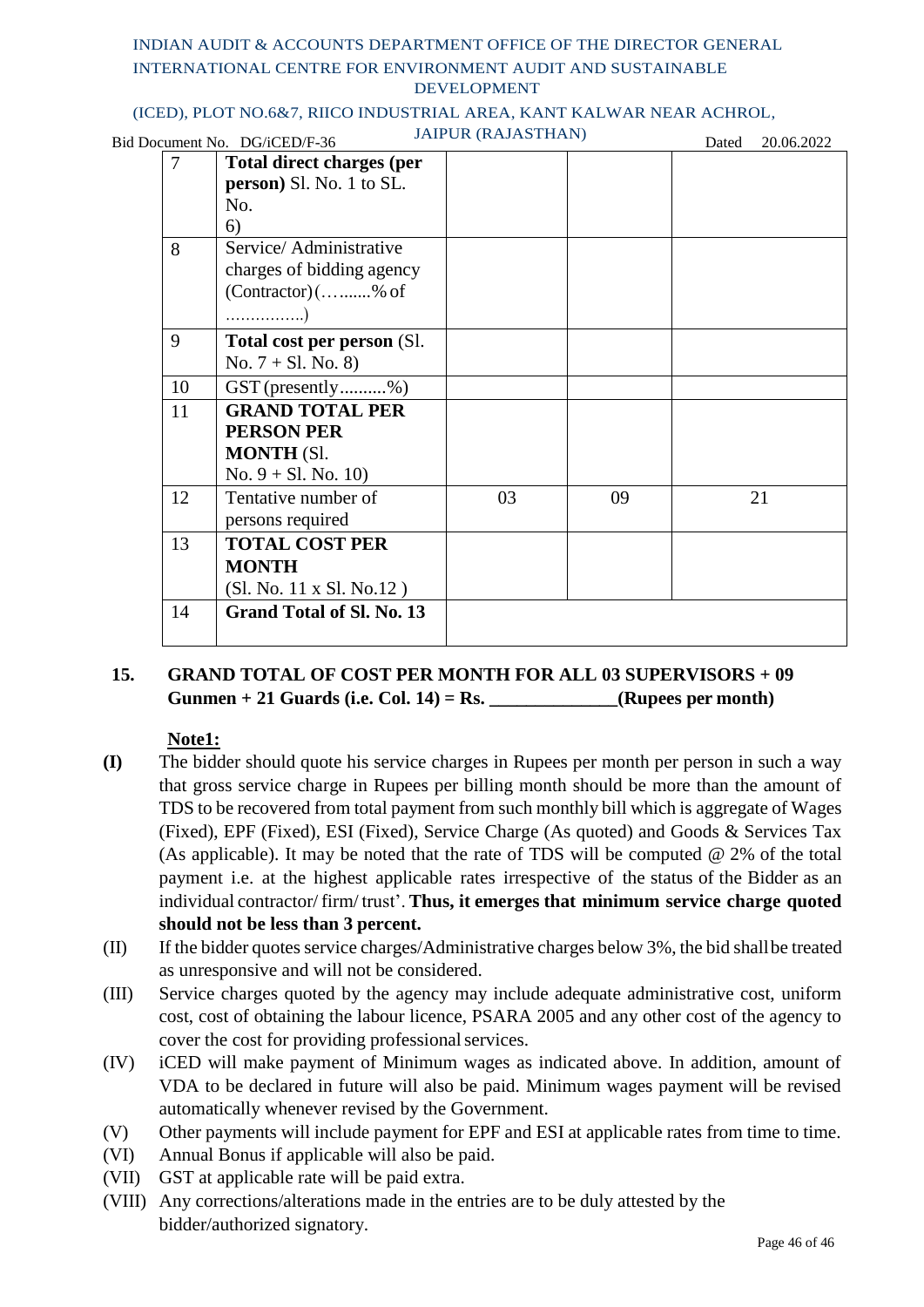### INDIAN AUDIT & ACCOUNTS DEPARTMENT OFFICE OF THE DIRECTOR GENERAL INTERNATIONAL CENTRE FOR ENVIRONMENT AUDIT AND SUSTAINABLE DEVELOPMENT (ICED), PLOT NO.6&7, RIICO INDUSTRIAL AREA, KANT KALWAR NEAR ACHROL, Bid Document No. DG/iCED/F-36 JAIPUR (RAJASTHAN) Dated 20.06.2022

| <b>Place</b> |
|--------------|
|              |

**Dated:………………**

**Signature of Authorized Signatory of the Bidder**

**With official seal/stamp**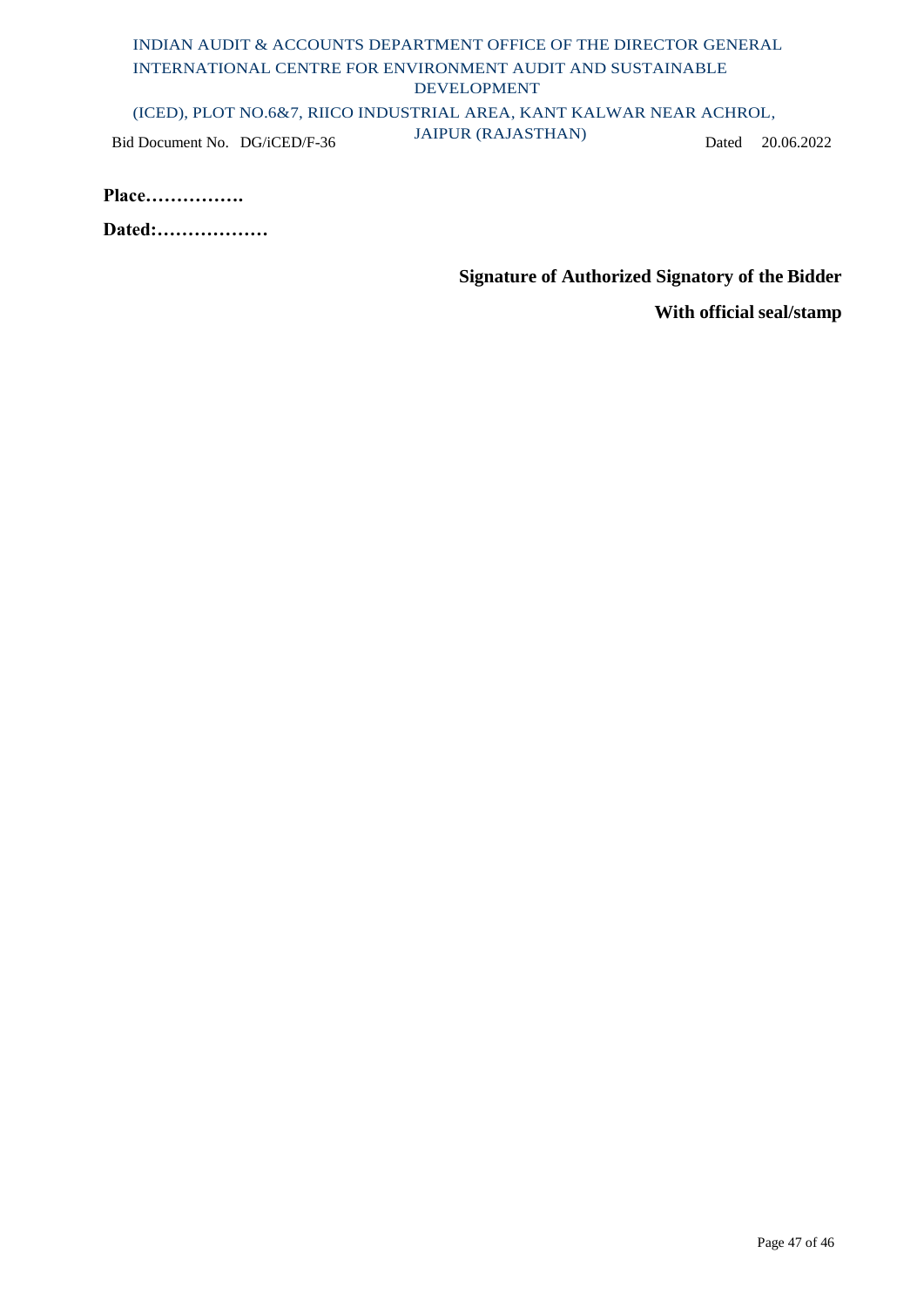

Bid Number: GEM/2022/B/2278303 Dated: 23-06-2022

**Bid Corrigendum**

GEM/2022/B/2278303-C1

Following terms and conditions supersede all existing "Buyer added Bid Specific Terms and conditions" given in the bid document or any previous corrigendum. Prospective bidders are advised to bid as per following Terms and Conditions:

### **Buyer Added Bid Specific Additional Terms and Conditions**

- 1. OPTION CLAUSE: The Purchaser reserves the right to increase or decrease the quantity to be ordered up to 25 percent of bid quantity at the time of placement of contract. The purchaser also reserves the right to increase the ordered quantity by up to 25% of the contracted quantity during the currency of the contract at the contracted rates. Bidders are bound to accept the orders accordingly.
- 2. Bidders can also submit the EMD with Account Payee Demand Draft in favour of PAO IAAD payable at JAIPUR.

Bidder has to upload scanned copy / proof of the DD along with bid and has to ensure delivery of hardcopy to the Buyer within 5 days of Bid End date / Bid Opening date.

### **Disclaimer**

The additional terms and conditions have been incorporated by the Buyer after approval of the Competent Authority in Buyer Organization. Buyer organization is solely responsible for the impact of these clauses on the bidding process, its outcome, and consequences thereof including any eccentricity/restriction arising in the bidding process due to these ATCs and due to modification of technical specifications and/or terms and conditions governing the bid. Any clause incorporated by the Buyer such as demanding Tender Sample, incorporating any clause against the MSME policy and Preference to make in India Policy, mandating any Brand names or Foreign Certification, changing the default time period for Acceptance of material or payment timeline governed by OM of Department of Expenditure shall be null and void and would not be considered part of bid. Further any reference of conditions published on any external site or reference to external documents/clauses shall also be null and void. If any seller has any objection/grievance against these additional clauses or otherwise on any aspect of this bid, they can raise their representation against the same by using the Representation window provided in the bid details field in Seller dashboard after logging in as a seller within 4 days of bid publication on GeM. Buyer is duty bound to reply to all such representations and would not be allowed to open bids if he fails to reply to such representations. Also, GeM does not permit collection of Tender fee / Auction fee in case of Bids / Forward Auction as the case may be. Any stipulation by the Buyer seeking payment of Tender Fee / Auction fee through ATC clauses would be treated as null and void.

\*This document shall overwrite all previous versions of Bid Specific Additional Terms and Conditions.

This Bid is also governed by the General Terms and [Conditions](https://admin.gem.gov.in/apis/v1/gtc/pdfByDate/?date=20220623)